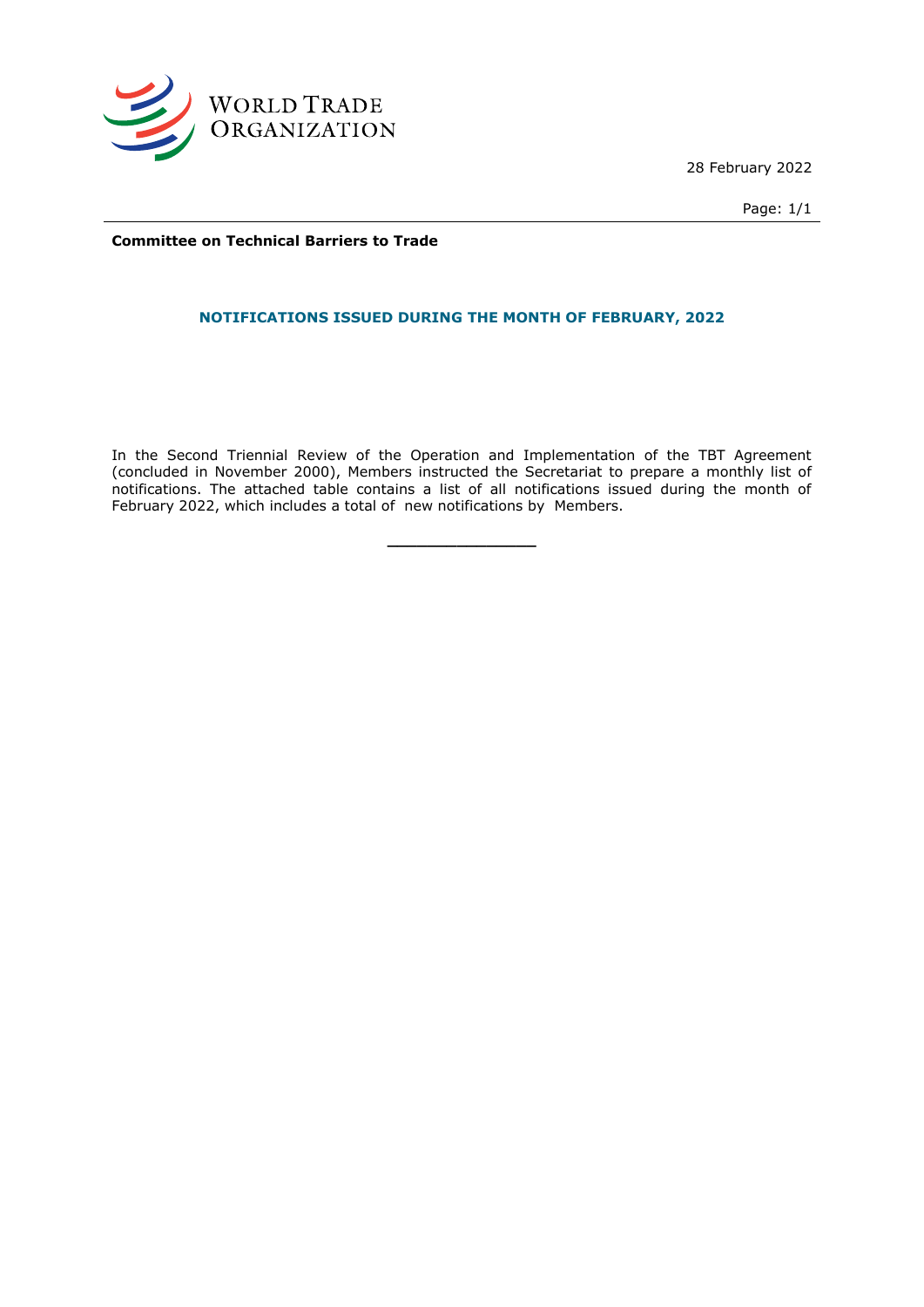| <b>Notifying Member</b> | Notification/<br><b>Date of Circulation</b> | <b>Articles</b>                                                                                                   | <b>Product/Measure</b>                                                                                                                                                                                                                               | <b>Objective</b>                                                                                                                                                                                                                                                                                                                                                                                                                         | <b>Deadline for</b><br><b>Comments</b> |
|-------------------------|---------------------------------------------|-------------------------------------------------------------------------------------------------------------------|------------------------------------------------------------------------------------------------------------------------------------------------------------------------------------------------------------------------------------------------------|------------------------------------------------------------------------------------------------------------------------------------------------------------------------------------------------------------------------------------------------------------------------------------------------------------------------------------------------------------------------------------------------------------------------------------------|----------------------------------------|
| Australia               | G/TBT/N/AUS/137<br>25 February 2022         | $[X]$ 2.9.2<br>$[$ ] 2.10.1<br>[ ] 5.6.2]<br>[ ] 5.7.1<br>$[$ ] Others 3.2<br>[ ] Others 7.2                      | Toys for children up to and including<br>36 months of age are products which<br>are designed, manufactured, labelled<br>and marketed as playthings or are<br>clearly intended for use in play by a<br>child up to and including 36 months of<br>age. | The current mandatory safety<br>standard was introduced in<br>2003 to minimise the risk of<br>young children choking or<br>suffocating on small parts in<br>toys, therefore preventing<br>serious injury or death.<br>The new mandatory safety<br>standard will maintain the<br>existing level of safety for<br>consumers by reducing the<br>chances of small parts coming<br>off toys during play or after<br>reasonable wear and tear, | 29 April 2022                          |
|                         |                                             |                                                                                                                   |                                                                                                                                                                                                                                                      | therefore helping to prevent<br>choking, suffocation, or death.<br>Referencing the latest edition of<br>the voluntary Australian<br>standard will ensure suppliers'<br>regulatory obligations remain<br>clear and consistent whilst<br>maintaining consumer<br>protections.                                                                                                                                                              |                                        |
|                         |                                             |                                                                                                                   |                                                                                                                                                                                                                                                      | In addition, referencing<br>overseas standards reduces the<br>regulatory burden on suppliers<br>in the form of reduction in<br>administrative, testing and<br>compliance costs where a<br>product already conforms to<br>overseas requirements.                                                                                                                                                                                          |                                        |
| Bahrain, Kingdom of     | G/TBT/N/BHR/619<br>23 February 2022         | [ ] 2.9.2<br>$[X]$ 2.10.1<br>$\left[\begin{array}{c}$ 15.6.2<br>$[X]$ 5.7.1<br>$[$ ] Others 3.2<br>[ ] Others 7.2 | Magnetic beads/buckyballs (ICS:<br>97.200.50)                                                                                                                                                                                                        |                                                                                                                                                                                                                                                                                                                                                                                                                                          | Not applicable                         |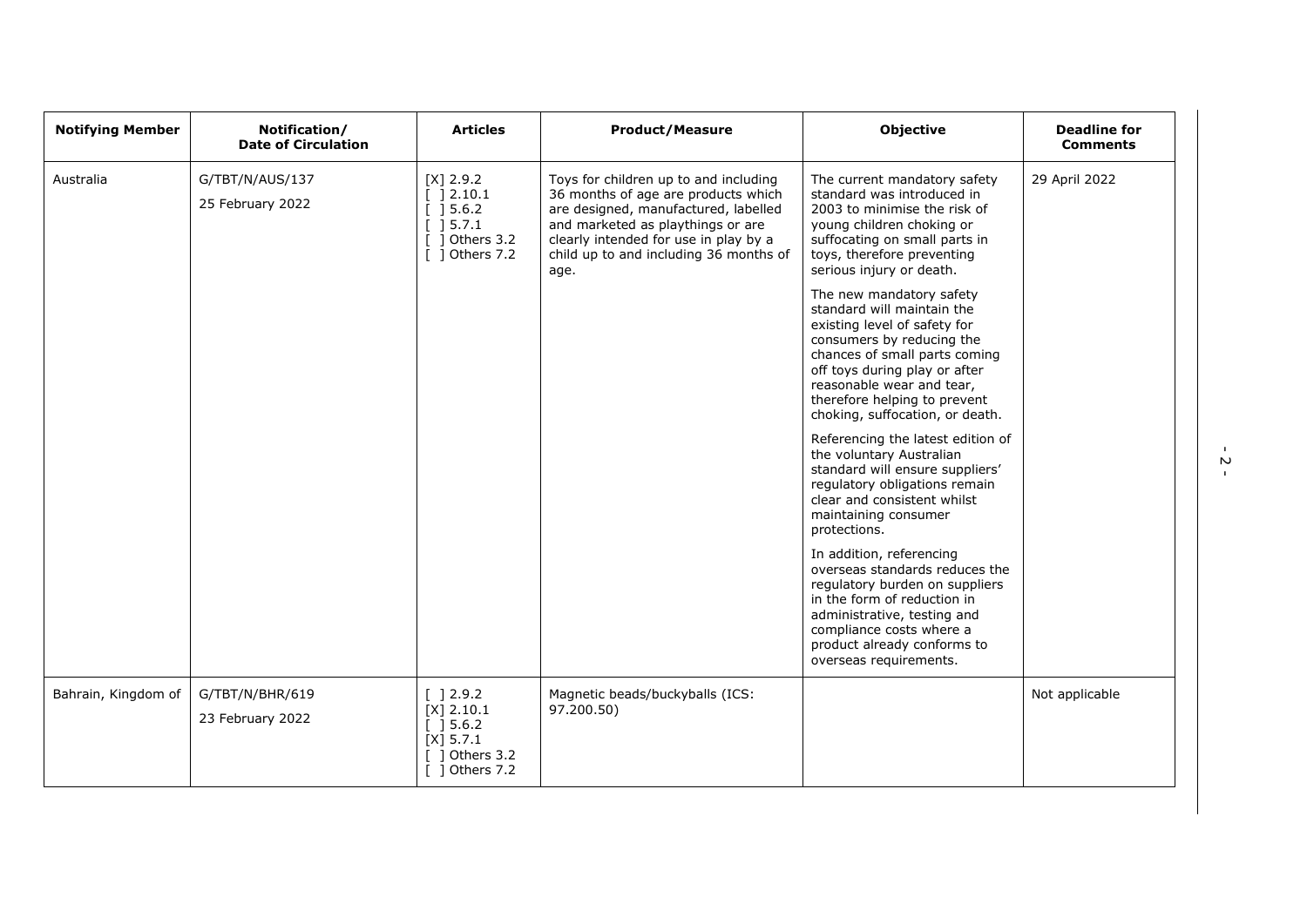| Brazil  | G/TBT/N/BRA/1306<br>3 February 2022                                                                               | $[X]$ 2.9.2<br>[ ] 2.10.1<br>[ ] 5.6.2]<br>] 5.7.1<br>] Others 3.2<br>1 Others 7.2                       | HS (3822.00.20) Diagnostic reagents                                 |                                                                                                                                                                                                                                                                                                                                                 | Not applied      |
|---------|-------------------------------------------------------------------------------------------------------------------|----------------------------------------------------------------------------------------------------------|---------------------------------------------------------------------|-------------------------------------------------------------------------------------------------------------------------------------------------------------------------------------------------------------------------------------------------------------------------------------------------------------------------------------------------|------------------|
|         | G/TBT/N/BRA/1307<br>18 February 2022                                                                              | $[X]$ 2.9.2<br>] 2.10.1<br>] 5.6.2<br>] 5.7.1<br>] Others 3.2<br>$\lceil$ 1 Others 7.2                   | HS - 3304, 3303, 3306, 3307<br>(toiletries, cosmetics and perfumes) |                                                                                                                                                                                                                                                                                                                                                 | Not applied      |
|         | G/TBT/N/BRA/1308<br>18 February 2022                                                                              | $[X]$ 2.9.2<br>[ ]2.10.1<br>$\left[\begin{array}{c}$ 15.6.2<br>] 5.7.1<br>1 Others 3.2<br>[ ] Others 7.2 | Wheat and meslin. (HS: 1001), --<br>Maize (corn). (HS: 1005)        |                                                                                                                                                                                                                                                                                                                                                 | Not applied      |
|         | G/TBT/N/BRA/1309<br>24 February 2022                                                                              | $[X]$ 2.9.2<br>] 2.10.1<br>] 5.6.2<br>] 5.7.1<br>] Others 3.2<br>[ ] Others 7.2                          |                                                                     | The revision of the official<br>standard for soybean and its<br>products aims at improving<br>classification, quality, sampling<br>and labeling requirements.<br>The proposal brings more<br>objectivity in the classification<br>of soybeans, greater clarity in<br>the concepts and procedures<br>related to soybean production<br>and trade. | 18 February 2022 |
| Burundi | G/TBT/N/BDI/210<br>G/TBT/N/KEN/1219<br>G/TBT/N/RWA/622<br>G/TBT/N/TZA/711<br>G/TBT/N/UGA/1543<br>25 February 2022 | $[X]$ 2.9.2<br>12.10.1<br>] 5.6.2<br>$[$ 15.7.1<br>] Others 3.2<br>] Others 7.2                          |                                                                     |                                                                                                                                                                                                                                                                                                                                                 | 26 April 2022    |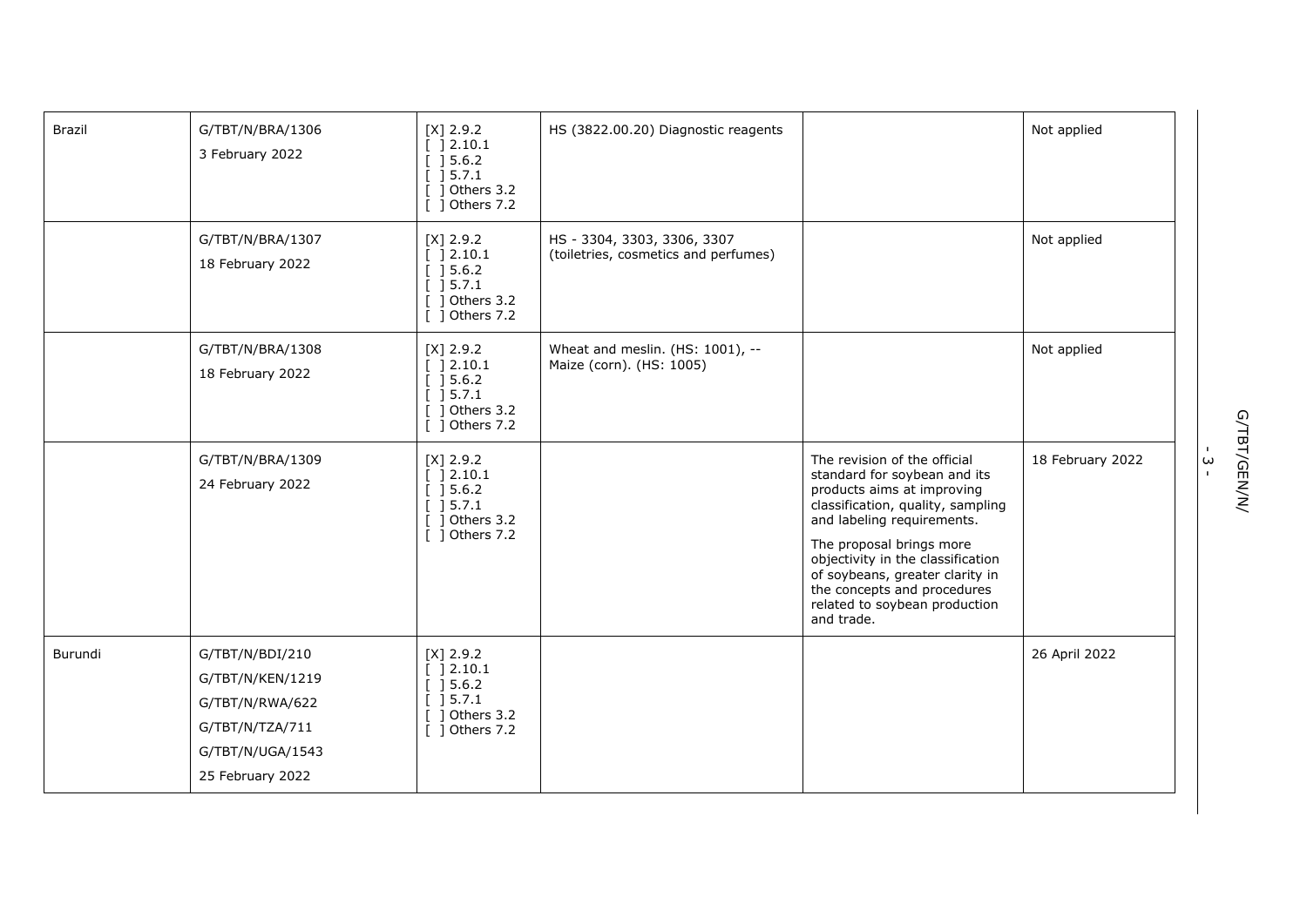|        | G/TBT/N/BDI/211<br>G/TBT/N/KEN/1220<br>G/TBT/N/RWA/623<br>G/TBT/N/TZA/712<br>G/TBT/N/UGA/1544<br>25 February 2022 | $[X]$ 2.9.2<br>[ ] 2.10.1<br>[ ] 5.6.2]<br>[ ] 5.7.1<br>$[$ ] Others 3.2<br>[ ] Others 7.2    |                            |              | 26 April 2022 |
|--------|-------------------------------------------------------------------------------------------------------------------|-----------------------------------------------------------------------------------------------|----------------------------|--------------|---------------|
|        | G/TBT/N/BDI/212<br>G/TBT/N/KEN/1221<br>G/TBT/N/RWA/624<br>G/TBT/N/TZA/713<br>G/TBT/N/UGA/1545<br>25 February 2022 | $[X]$ 2.9.2<br>] 2.10.1<br>[ ] 5.6.2]<br>[ ] 5.7.1<br>$[$ ] Others 3.2<br>[ ] Others 7.2      |                            |              | 26 April 2022 |
| Canada | G/TBT/N/CAN/663<br>14 February 2022                                                                               | $[X]$ 2.9.2<br>[ ] 2.10.1<br>$[X]$ 5.6.2<br>$[$ ] 5.7.1<br>$[$ ] Others 3.2<br>[ ] Others 7.2 |                            | Consultation | 22 April 2022 |
|        | G/TBT/N/CAN/664<br>14 February 2022                                                                               | $[X]$ 2.9.2<br>[ ] 2.10.1<br>$[X]$ 5.6.2<br>[ ] 5.7.1<br>$[$ ] Others 3.2<br>[ ] Others 7.2   |                            | Consultation | 22 April 2022 |
| Chile  | G/TBT/N/CHL/588<br>8 February 2022                                                                                | $[X]$ 2.9.2<br>] 2.10.1<br>[ ] 5.6.2]<br>[ ] 5.7.1<br>] Others 3.2<br>[ ] Others 7.2          | Food for human consumption |              | 9 April 2022  |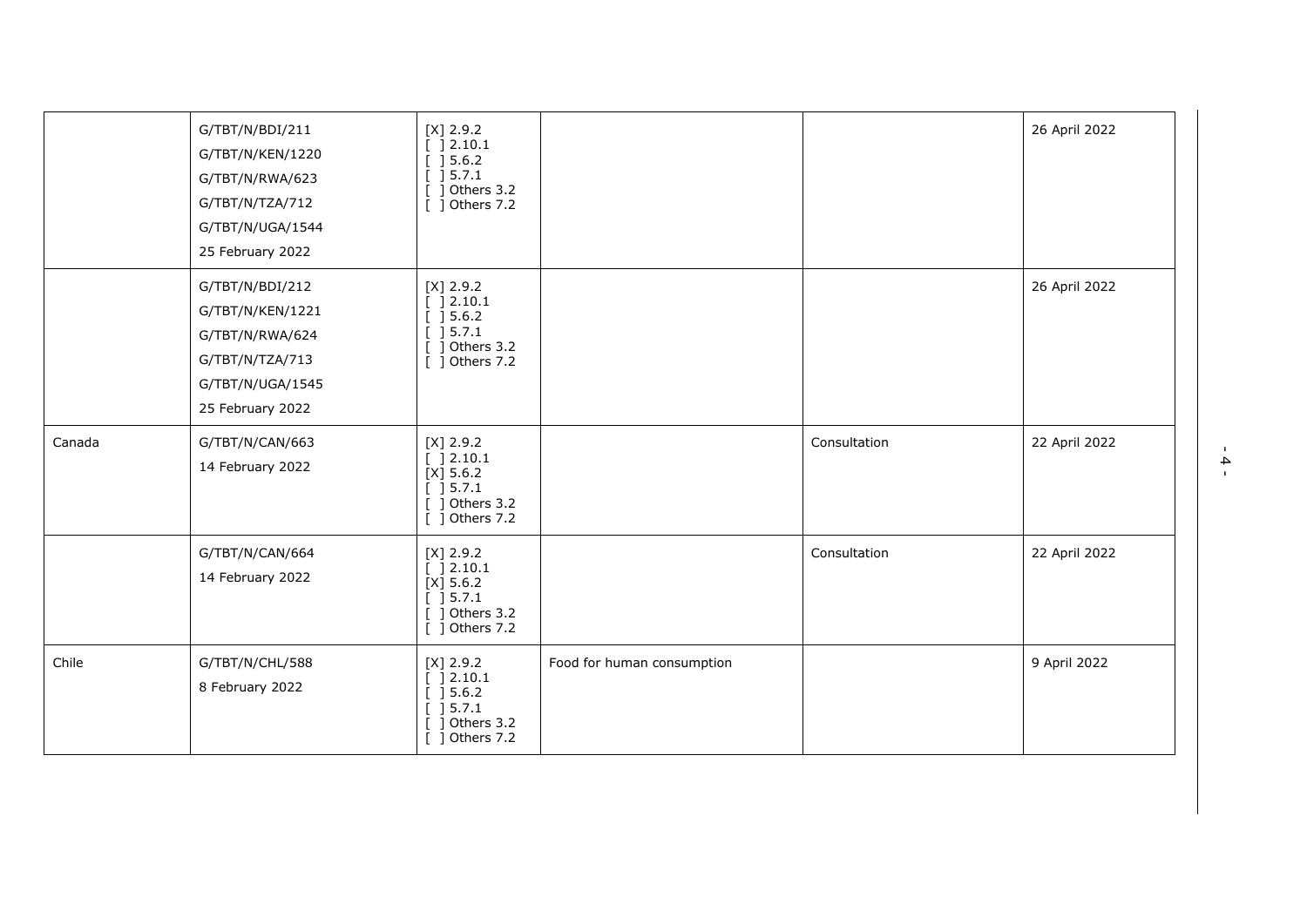| Costa Rica | G/TBT/N/CRI/194  | $[X]$ 2.9.2                                          |  |  |
|------------|------------------|------------------------------------------------------|--|--|
|            | 22 February 2022 | 2.10.1<br>5.6.2<br>5.7.1<br>Others 3.2<br>Others 7.2 |  |  |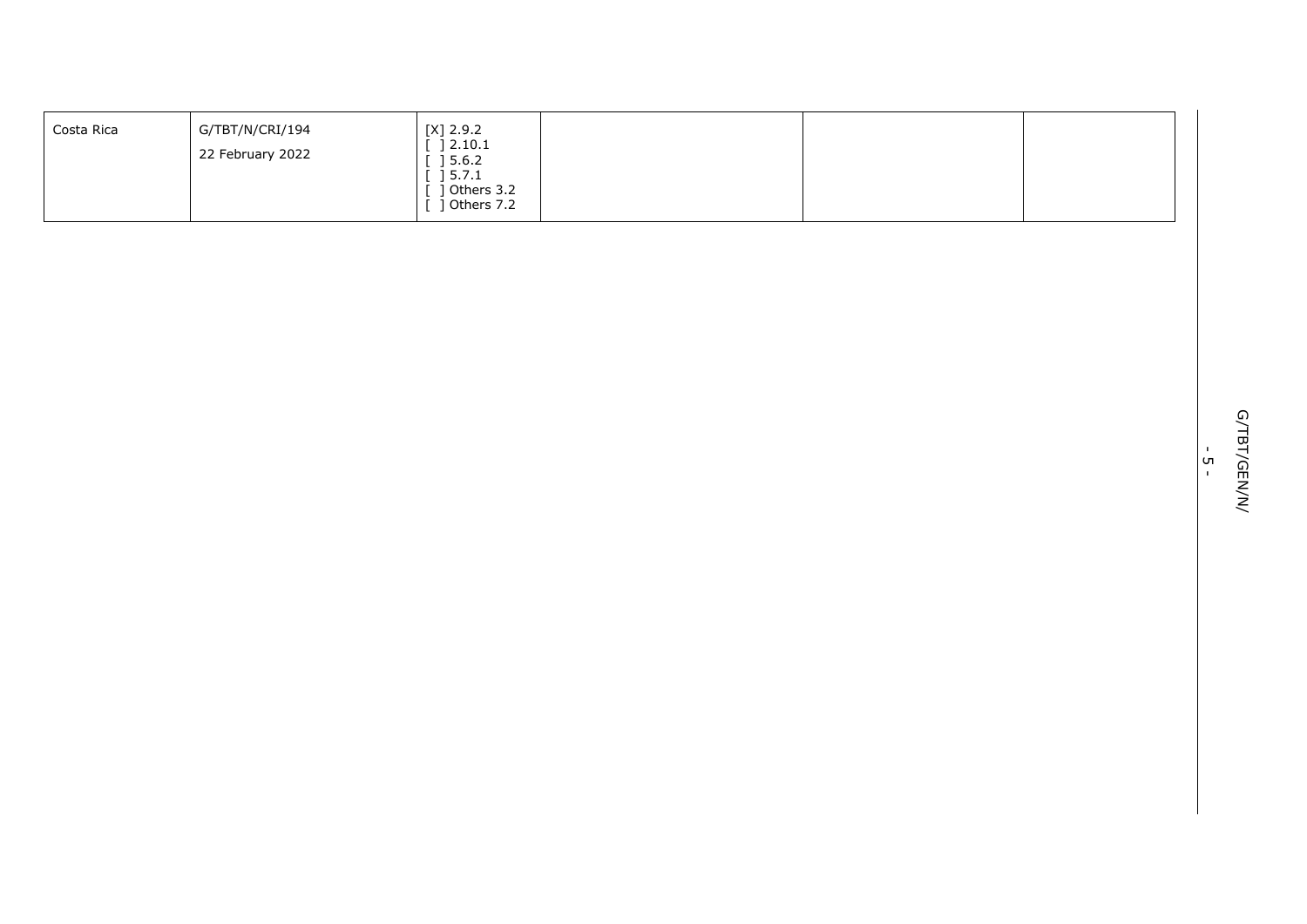| G/TBT/N/DNK/125<br>Denmark<br>$[X]$ 2.9.2<br>The notification covers recharging<br>In order to strengthen the<br>points accessible to the public.<br>[ ]2.10.1<br>Danish implementation of<br>9 February 2022<br>$[]$ 15.6.2<br>Directive 2014/94/EU of the<br>] 5.7.1<br>European Parliament and of the<br>$[$ ] Others 3.2<br>Council of 22 October 2014 on<br>$[$ ] Others 7.2<br>the deployment of alternative<br>fuels infrastructure (the AFI<br>Directive), it is intended to open<br>up the recharging market and<br>create transparent prices. The<br>aim is to provide users of<br>electric vehicles an easy access<br>to a single network of publicly<br>accessible recharging points<br>where charging can be carried<br>out on an ad hoc basis at<br>reasonable and non-<br>discriminatory prices.<br>It is therefore proposed that<br>operators of publicly accessible<br>recharging points should<br>provide widespread payment<br>solutions, including accepting<br>regular payment cards for<br>charging by fast chargers when<br>the recharging point is located<br>on public land or a recharging<br>point is established with public<br>subsidies. The Ministry of<br>Transport considers that<br>payment cards are the most<br>common form of payment<br>instrument available to both<br>Danish and foreign users of<br>electric vehicles. In order to<br>ensure easy and equal access to<br>charges for recharging at<br>publicly accessible recharging<br>points on public land for Danish<br>and foreign users, the Ministry<br>of Transport considers that it<br>would be appropriate to lay<br>down requirements for payment<br>card readers. | 22 March 2022 |
|-------------------------------------------------------------------------------------------------------------------------------------------------------------------------------------------------------------------------------------------------------------------------------------------------------------------------------------------------------------------------------------------------------------------------------------------------------------------------------------------------------------------------------------------------------------------------------------------------------------------------------------------------------------------------------------------------------------------------------------------------------------------------------------------------------------------------------------------------------------------------------------------------------------------------------------------------------------------------------------------------------------------------------------------------------------------------------------------------------------------------------------------------------------------------------------------------------------------------------------------------------------------------------------------------------------------------------------------------------------------------------------------------------------------------------------------------------------------------------------------------------------------------------------------------------------------------------------------------------------------------------------------------------------------------|---------------|
|-------------------------------------------------------------------------------------------------------------------------------------------------------------------------------------------------------------------------------------------------------------------------------------------------------------------------------------------------------------------------------------------------------------------------------------------------------------------------------------------------------------------------------------------------------------------------------------------------------------------------------------------------------------------------------------------------------------------------------------------------------------------------------------------------------------------------------------------------------------------------------------------------------------------------------------------------------------------------------------------------------------------------------------------------------------------------------------------------------------------------------------------------------------------------------------------------------------------------------------------------------------------------------------------------------------------------------------------------------------------------------------------------------------------------------------------------------------------------------------------------------------------------------------------------------------------------------------------------------------------------------------------------------------------------|---------------|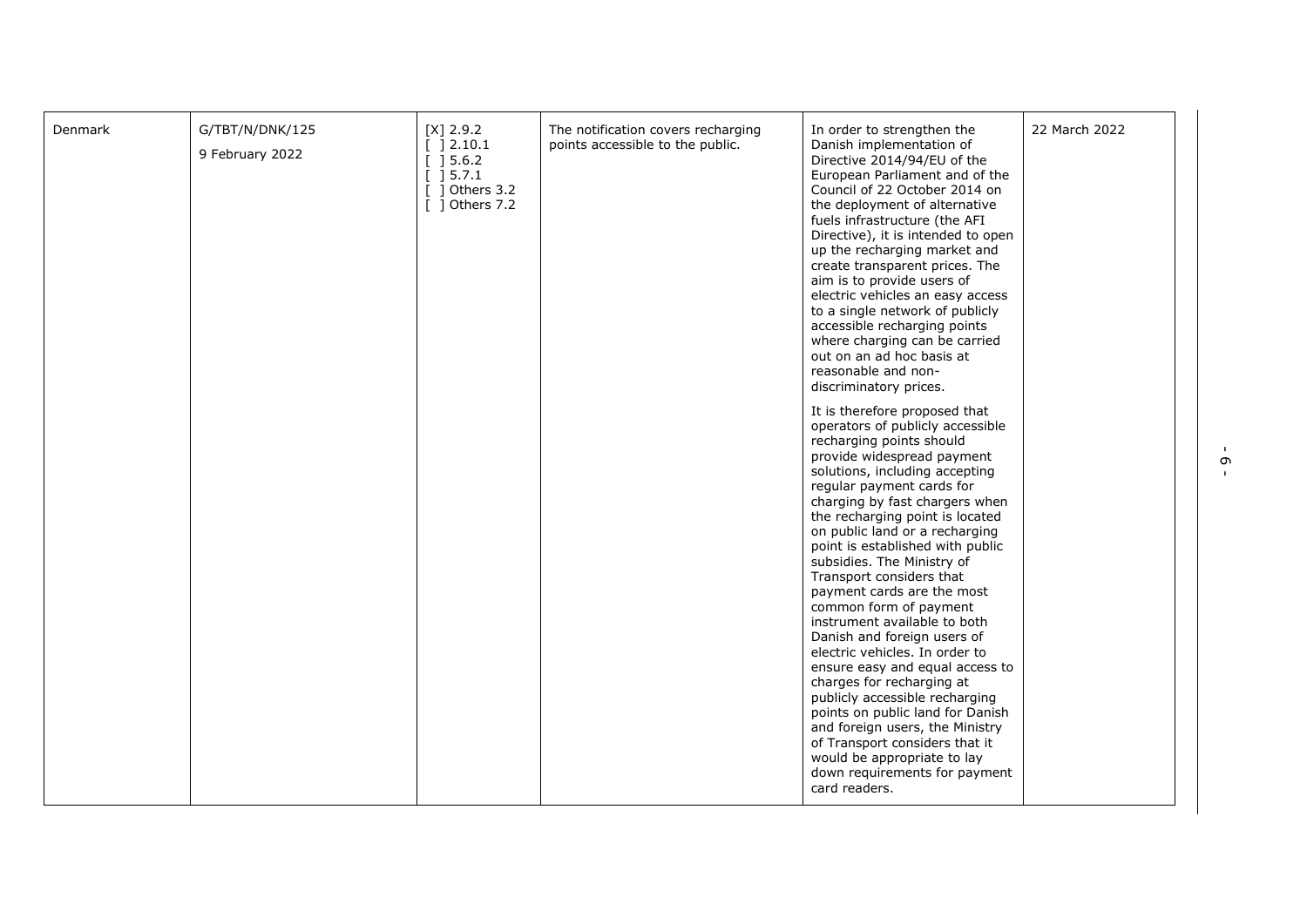|  |  | It is also proposed that          |  |
|--|--|-----------------------------------|--|
|  |  | operators of publicly accessible  |  |
|  |  | recharging points with a power    |  |
|  |  | of less than 50 kW may choose     |  |
|  |  | to offer the provision of         |  |
|  |  | charging services (roaming) as    |  |
|  |  | an exception to the general rule  |  |
|  |  | of payment via payment card       |  |
|  |  | readers. The proposed             |  |
|  |  | provisions on roaming support     |  |
|  |  | the implementation of article     |  |
|  |  | $4(8)(2)$ of the AFI Directive.   |  |
|  |  | Access to roaming services can    |  |
|  |  | benefit users of electric         |  |
|  |  | vehicles, as it will enable users |  |
|  |  | to invoice their consumption at   |  |
|  |  | recharging points from different  |  |
|  |  |                                   |  |
|  |  | operators via a single customer   |  |
|  |  | relationship and avoid having to  |  |
|  |  | pay the recharging point          |  |
|  |  | operator directly.                |  |
|  |  | It is also proposed that          |  |
|  |  | recharging points accessible to   |  |
|  |  | the public should display a list  |  |
|  |  | price per kWh and the total       |  |
|  |  | purchase price in an electronic   |  |
|  |  | display. The provision on         |  |
|  |  | signage of prices in electronic   |  |
|  |  | display is established with a     |  |
|  |  | view to promoting an open and     |  |
|  |  | transparent charging market in    |  |
|  |  | Denmark and in order to           |  |
|  |  | support the existing              |  |
|  |  | implementation of Article 4(10)   |  |
|  |  | of the AFI Directive on easily    |  |
|  |  |                                   |  |
|  |  | and clearly comparable,           |  |
|  |  | transparent and non-              |  |
|  |  | discriminatory charging prices.   |  |
|  |  |                                   |  |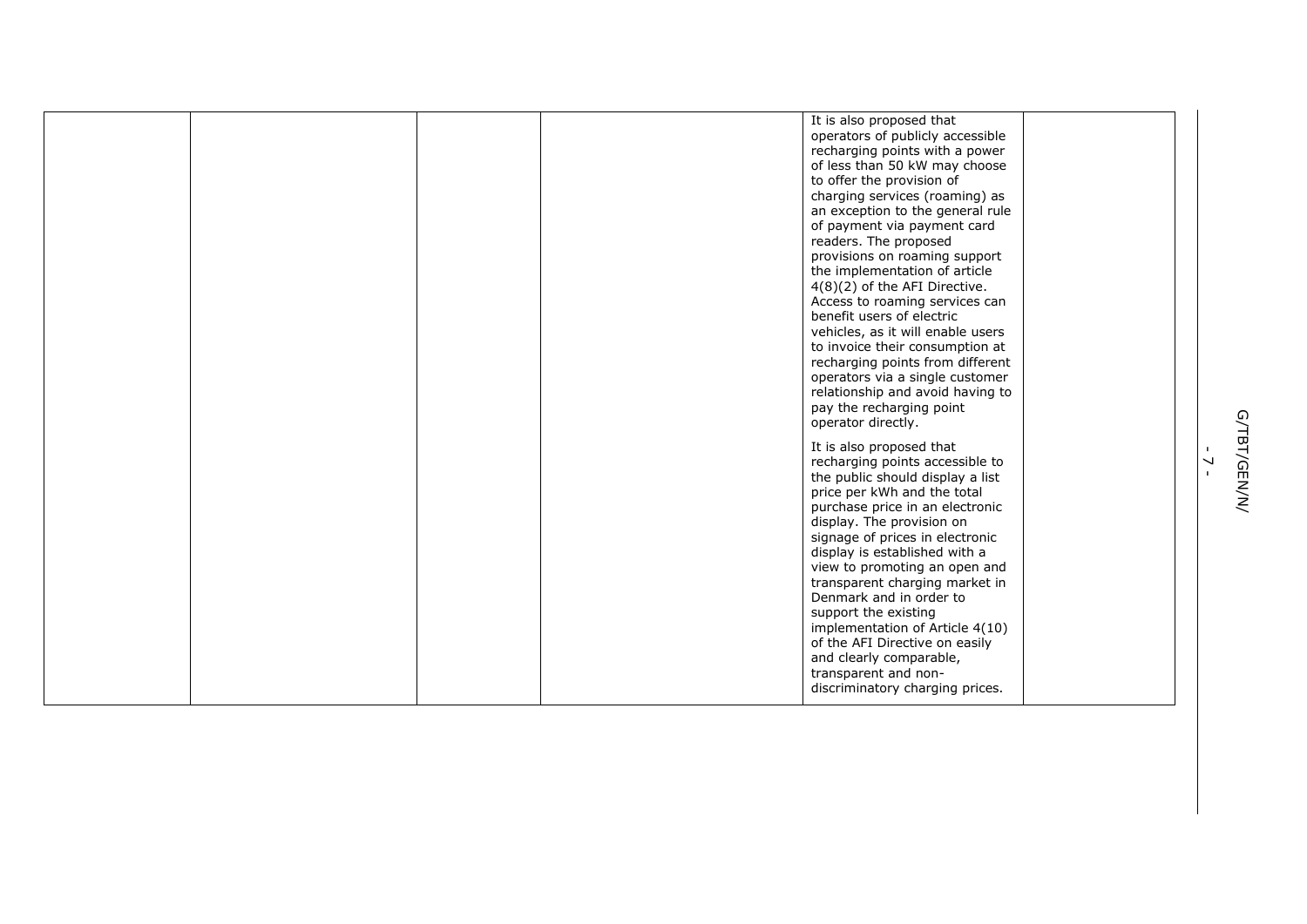| G/TBT/N/DNK/126<br>18 February 2022       | $[X]$ 2.9.2<br>$[$ 12.10.1<br>$\begin{array}{c} \end{array} \begin{array}{c} \text{5.6.2} \end{array}$<br>$\sqrt{5.7.1}$<br>] Others 3.2<br>] Others 7.2 | Toys | 19 April 2022 |
|-------------------------------------------|----------------------------------------------------------------------------------------------------------------------------------------------------------|------|---------------|
| G/TBT/N/DNK/126/Rev.1<br>24 February 2022 | $[X]$ 2.9.2<br>$[$ 12.10.1<br>$\begin{array}{c} \end{array} \begin{array}{c} \text{5.6.2} \end{array}$<br>] 5.7.1<br>1 Others 3.2<br>] Others 7.2        | Toys | 25 April 2022 |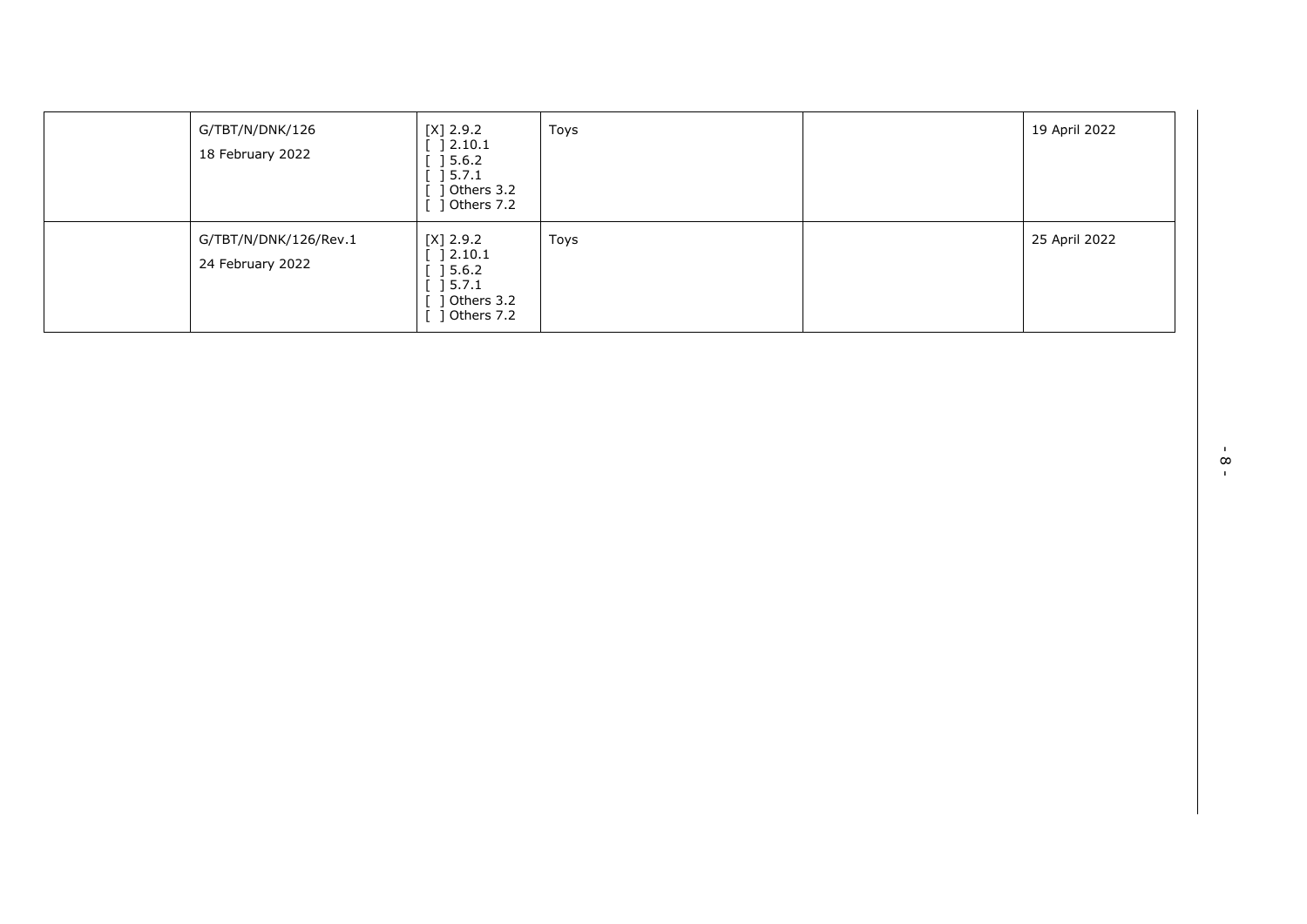| Ecuador | G/TBT/N/ECU/511<br>10 February 2022 | $[X]$ 2.9.2<br>[ ] 2.10.1<br>[ ] 5.6.2]<br>15.7.1<br>1 Others 3.2<br>1 Others 7.2 | The purpose of this sanitary technical<br>regulation is to establish guidelines for<br>the process of approval of clinical trials<br>for products in research and the<br>certification of products for human use<br>and consumption and of<br>establishments subject to sanitary<br>control and surveillance that come<br>within the competence of ARCSA.,<br>during health emergencies or national<br>or international emergency situations;<br>as well as the criteria for the sanitary<br>control and surveillance thereof. This<br>sanitary technical regulation is binding<br>on all natural or legal persons,<br>whether domestic or foreign, governed<br>by public or private law, that request<br>the approval of a clinical trial for a<br>product in research or undertake the<br>registration, re-registration or<br>amendment of the sanitary certificate<br>for products for human use and<br>consumption; and those that request<br>the certification, extension,<br>amendment or renewal of the<br>certificate of good practices for<br>establishments subject to sanitary<br>control and surveillance that come<br>within the competence of ARCSA,<br>during health emergencies or national<br>or international emergency situations. |                     | 11 April 2022 |
|---------|-------------------------------------|-----------------------------------------------------------------------------------|-------------------------------------------------------------------------------------------------------------------------------------------------------------------------------------------------------------------------------------------------------------------------------------------------------------------------------------------------------------------------------------------------------------------------------------------------------------------------------------------------------------------------------------------------------------------------------------------------------------------------------------------------------------------------------------------------------------------------------------------------------------------------------------------------------------------------------------------------------------------------------------------------------------------------------------------------------------------------------------------------------------------------------------------------------------------------------------------------------------------------------------------------------------------------------------------------------------------------------------------------------|---------------------|---------------|
| Egypt   | G/TBT/N/EGY/315<br>14 February 2022 | $[X]$ 2.9.2<br>12.10.1<br>] 5.6.2<br>] 5.7.1<br>] Others 3.2<br>1 Others 7.2      |                                                                                                                                                                                                                                                                                                                                                                                                                                                                                                                                                                                                                                                                                                                                                                                                                                                                                                                                                                                                                                                                                                                                                                                                                                                       | Safety requirements | 15 April 2022 |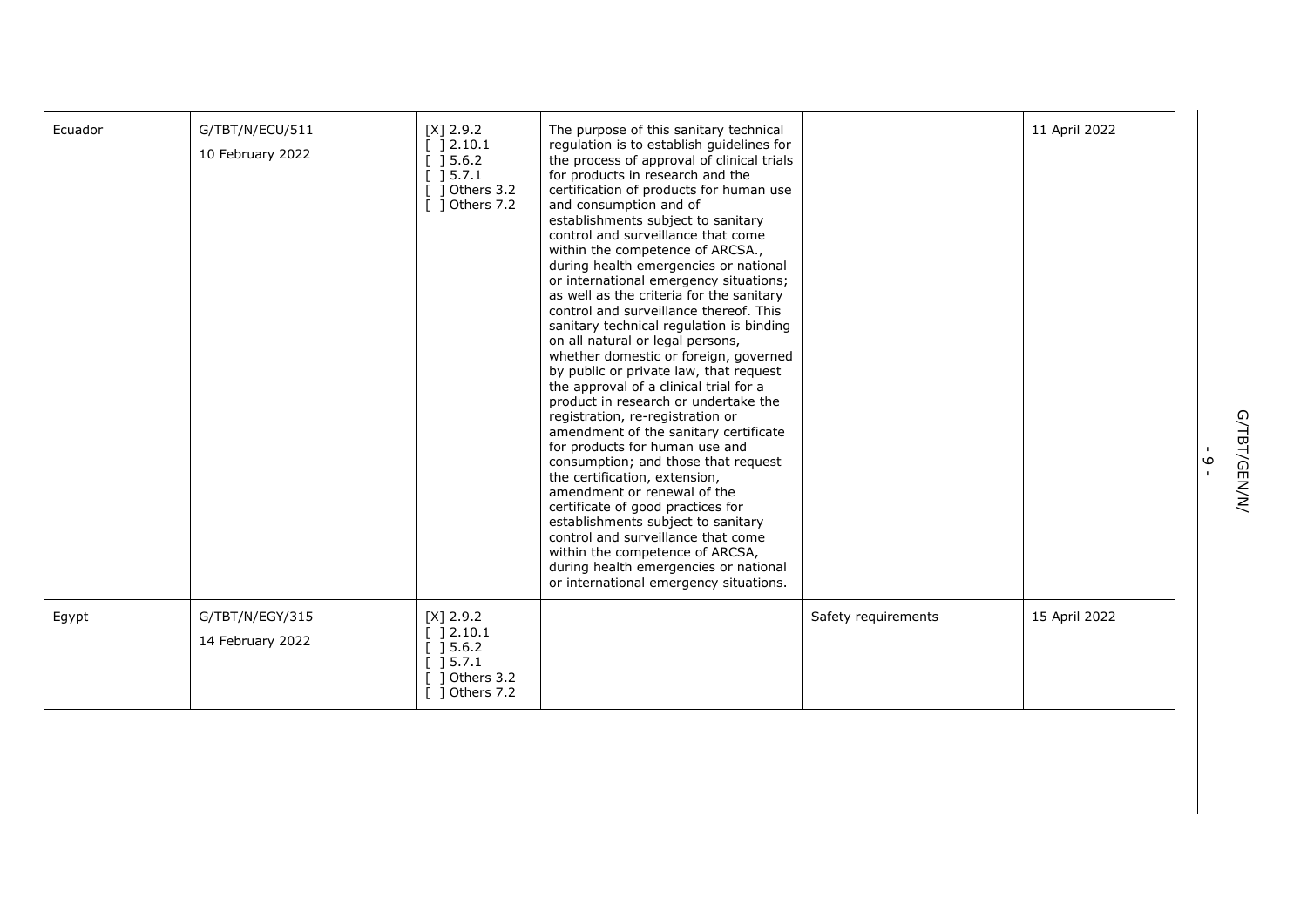| European Union | G/TBT/N/EU/868<br>1 February 2022 | $[X]$ 2.9.2<br>$[$ 12.10.1<br>[ ] 5.6.2]<br>[ ] 5.7.1<br>[ ] Others 3.2<br>[ ] Others 7.2   | <b>Spirit Drinks</b> | The description and<br>requirements currently laid<br>down in Article 5 of Regulation<br>(EU) 2019/787 are outdated<br>from a technical/scientific point<br>of view.<br>This Delegated Regulation aims<br>at updating them and at<br>bringing them in line with the<br>technical parameters currently<br>applied by producers and most<br>laboratories of analysis of the<br>European Union.                                                                                  | 2 April 2022 |
|----------------|-----------------------------------|---------------------------------------------------------------------------------------------|----------------------|-------------------------------------------------------------------------------------------------------------------------------------------------------------------------------------------------------------------------------------------------------------------------------------------------------------------------------------------------------------------------------------------------------------------------------------------------------------------------------|--------------|
|                | G/TBT/N/EU/869<br>3 February 2022 | $[X]$ 2.9.2<br>[ ] 2.10.1<br>$[$ 15.6.2<br>$[$ 15.7.1<br>[ ] Others 3.2<br>$[$ ] Others 7.2 | Cosmetics            |                                                                                                                                                                                                                                                                                                                                                                                                                                                                               | 4 April 2022 |
|                | G/TBT/N/EU/870<br>8 February 2022 | $[X]$ 2.9.2<br>[ ] 2.10.1<br>[ ] 5.6.2]<br>[ ] 5.7.1<br>$[$ ] Others 3.2<br>[ ] Others 7.2  | Fertilising products | Some of these amendments are<br>necessary in order to achieve<br>consistency with other pieces of<br>EU legislation or policy<br>objectives and thus facilitate<br>the access to the internal<br>market. Other amendments are<br>necessary to avoid unintended<br>situations in which significant<br>categories of fertilising products<br>would inadvertently be excluded<br>from the harmonisation rules for<br>not being able to comply with<br>some technical provisions. | 9 April 2022 |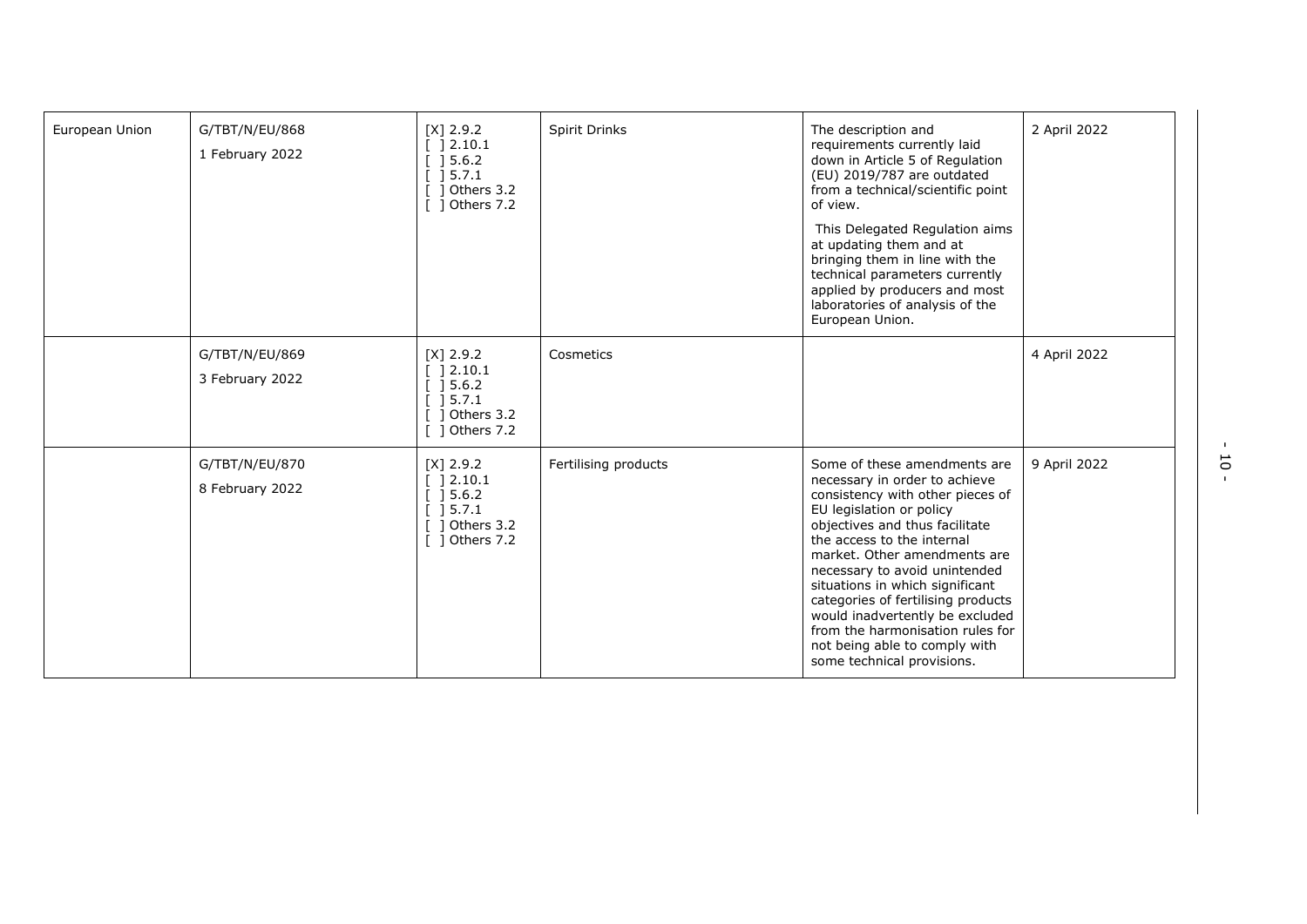| G/TBT/N/EU/871<br>8 February 2022 | $[X]$ 2.9.2<br>12.10.1<br>[X] 5.6.2<br>$\begin{array}{c} \begin{array}{c} \end{array} \end{array}$ 5.7.1<br>1 Others 3.2<br>Dthers 7.2 | Passenger cars and vans (motor<br>vehicles of categories M and N) | The templates of the<br>information document, approval<br>certificate and certificate of<br>conformity in paper format are<br>periodically updated to take<br>account of regulatory<br>development. This initiative is<br>necessary to ensure consistency<br>in the type-approval documents<br>and in the implementation of<br>the EU vehicle approval<br>legislation. | 9 April 2022 |
|-----------------------------------|----------------------------------------------------------------------------------------------------------------------------------------|-------------------------------------------------------------------|------------------------------------------------------------------------------------------------------------------------------------------------------------------------------------------------------------------------------------------------------------------------------------------------------------------------------------------------------------------------|--------------|
|-----------------------------------|----------------------------------------------------------------------------------------------------------------------------------------|-------------------------------------------------------------------|------------------------------------------------------------------------------------------------------------------------------------------------------------------------------------------------------------------------------------------------------------------------------------------------------------------------------------------------------------------------|--------------|

- ب<br>-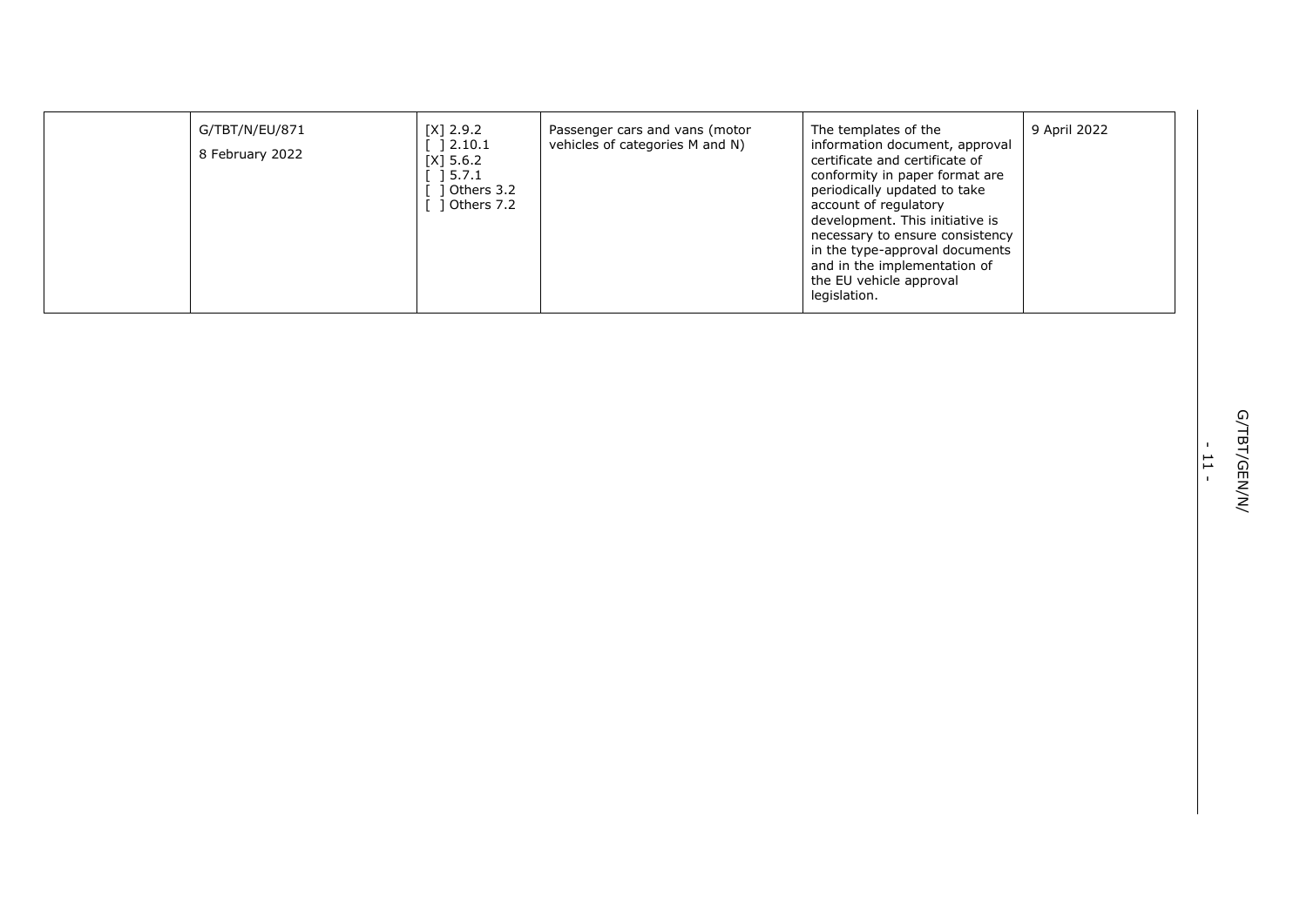| G/TBT/N/EU/873<br>11 February 2022 | $[X]$ 2.9.2<br>[ ] 2.10.1<br>$[X]$ 5.6.2<br>[ ] 5.7.1<br>$[$ ] Others 3.2<br>[ ] Others 7.2 | In vitro diagnostic medical devices | The objective of this<br>Implementing Regulation is to<br>set uniform requirements for<br>the devices in an area where no<br>harmonised standards exist or<br>where they are not sufficient,<br>and where there is a need to<br>address public health concerns.<br>The common specifications (CS)<br>provide a presumption of<br>conformity with the<br>corresponding legal<br>requirements of Regulation (EU)<br>2017/746. Therefore they will<br>greatly facilitate the work of<br>manufacturers in complying<br>with the legislation, the<br>assessment by the notified<br>bodies, testing by EU reference<br>laboratories and oversight by<br>the national competent<br>authorities. Moreover, they will<br>facilitate an aligned approach to<br>conformity assessment of these<br>devices across the Union and<br>the achievement of consistently<br>high standards of device<br>performance. They will<br>contribute to ensuring a high<br>level of public health and<br>patient safety as well as an<br>equal level playing field for all<br>industry actors and a better<br>functioning of the EU's internal<br>market.<br>The adoption of the CS is one of<br>the high priority actions | 13 March 2022 |
|------------------------------------|---------------------------------------------------------------------------------------------|-------------------------------------|--------------------------------------------------------------------------------------------------------------------------------------------------------------------------------------------------------------------------------------------------------------------------------------------------------------------------------------------------------------------------------------------------------------------------------------------------------------------------------------------------------------------------------------------------------------------------------------------------------------------------------------------------------------------------------------------------------------------------------------------------------------------------------------------------------------------------------------------------------------------------------------------------------------------------------------------------------------------------------------------------------------------------------------------------------------------------------------------------------------------------------------------------------------------------------------------------|---------------|
|                                    |                                                                                             |                                     | identified in the Joint<br>Implementation and<br>Preparedness Plan for<br>Regulation (EU) 2017/746.As<br>soon as the CS will be available,<br>notified bodies will not be<br>obliged to submit the<br>manufacturer's performance                                                                                                                                                                                                                                                                                                                                                                                                                                                                                                                                                                                                                                                                                                                                                                                                                                                                                                                                                                 |               |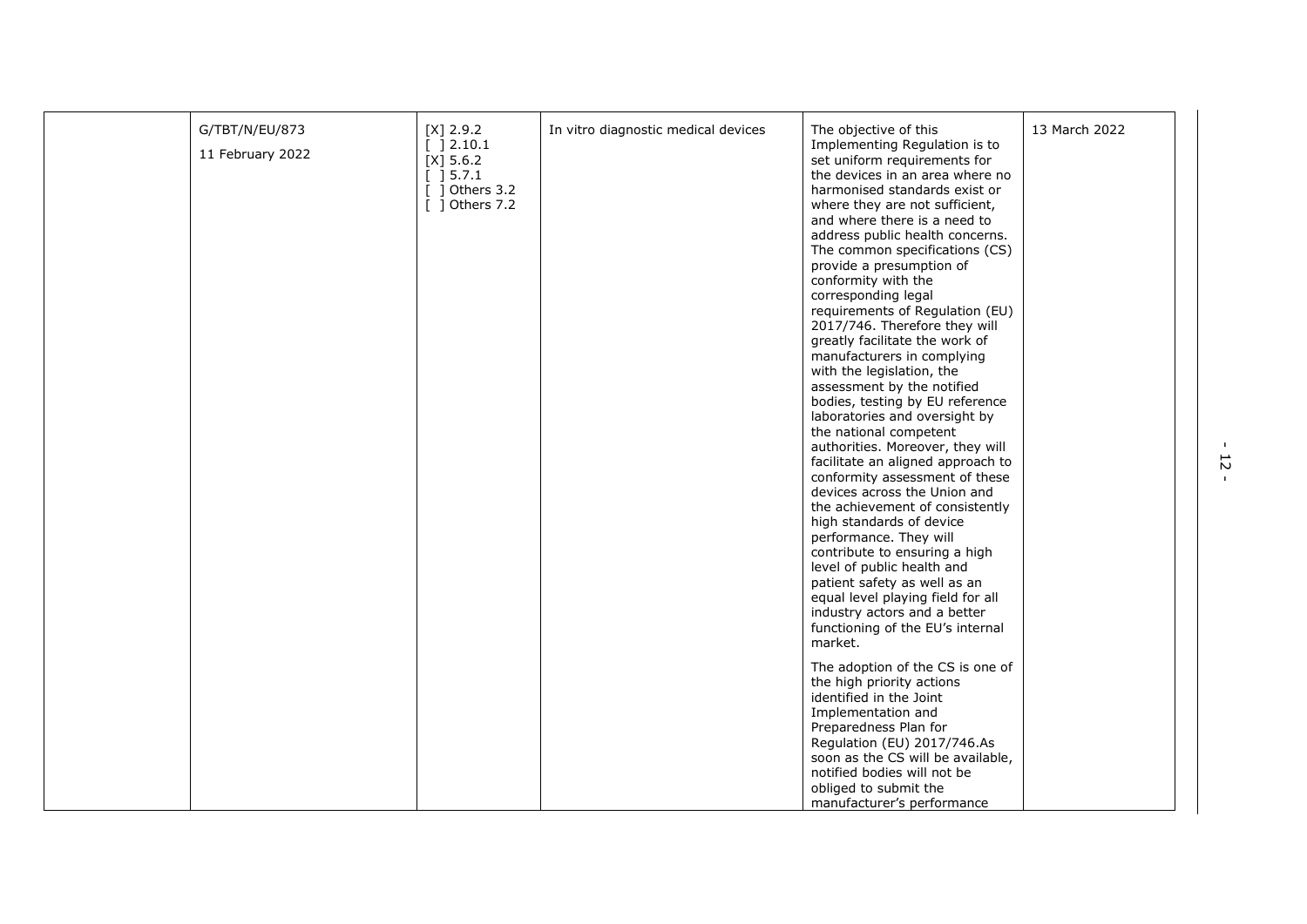|         |                                    |                                                                                                                                      |                       | evaluation report for class D<br>devices covered by the CS to<br>the expert panel in accordance<br>with Article 48(6) of Regulation<br>(EU) 2017/746. The CS will also<br>facilitate the preparation of<br>technical documentation by the<br>manufacturers and speed up its<br>assessment by the notified<br>bodies. This act will therefore<br>accelerate conformity<br>assessment procedures and<br>thereby free up notified body<br>capacities. As this is the main<br>challenge related to the<br>implementation of Regulation<br>(EU) 2017/746, the CS should<br>be adopted as soon as possible,<br>justifying a reduced<br>commenting period. |               |
|---------|------------------------------------|--------------------------------------------------------------------------------------------------------------------------------------|-----------------------|-----------------------------------------------------------------------------------------------------------------------------------------------------------------------------------------------------------------------------------------------------------------------------------------------------------------------------------------------------------------------------------------------------------------------------------------------------------------------------------------------------------------------------------------------------------------------------------------------------------------------------------------------------|---------------|
|         | G/TBT/N/EU/872<br>11 February 2022 | $[X]$ 2.9.2<br>[ ] 2.10.1<br>$\left[\begin{array}{c}\right]$ 5.6.2<br>$[ ] 5.7.1$<br>$[$ ] Others 3.2<br>$[$ ] Others 7.2            | Cosmetics             |                                                                                                                                                                                                                                                                                                                                                                                                                                                                                                                                                                                                                                                     | 12 April 2022 |
| Finland | G/TBT/N/FIN/83<br>15 February 2022 | $[X]$ 2.9.2<br>[ ] 2.10.1<br>[ ] 5.6.2]<br>$\left[\begin{array}{c}1\end{array}\right]$ 5.7.1<br>$[$ ] Others 3.2<br>$[$ ] Others 7.2 | Construction products |                                                                                                                                                                                                                                                                                                                                                                                                                                                                                                                                                                                                                                                     | 16 April 2022 |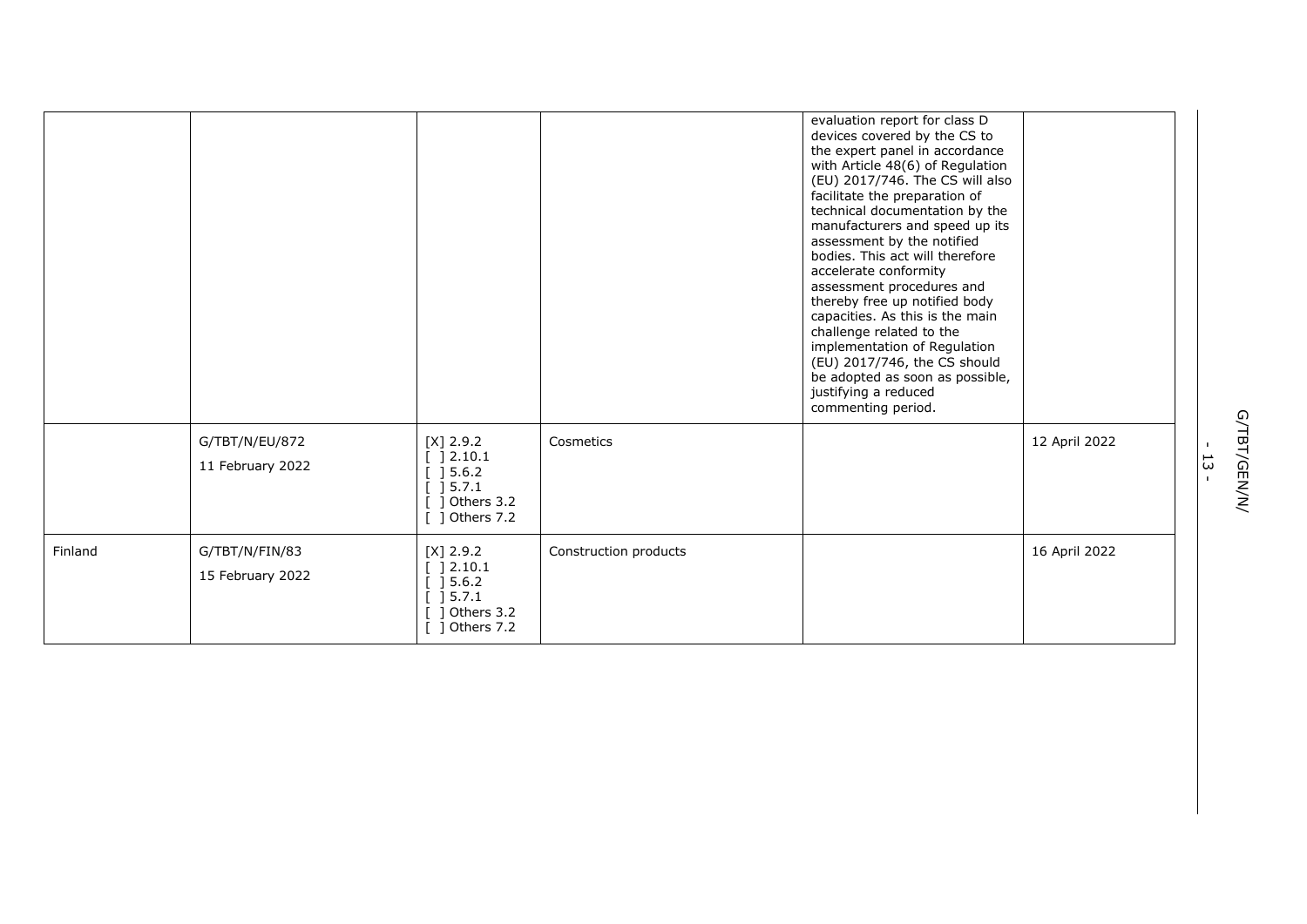| France | G/TBT/N/FRA/216<br>3 February 2022 | $[X]$ 2.9.2<br>] 2.10.1<br>$[$ 15.6.2<br>$\left[\begin{array}{c} 15.7.1 \end{array}\right]$<br>] Others 3.2<br>[ ] Others 7.2 | Packaging, printed matter distributed<br>to the public | Improving recycling and<br>preventing risks to human<br>health, including by limiting<br>dangerous substances<br>contained in packaging or in<br>printed matter distributed to the<br>public, is part of the strategy of<br>the transition towards a circular<br>economy and is a priority for<br>the French authorities. Law No.<br>2020-105 of 10 February 2020<br>on combating waste and on the<br>circular economy introduces<br>numerous provisions aimed in<br>particular at improving the<br>recyclability of products placed<br>on the market by producers or<br>contractors. In order to limit the<br>risks posed to human health<br>and to promote the use of<br>materials from recycled<br>packaging or paper, it provides<br>for a gradual ban on mineral<br>oils in packaging and then in<br>printed matter distributed to the<br>public. The danger of these<br>substances and the risk of their<br>migration from packaging<br>containing recycled paper or<br>cardboard to foodstuffs were<br>highlighted by ANSES in its<br>opinion of 8 March 2017. The<br>provisions of the draft Order<br>specify the substances<br>concerned in a gradual manner<br>over time. The designated<br>substances and their limits are<br>based on the ANSES opinion of<br>8 March 2017. Provision is also | 4 April 2022 |
|--------|------------------------------------|-------------------------------------------------------------------------------------------------------------------------------|--------------------------------------------------------|-----------------------------------------------------------------------------------------------------------------------------------------------------------------------------------------------------------------------------------------------------------------------------------------------------------------------------------------------------------------------------------------------------------------------------------------------------------------------------------------------------------------------------------------------------------------------------------------------------------------------------------------------------------------------------------------------------------------------------------------------------------------------------------------------------------------------------------------------------------------------------------------------------------------------------------------------------------------------------------------------------------------------------------------------------------------------------------------------------------------------------------------------------------------------------------------------------------------------------------------------------------------------------------------------------------|--------------|
|        |                                    |                                                                                                                               |                                                        | made for the disposal of stocks;<br>Other                                                                                                                                                                                                                                                                                                                                                                                                                                                                                                                                                                                                                                                                                                                                                                                                                                                                                                                                                                                                                                                                                                                                                                                                                                                                 |              |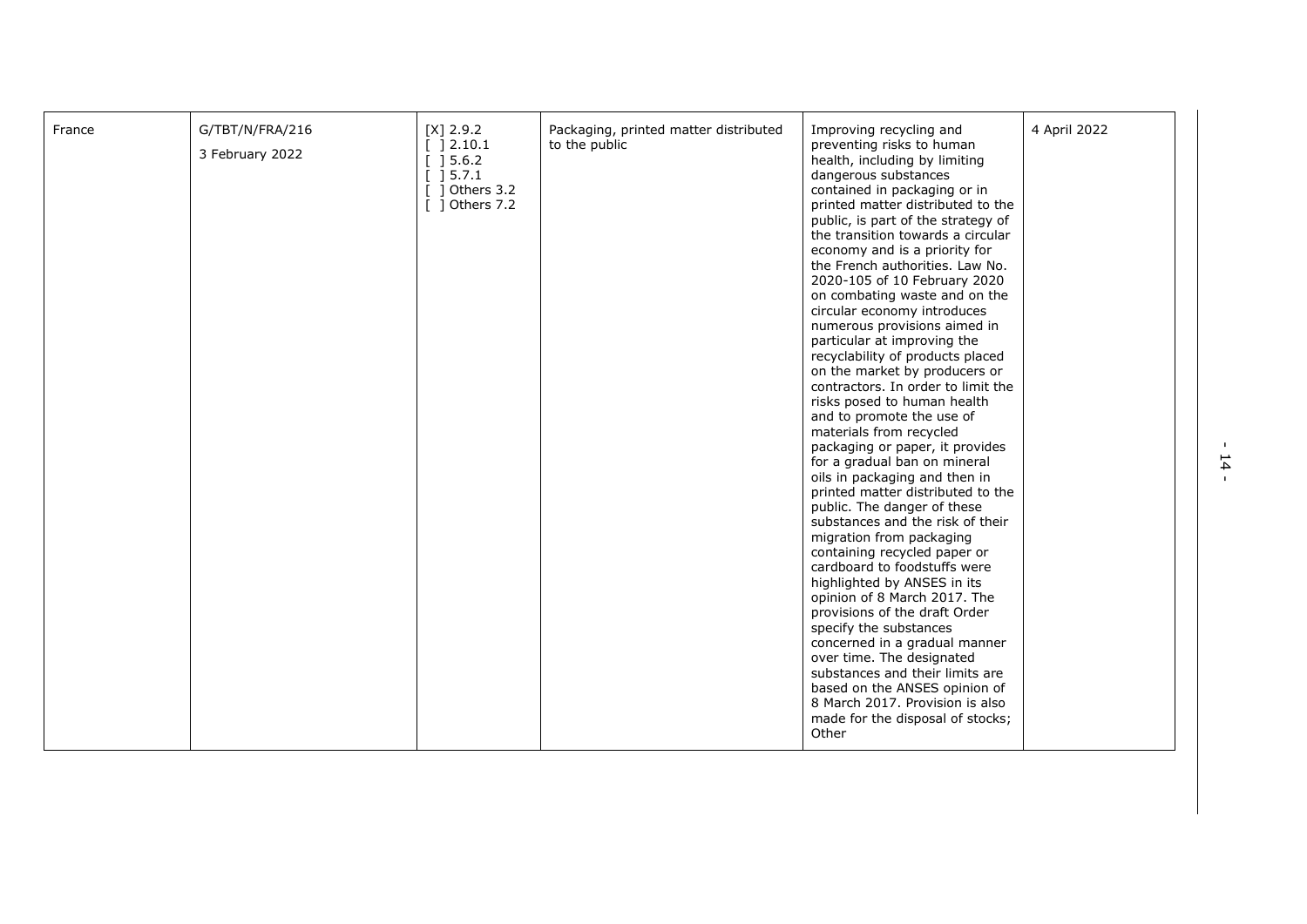| G/TBT/N/FRA/217 | $[X]$ 2.9.2                                   | Battery-operated and household | Directive (EU) 2018/851 on       | 4 April 2022 |
|-----------------|-----------------------------------------------|--------------------------------|----------------------------------|--------------|
| 3 February 2022 | $[ ] 2.10.1$                                  | vacuum cleaners                | waste encourages Member          |              |
|                 | [ ] 5.6.2]                                    |                                | States to take appropriate       |              |
|                 | $\begin{bmatrix} 1 & 5 & 7 & 1 \end{bmatrix}$ |                                | measures to prevent waste        |              |
|                 | $[$ ] Others 3.2                              |                                | generation. In addition, one of  |              |
|                 | $[$ ] Others 7.2                              |                                | the objectives of the European   |              |
|                 |                                               |                                | action plan for the circular     |              |
|                 |                                               |                                | economy (COM (2020) 98) is to    |              |
|                 |                                               |                                | improve the durability and       |              |
|                 |                                               |                                | repairability of products. The   |              |
|                 |                                               |                                | stakeholder consultation held in |              |
|                 |                                               |                                | the context of the Roadmap for   |              |
|                 |                                               |                                | the circular economy, which      |              |
|                 |                                               |                                | was presented by the             |              |
|                 |                                               |                                | Government on 23 April 2018,     |              |
|                 |                                               |                                | resulted in measure No. 10,      |              |
|                 |                                               |                                | which provides for mandatory     |              |
|                 |                                               |                                | information on the repairability |              |
|                 |                                               |                                | of electrical and electronic     |              |
|                 |                                               |                                | products. The measure aims to    |              |
|                 |                                               |                                | promote responsible              |              |
|                 |                                               |                                | consumption by improving         |              |
|                 |                                               |                                | consumer information through     |              |
|                 |                                               |                                | the establishment and            |              |
|                 |                                               |                                | mandatory display of a simple    |              |
|                 |                                               |                                | repairability index for some of  |              |
|                 |                                               |                                | these products. This index aims  |              |
|                 |                                               |                                | to inform the consumer           |              |
|                 |                                               |                                | regarding how easy it is to      |              |
|                 |                                               |                                | repair the product concerned.    |              |
|                 |                                               |                                | This measure thus aims on the    |              |
|                 |                                               |                                | one hand to compensate for the   |              |
|                 |                                               |                                | asymmetry of information         |              |
|                 |                                               |                                | between consumers and            |              |
|                 |                                               |                                | manufacturers or distributors    |              |
|                 |                                               |                                | concerning the repairability of  |              |
|                 |                                               |                                | products and, on the other       |              |
|                 |                                               |                                | hand, to encourage               |              |
|                 |                                               |                                | manufacturers to integrate       |              |
|                 |                                               |                                | repairability criteria into the  |              |
|                 |                                               |                                | design of their products, thus   |              |
|                 |                                               |                                | tending towards products that    |              |
|                 |                                               |                                | are more durable because they    |              |
|                 |                                               |                                | are more robust because they     |              |
|                 |                                               |                                | are 'eco-designed'. With this    |              |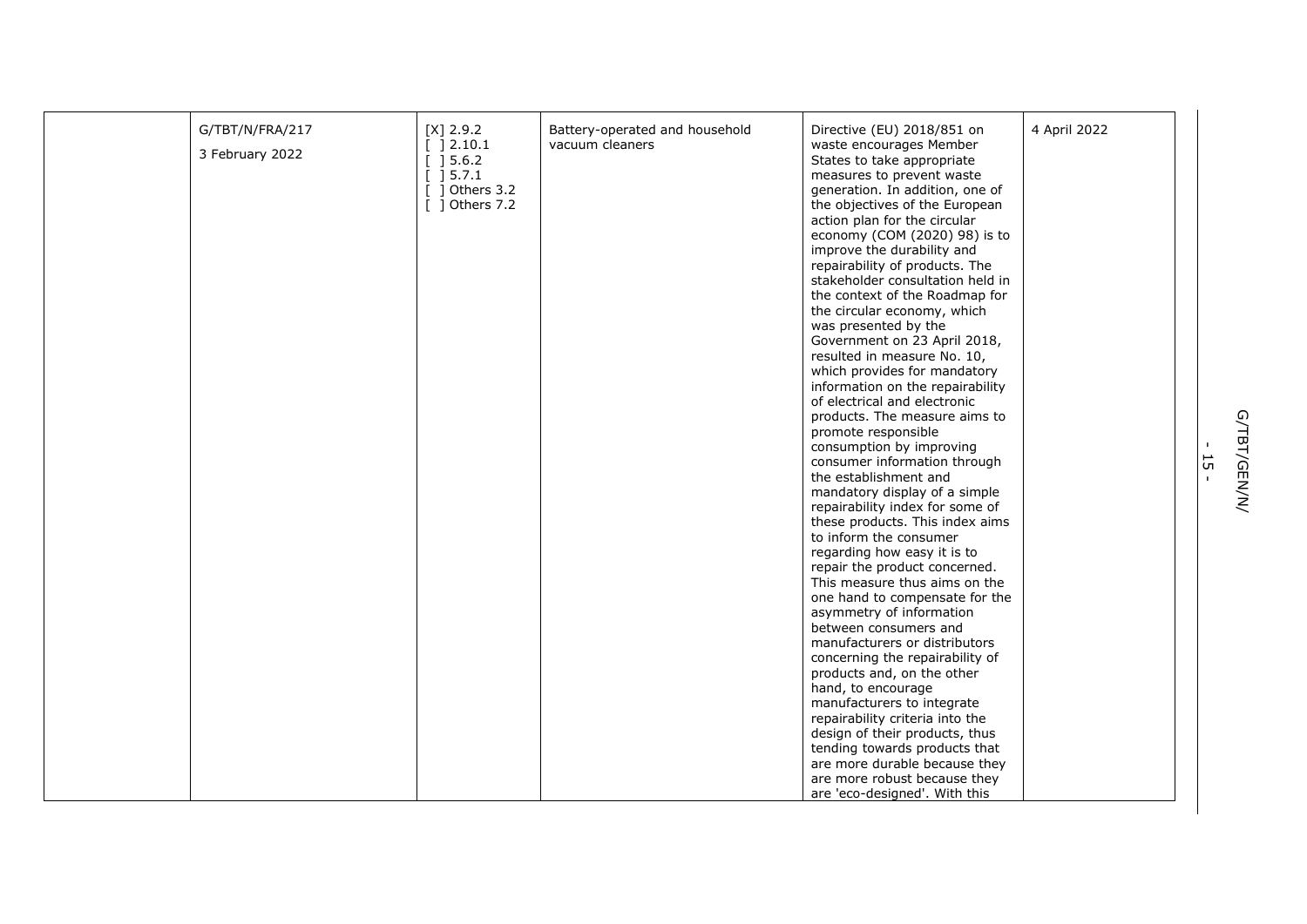|  |  | measure, a reasonable ambition<br>is to reduce breakdowns of<br>electrical and electronic<br>products giving rise to repair in<br>the network of French repairers<br>to 60%, within five years, as<br>compared to around 40%<br>today. From an environmental<br>standpoint, this measure will<br>allow France to pursue its<br>national objective of reducing<br>the resource consumption<br>linked to French consumption:<br>to reduce resource consumption<br>relative to GDP by 30%<br>compared to 2010, by 2030<br>(Law No. 2015-992). More<br>repairable and therefore more<br>durable products will effectively<br>lead to a reduction in resource<br>consumption (reduction in the<br>need for new products), a<br>reduction in the quantity of<br>waste electrical and electronic<br>products and an associated<br>reduction in greenhouse gas<br>emissions. |  |
|--|--|----------------------------------------------------------------------------------------------------------------------------------------------------------------------------------------------------------------------------------------------------------------------------------------------------------------------------------------------------------------------------------------------------------------------------------------------------------------------------------------------------------------------------------------------------------------------------------------------------------------------------------------------------------------------------------------------------------------------------------------------------------------------------------------------------------------------------------------------------------------------|--|
|  |  | The cordless vacuum cleaners<br>category was selected for<br>implementation of the<br>repairability index because<br>these appliances are in general<br>use in France, and because of<br>the impact of this use on<br>household budgets and the<br>environmental impacts<br>generated by this product;<br>Protection of the environment.                                                                                                                                                                                                                                                                                                                                                                                                                                                                                                                             |  |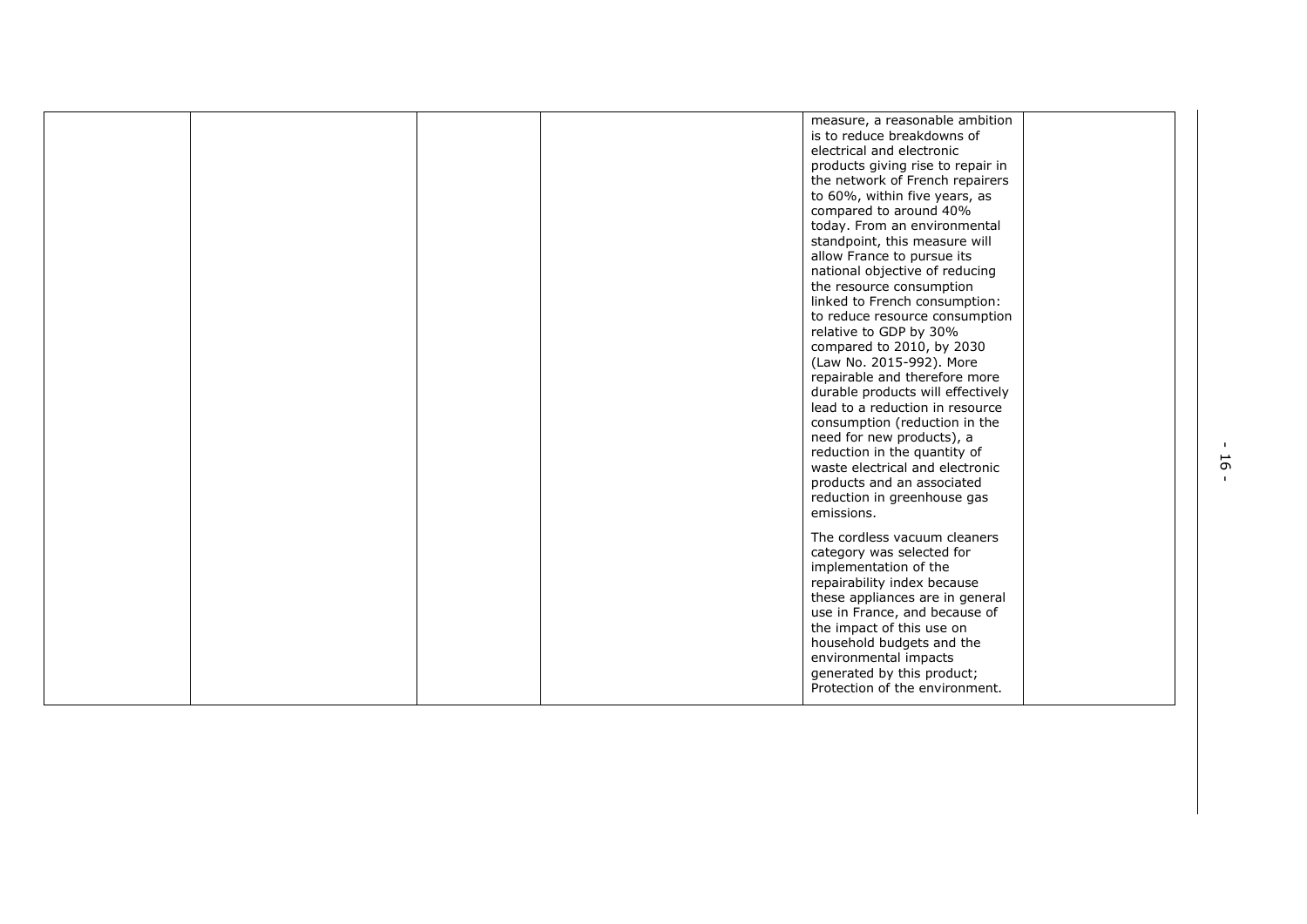| G/TBT/N/FRA/218 | $[X]$ 2.9.2      | Corded and household vacuum | Directive (EU) 2018/851 on       | 4 April 2022 |
|-----------------|------------------|-----------------------------|----------------------------------|--------------|
|                 | [ ]2.10.1        | cleaners                    | waste encourages Member          |              |
| 3 February 2022 | [ ] 5.6.2]       |                             | States to take appropriate       |              |
|                 | [ ] 5.7.1        |                             | measures to prevent waste        |              |
|                 | $[$ ] Others 3.2 |                             | generation. In addition, one of  |              |
|                 | [ ] Others 7.2   |                             | the objectives of the European   |              |
|                 |                  |                             | action plan for the circular     |              |
|                 |                  |                             | economy (COM (2020) 98) is to    |              |
|                 |                  |                             | improve the durability and       |              |
|                 |                  |                             | repairability of products. The   |              |
|                 |                  |                             | stakeholder consultation held in |              |
|                 |                  |                             | the context of the Roadmap for   |              |
|                 |                  |                             | the circular economy, which      |              |
|                 |                  |                             | was presented by the             |              |
|                 |                  |                             | Government on 23 April 2018,     |              |
|                 |                  |                             | resulted in measure No. 10,      |              |
|                 |                  |                             | which provides for mandatory     |              |
|                 |                  |                             | information on the repairability |              |
|                 |                  |                             | of electrical and electronic     |              |
|                 |                  |                             | products. The measure aims to    |              |
|                 |                  |                             | promote responsible              |              |
|                 |                  |                             | consumption by improving         |              |
|                 |                  |                             | consumer information through     |              |
|                 |                  |                             | the establishment and            |              |
|                 |                  |                             | mandatory display of a simple    |              |
|                 |                  |                             | repairability index for some of  |              |
|                 |                  |                             | these products. This index aims  |              |
|                 |                  |                             | to inform the consumer           |              |
|                 |                  |                             | regarding how easy it is to      |              |
|                 |                  |                             | repair the product concerned.    |              |
|                 |                  |                             | This measure thus aims on the    |              |
|                 |                  |                             | one hand to compensate for the   |              |
|                 |                  |                             | asymmetry of information         |              |
|                 |                  |                             | between consumers and            |              |
|                 |                  |                             | manufacturers or distributors    |              |
|                 |                  |                             | concerning the repairability of  |              |
|                 |                  |                             | products and, on the other       |              |
|                 |                  |                             | hand, to encourage               |              |
|                 |                  |                             | manufacturers to integrate       |              |
|                 |                  |                             | repairability criteria into the  |              |
|                 |                  |                             | design of their products, thus   |              |
|                 |                  |                             | tending towards products that    |              |
|                 |                  |                             | are more durable because they    |              |
|                 |                  |                             | are more robust because they     |              |
|                 |                  |                             | are 'eco-designed'. With this    |              |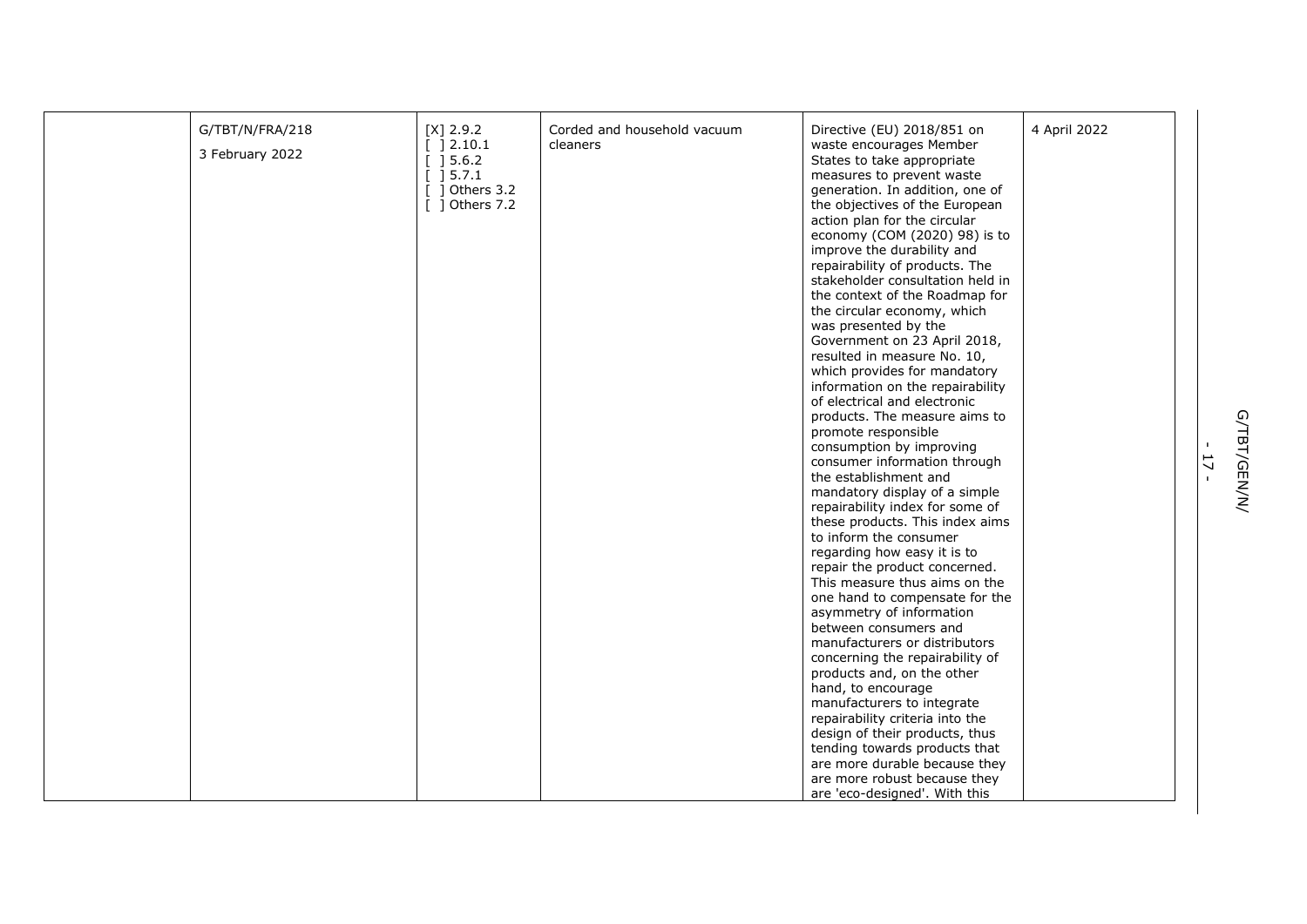|  | measure, a reasonable ambition                                   |
|--|------------------------------------------------------------------|
|  | is to reduce breakdowns of                                       |
|  | electrical and electronic                                        |
|  | products giving rise to repair in                                |
|  | the network of French repairers                                  |
|  | to 60%, within five years, as                                    |
|  | compared to around 40%                                           |
|  | today. From an environmental                                     |
|  | standpoint, this measure will                                    |
|  | allow France to pursue its                                       |
|  | national objective of reducing                                   |
|  | the resource consumption                                         |
|  | linked to French consumption:                                    |
|  | to reduce resource consumption                                   |
|  | relative to GDP by 30%                                           |
|  | compared to 2010, by 2030                                        |
|  | (Law No. 2015-992). More                                         |
|  | repairable and therefore more                                    |
|  | durable products will effectively                                |
|  | lead to a reduction in resource                                  |
|  | consumption (reduction in the                                    |
|  | need for new products), a                                        |
|  | reduction in the quantity of                                     |
|  | waste electrical and electronic                                  |
|  | products and an associated                                       |
|  | reduction in greenhouse gas                                      |
|  | emissions. The cordless vacuum                                   |
|  | cleaners category was selected                                   |
|  |                                                                  |
|  | for implementation of the                                        |
|  | repairability index because                                      |
|  | these appliances are in general<br>use in France, and because of |
|  |                                                                  |
|  | the impact of this use on                                        |
|  | household budgets and the                                        |
|  | environmental impacts                                            |
|  | generated by this product;                                       |
|  | Protection of the environment.                                   |
|  |                                                                  |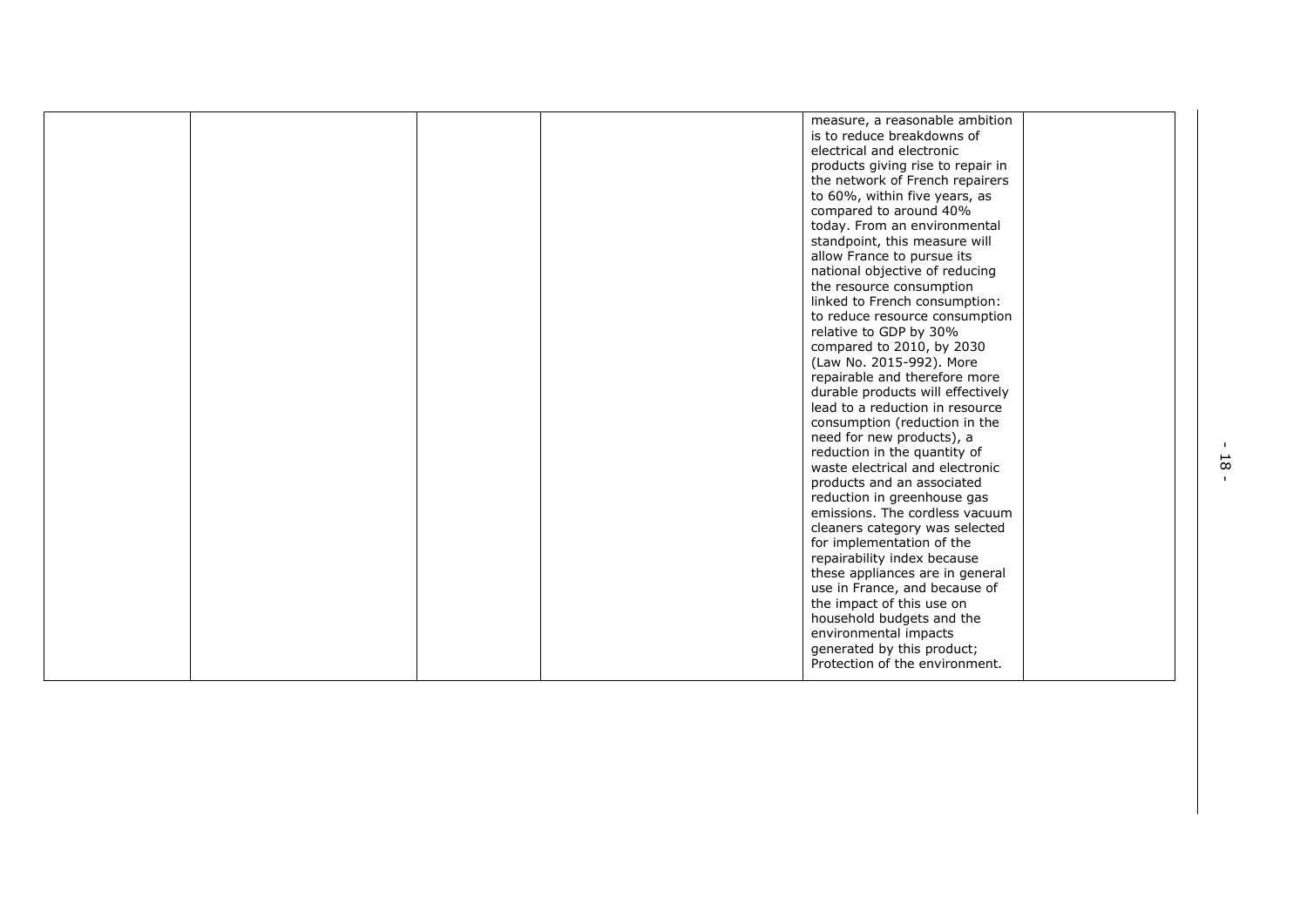| G/TBT/N/FRA/219 | $[X]$ 2.9.2                           | Robot and household vacuum cleaners | Directive (EU) 2018/851 on       | 4 April 2022 |
|-----------------|---------------------------------------|-------------------------------------|----------------------------------|--------------|
|                 | [ ]2.10.1                             |                                     | waste encourages Member          |              |
| 3 February 2022 | $\left[\begin{array}{c}\right]$ 5.6.2 |                                     | States to take appropriate       |              |
|                 | $[]$ 15.7.1                           |                                     | measures to prevent waste        |              |
|                 | 1 Others 3.2                          |                                     | generation. In addition, one of  |              |
|                 | $\lceil$ 1 Others 7.2                 |                                     | the objectives of the European   |              |
|                 |                                       |                                     | action plan for the circular     |              |
|                 |                                       |                                     | economy (COM (2020) 98) is to    |              |
|                 |                                       |                                     | improve the durability and       |              |
|                 |                                       |                                     | repairability of products. The   |              |
|                 |                                       |                                     | stakeholder consultation held in |              |
|                 |                                       |                                     | the context of the Roadmap for   |              |
|                 |                                       |                                     | the circular economy, which      |              |
|                 |                                       |                                     | was presented by the             |              |
|                 |                                       |                                     | Government on 23 April 2018,     |              |
|                 |                                       |                                     |                                  |              |
|                 |                                       |                                     | resulted in measure No. 10,      |              |
|                 |                                       |                                     | which provides for mandatory     |              |
|                 |                                       |                                     | information on the repairability |              |
|                 |                                       |                                     | of electrical and electronic     |              |
|                 |                                       |                                     | products. The measure aims to    |              |
|                 |                                       |                                     | promote responsible              |              |
|                 |                                       |                                     | consumption by improving         |              |
|                 |                                       |                                     | consumer information through     |              |
|                 |                                       |                                     | the establishment and            |              |
|                 |                                       |                                     | mandatory display of a simple    |              |
|                 |                                       |                                     | repairability index for some of  |              |
|                 |                                       |                                     | these products. This index aims  |              |
|                 |                                       |                                     | to inform the consumer           |              |
|                 |                                       |                                     | regarding how easy it is to      |              |
|                 |                                       |                                     | repair the product concerned.    |              |
|                 |                                       |                                     | This measure thus aims on the    |              |
|                 |                                       |                                     | one hand to compensate for the   |              |
|                 |                                       |                                     | asymmetry of information         |              |
|                 |                                       |                                     | between consumers and            |              |
|                 |                                       |                                     | manufacturers or distributors    |              |
|                 |                                       |                                     | concerning the repairability of  |              |
|                 |                                       |                                     | products and, on the other       |              |
|                 |                                       |                                     | hand, to encourage               |              |
|                 |                                       |                                     | manufacturers to integrate       |              |
|                 |                                       |                                     | repairability criteria into the  |              |
|                 |                                       |                                     | design of their products, thus   |              |
|                 |                                       |                                     | tending towards products that    |              |
|                 |                                       |                                     | are more durable because they    |              |
|                 |                                       |                                     | are more robust because they     |              |
|                 |                                       |                                     |                                  |              |
|                 |                                       |                                     | are 'eco-designed'. With this    |              |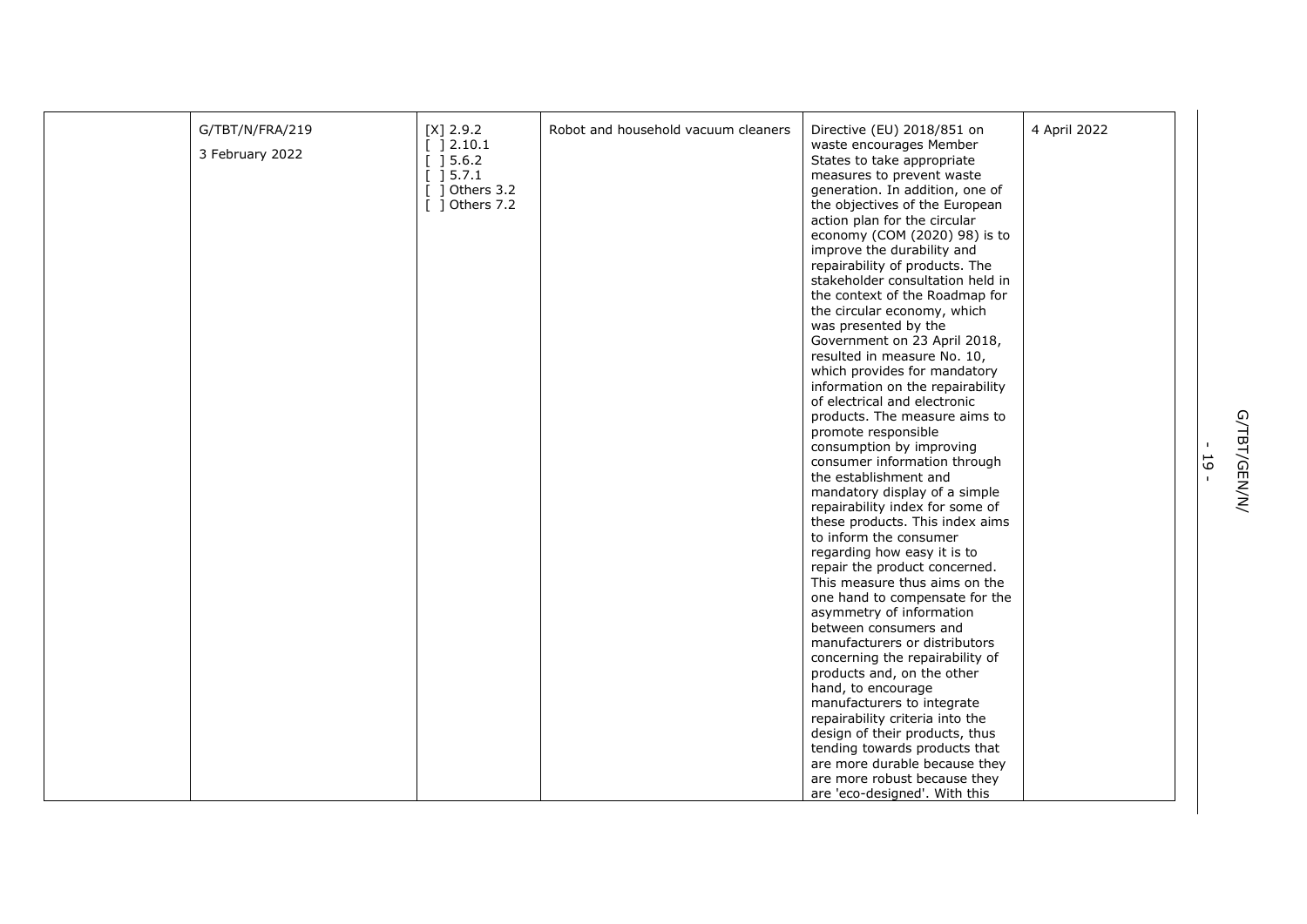|  |  | measure, a reasonable ambition    |  |
|--|--|-----------------------------------|--|
|  |  | is to reduce breakdowns of        |  |
|  |  | electrical and electronic         |  |
|  |  | products giving rise to repair in |  |
|  |  | the network of French repairers   |  |
|  |  | to 60%, within five years, as     |  |
|  |  | compared to around 40%            |  |
|  |  | today. From an environmental      |  |
|  |  | standpoint, this measure will     |  |
|  |  | allow France to pursue its        |  |
|  |  | national objective of reducing    |  |
|  |  | the resource consumption          |  |
|  |  | linked to French consumption:     |  |
|  |  | to reduce resource consumption    |  |
|  |  | relative to GDP by 30%            |  |
|  |  | compared to 2010, by 2030         |  |
|  |  |                                   |  |
|  |  | (Law No. 2015-992). More          |  |
|  |  | repairable and therefore more     |  |
|  |  | durable products will effectively |  |
|  |  | lead to a reduction in resource   |  |
|  |  | consumption (reduction in the     |  |
|  |  | need for new products), a         |  |
|  |  | reduction in the quantity of      |  |
|  |  | waste electrical and electronic   |  |
|  |  | products and an associated        |  |
|  |  | reduction in greenhouse gas       |  |
|  |  | emissions. The category of        |  |
|  |  | cordless vacuum cleaners was      |  |
|  |  | selected for implementation of    |  |
|  |  | the repairability index because   |  |
|  |  | these appliances are in general   |  |
|  |  | use in France, and because of     |  |
|  |  | the impact of this use on         |  |
|  |  | household budgets and the         |  |
|  |  | environmental impacts             |  |
|  |  | generated by this product;        |  |
|  |  | Protection of the environment.    |  |
|  |  |                                   |  |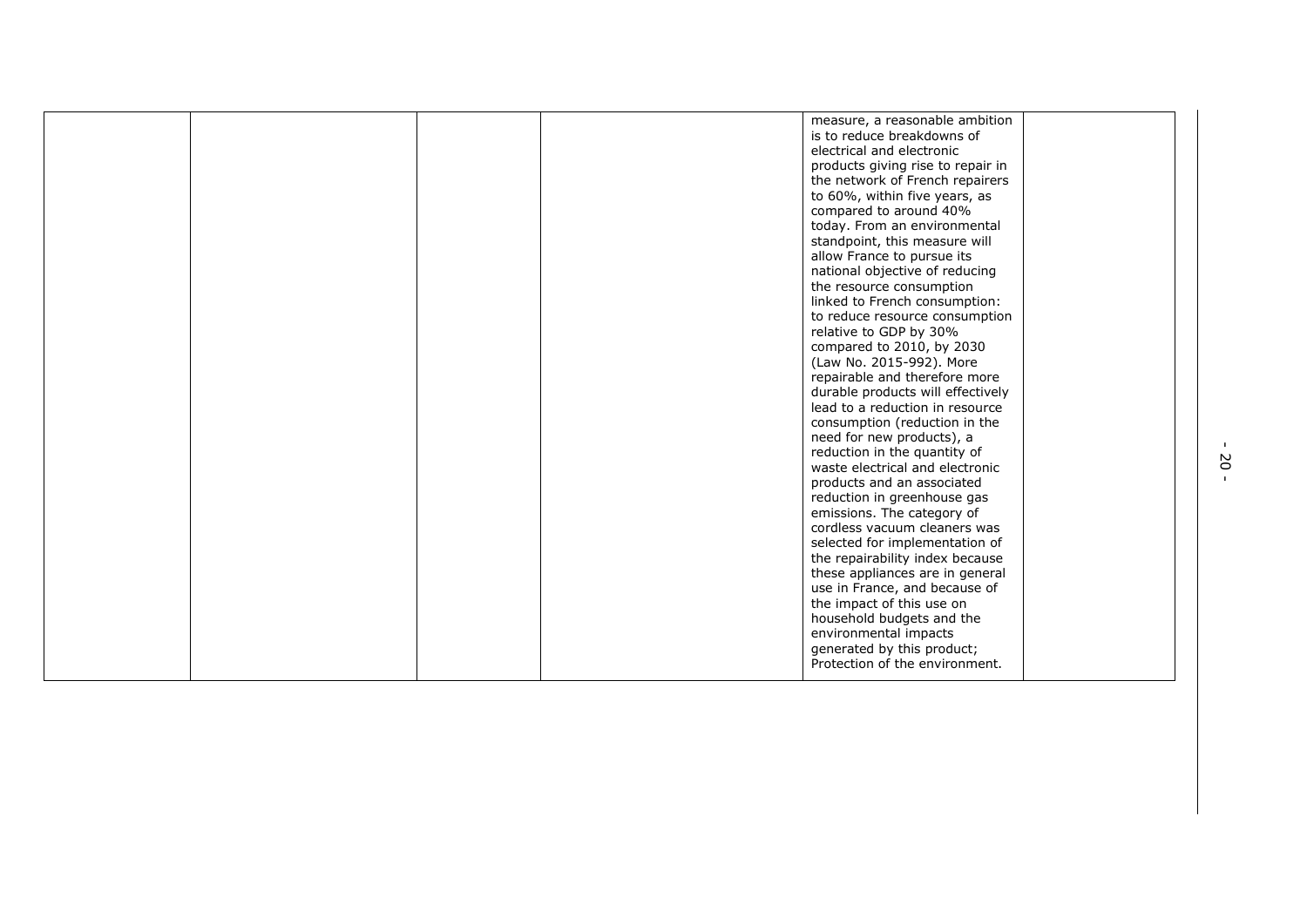| G/TBT/N/FRA/220 | $[X]$ 2.9.2      | Top-loading household washing | Directive (EU) 2018/851 on       | 4 April 2022 |
|-----------------|------------------|-------------------------------|----------------------------------|--------------|
|                 | [ ]2.10.1        | machines                      | waste encourages Member          |              |
| 3 February 2022 | [ ] 5.6.2]       |                               | States to take appropriate       |              |
|                 | $[$ 15.7.1       |                               | measures to prevent waste        |              |
|                 | $[$ ] Others 3.2 |                               | generation. In addition, one of  |              |
|                 | [ ] Others 7.2   |                               | the objectives of the European   |              |
|                 |                  |                               | action plan for the circular     |              |
|                 |                  |                               | economy (COM (2020) 98) is to    |              |
|                 |                  |                               | improve the durability and       |              |
|                 |                  |                               | repairability of products. The   |              |
|                 |                  |                               | stakeholder consultation held in |              |
|                 |                  |                               | the context of the Roadmap for   |              |
|                 |                  |                               | the circular economy, which      |              |
|                 |                  |                               | was presented by the             |              |
|                 |                  |                               | Government on 23 April 2018,     |              |
|                 |                  |                               | resulted in measure No. 10,      |              |
|                 |                  |                               | which provides for mandatory     |              |
|                 |                  |                               | information on the repairability |              |
|                 |                  |                               | of electrical and electronic     |              |
|                 |                  |                               | products. The measure aims to    |              |
|                 |                  |                               | promote responsible              |              |
|                 |                  |                               | consumption by improving         |              |
|                 |                  |                               | consumer information through     |              |
|                 |                  |                               | the establishment and            |              |
|                 |                  |                               | mandatory display of a simple    |              |
|                 |                  |                               | repairability index for some of  |              |
|                 |                  |                               | these products. This index aims  |              |
|                 |                  |                               | to inform the consumer           |              |
|                 |                  |                               | regarding how easy it is to      |              |
|                 |                  |                               | repair the product concerned.    |              |
|                 |                  |                               | This measure thus aims on the    |              |
|                 |                  |                               | one hand to compensate for the   |              |
|                 |                  |                               | asymmetry of information         |              |
|                 |                  |                               | between consumers and            |              |
|                 |                  |                               | manufacturers or distributors    |              |
|                 |                  |                               | concerning the repairability of  |              |
|                 |                  |                               | products and, on the other       |              |
|                 |                  |                               | hand, to encourage               |              |
|                 |                  |                               | manufacturers to integrate       |              |
|                 |                  |                               | repairability criteria into the  |              |
|                 |                  |                               | design of their products, thus   |              |
|                 |                  |                               | tending towards products that    |              |
|                 |                  |                               | are more durable because they    |              |
|                 |                  |                               | are more robust because they     |              |
|                 |                  |                               | are 'eco-designed'. With this    |              |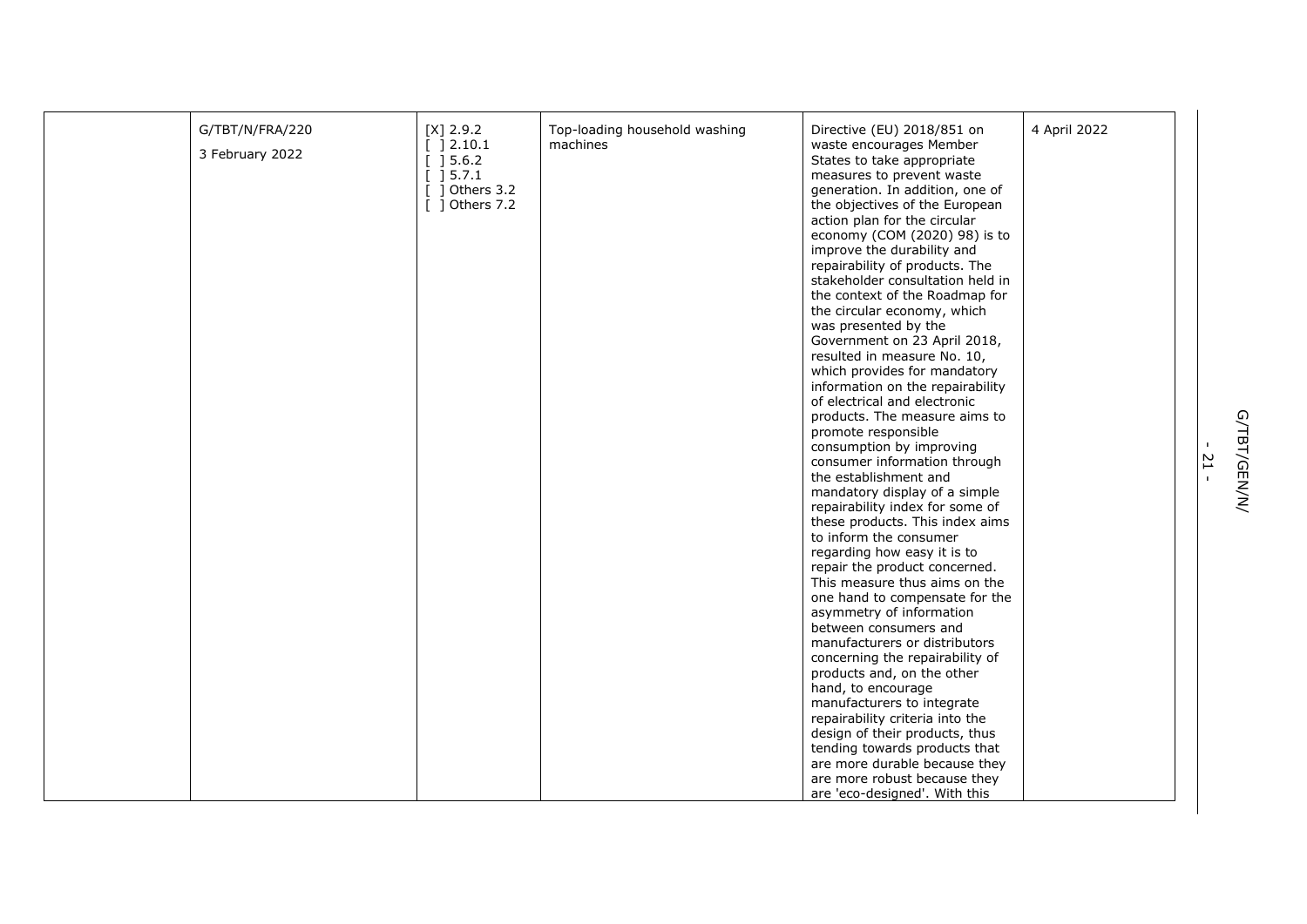|  | measure, a reasonable ambition    |
|--|-----------------------------------|
|  | is to reduce breakdowns of        |
|  | electrical and electronic         |
|  | products giving rise to repair in |
|  | the network of French repairers   |
|  | to 60%, within five years, as     |
|  | compared to around 40%            |
|  | today. From an environmental      |
|  | standpoint, this measure will     |
|  | allow France to pursue its        |
|  | national objective of reducing    |
|  | the resource consumption          |
|  | linked to French consumption:     |
|  | to reduce resource consumption    |
|  | relative to GDP by 30%            |
|  | compared to 2010, by 2030         |
|  | (Law No 2015-992). More           |
|  | repairable and therefore more     |
|  | durable products will effectively |
|  | lead to a reduction in resource   |
|  | consumption (reduction in the     |
|  | need for new products), a         |
|  | reduction in the quantity of      |
|  | waste electrical and electronic   |
|  | products and an associated        |
|  | reduction in greenhouse gas       |
|  | emissions. The category of        |
|  | cordless vacuum cleaners was      |
|  | selected for implementation of    |
|  | the repairability index because   |
|  | these appliances are in general   |
|  | use in France, and because of     |
|  | the impact of this use on         |
|  | household budgets and the         |
|  | environmental impacts             |
|  | generated by this product;        |
|  | Protection of the environment.    |
|  |                                   |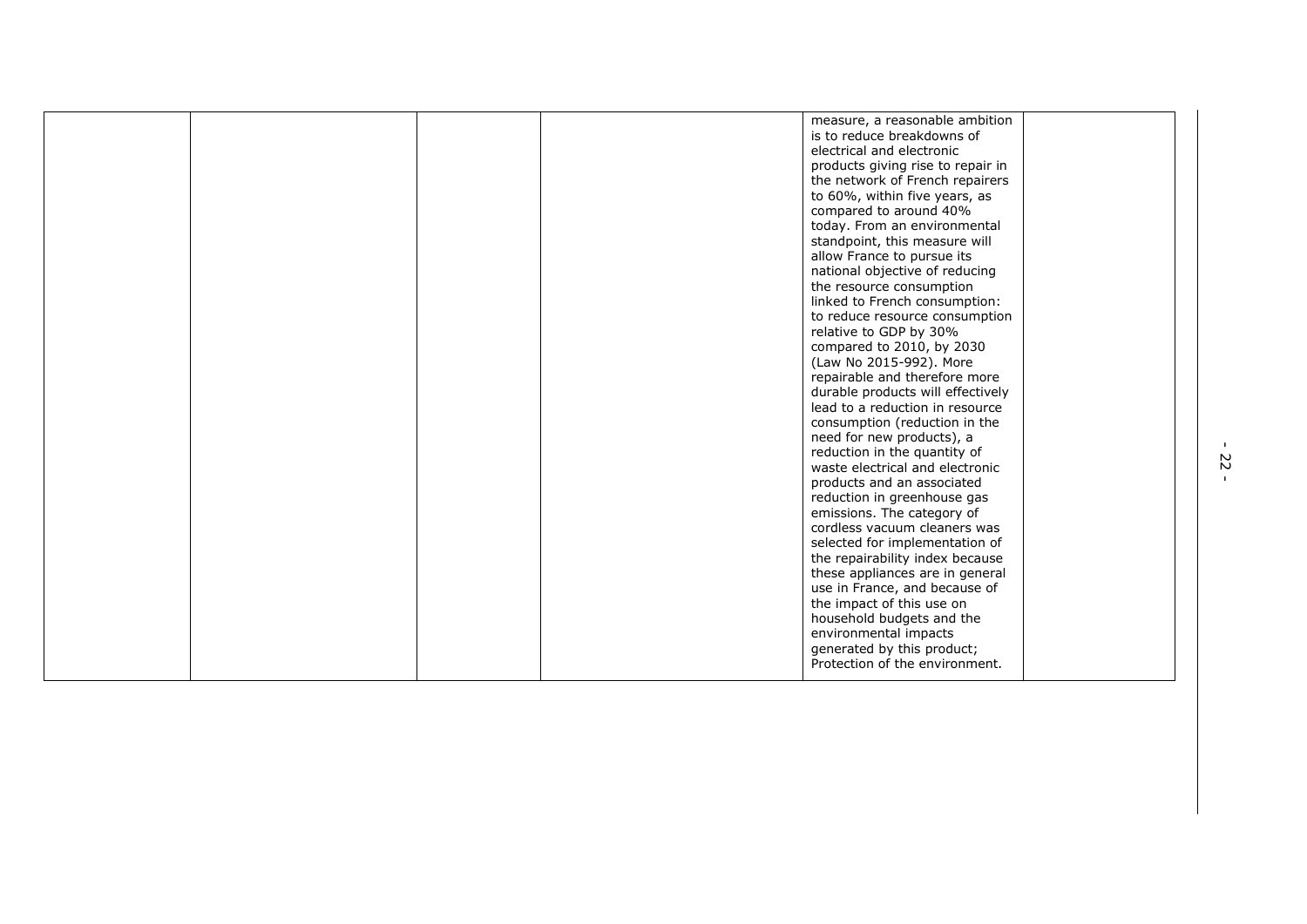| G/TBT/N/FRA/221 | $[X]$ 2.9.2                                   | Household dishwashers | Directive (EU) 2018/851 on                                  | 4 April 2022 |
|-----------------|-----------------------------------------------|-----------------------|-------------------------------------------------------------|--------------|
|                 | $[ ] 2.10.1$                                  |                       | waste encourages Member                                     |              |
| 3 February 2022 | [ ] 5.6.2]                                    |                       | States to take appropriate                                  |              |
|                 | $\begin{bmatrix} 1 & 5 & 7 & 1 \end{bmatrix}$ |                       | measures to prevent waste                                   |              |
|                 | $[$ ] Others 3.2                              |                       | generation. In addition, one of                             |              |
|                 | $[$ ] Others 7.2                              |                       | the objectives of the European                              |              |
|                 |                                               |                       | action plan for the circular                                |              |
|                 |                                               |                       | economy (COM (2020) 98) is to                               |              |
|                 |                                               |                       | improve the durability and                                  |              |
|                 |                                               |                       | repairability of products. The                              |              |
|                 |                                               |                       | stakeholder consultation held in                            |              |
|                 |                                               |                       | the context of the Roadmap for                              |              |
|                 |                                               |                       | the circular economy, which                                 |              |
|                 |                                               |                       |                                                             |              |
|                 |                                               |                       | was presented by the                                        |              |
|                 |                                               |                       | Government on 23 April 2018,<br>resulted in measure No. 10, |              |
|                 |                                               |                       |                                                             |              |
|                 |                                               |                       | which provides for mandatory                                |              |
|                 |                                               |                       | information on the repairability                            |              |
|                 |                                               |                       | of electrical and electronic                                |              |
|                 |                                               |                       | products. The measure aims to                               |              |
|                 |                                               |                       | promote responsible                                         |              |
|                 |                                               |                       | consumption by improving                                    |              |
|                 |                                               |                       | consumer information through                                |              |
|                 |                                               |                       | the establishment and                                       |              |
|                 |                                               |                       | mandatory display of a simple                               |              |
|                 |                                               |                       | repairability index for some of                             |              |
|                 |                                               |                       | these products. This index aims                             |              |
|                 |                                               |                       | to inform the consumer                                      |              |
|                 |                                               |                       | regarding how easy it is to                                 |              |
|                 |                                               |                       | repair the product concerned.                               |              |
|                 |                                               |                       | This measure thus aims on the                               |              |
|                 |                                               |                       | one hand to compensate for the                              |              |
|                 |                                               |                       | asymmetry of information                                    |              |
|                 |                                               |                       | between consumers and                                       |              |
|                 |                                               |                       | manufacturers or distributors                               |              |
|                 |                                               |                       | concerning the repairability of                             |              |
|                 |                                               |                       | products and, on the other                                  |              |
|                 |                                               |                       | hand, to encourage                                          |              |
|                 |                                               |                       | manufacturers to integrate                                  |              |
|                 |                                               |                       | repairability criteria into the                             |              |
|                 |                                               |                       | design of their products, thus                              |              |
|                 |                                               |                       | tending towards products that                               |              |
|                 |                                               |                       | are more durable because they                               |              |
|                 |                                               |                       | are more robust because they                                |              |
|                 |                                               |                       | are 'eco-designed'. With this                               |              |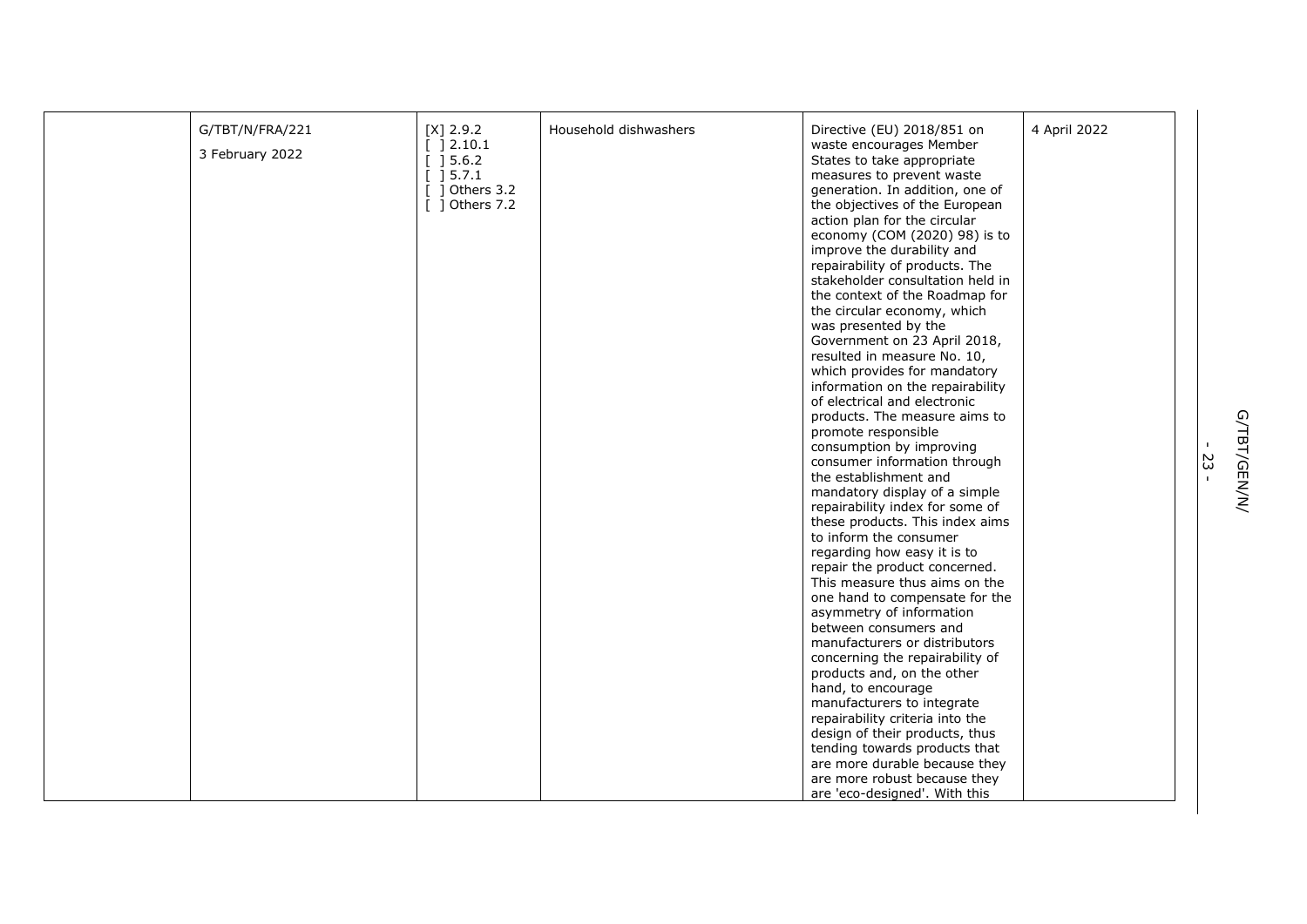| is to reduce breakdowns of<br>electrical and electronic<br>products giving rise to repair in<br>the network of French repairers<br>to 60%, within five years, as<br>compared to around 40%<br>today. From an environmental<br>standpoint, this measure will<br>allow France to pursue its<br>national objective of reducing<br>the resource consumption<br>linked to French consumption:<br>to reduce resource consumption<br>relative to GDP by 30%<br>compared to 2010, by 2030<br>(Law No. 2015-992). More<br>repairable and therefore more<br>durable products will effectively<br>lead to a reduction in resource<br>consumption (reduction in the<br>need for new products), a<br>reduction in the quantity of<br>waste electrical and electronic<br>products and an associated<br>reduction in greenhouse gas<br>emissions.<br>The category of cordless<br>vacuum cleaners was selected<br>for implementation of the<br>repairability index because<br>these appliances are in general<br>use in France, and because of<br>the impact of this use on<br>household budgets and the<br>environmental impacts<br>generated by this product; |  |  |                                |  |
|-------------------------------------------------------------------------------------------------------------------------------------------------------------------------------------------------------------------------------------------------------------------------------------------------------------------------------------------------------------------------------------------------------------------------------------------------------------------------------------------------------------------------------------------------------------------------------------------------------------------------------------------------------------------------------------------------------------------------------------------------------------------------------------------------------------------------------------------------------------------------------------------------------------------------------------------------------------------------------------------------------------------------------------------------------------------------------------------------------------------------------------------------|--|--|--------------------------------|--|
|                                                                                                                                                                                                                                                                                                                                                                                                                                                                                                                                                                                                                                                                                                                                                                                                                                                                                                                                                                                                                                                                                                                                                 |  |  | measure, a reasonable ambition |  |
|                                                                                                                                                                                                                                                                                                                                                                                                                                                                                                                                                                                                                                                                                                                                                                                                                                                                                                                                                                                                                                                                                                                                                 |  |  | Protection of the environment. |  |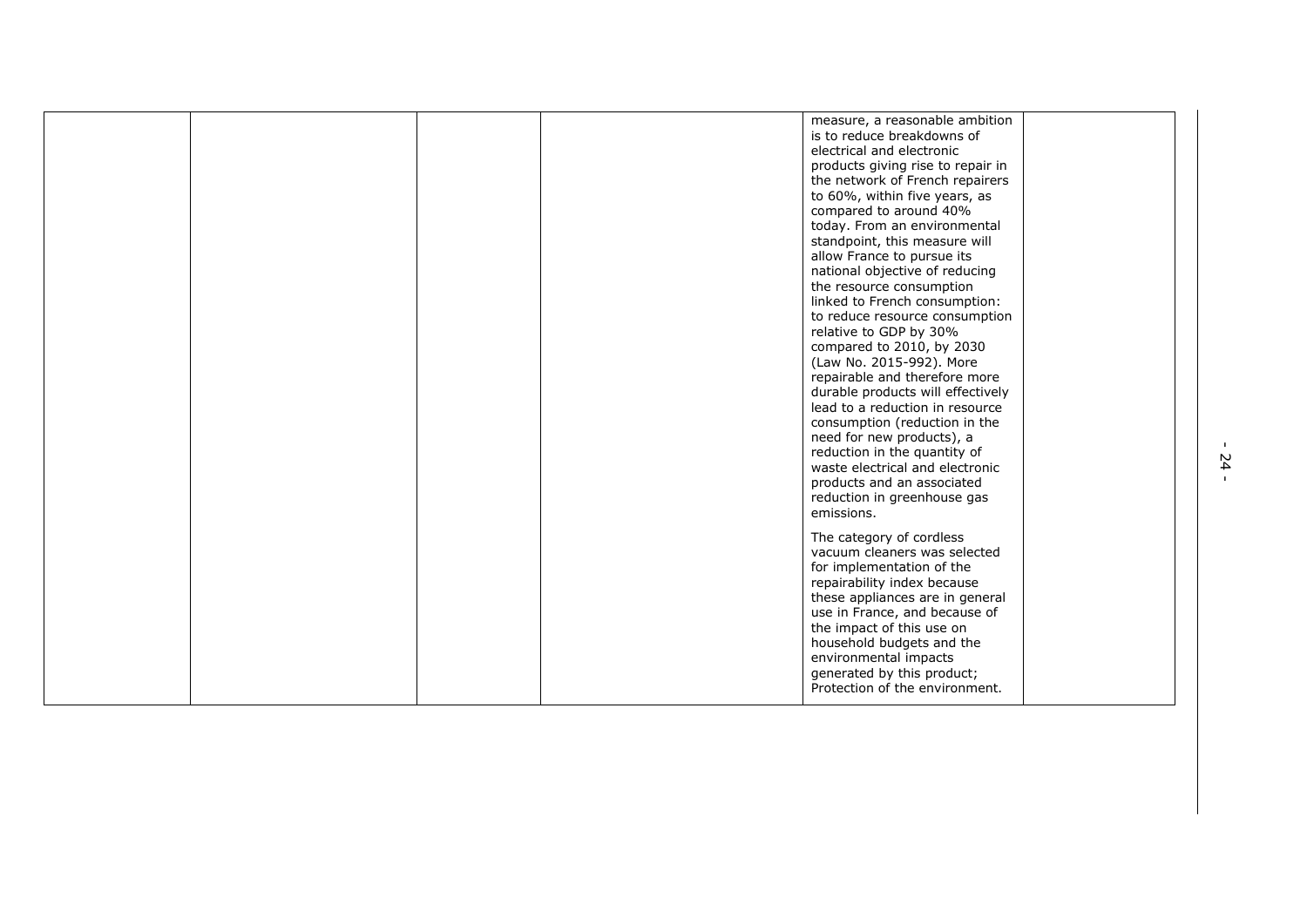| G/TBT/N/FRA/222 | $[X]$ 2.9.2                                       | High-pressure cleaners, defined as      | Directive (EU) 2018/851 on                                     | 4 April 2022 |
|-----------------|---------------------------------------------------|-----------------------------------------|----------------------------------------------------------------|--------------|
| 3 February 2022 | [ ] 2.10.1                                        | corded (240 volts) or battery-powered   | waste encourages Member                                        |              |
|                 | $\left[\begin{array}{c}\right]$ 5.6.2             | consumer mobile devices for cleaning    | States to take appropriate                                     |              |
|                 | $\left[\begin{array}{c}1\end{array}\right]$ 5.7.1 | external surfaces (floors, facades,     | measures to prevent waste                                      |              |
|                 | $\lceil$ 1 Others 3.2                             | roofing) by spraying cold water at high | generation. In addition, one of                                |              |
|                 | $\lceil$ 1 Others 7.2                             | pressure (between 25 and 250 bars)      | the objectives of the European                                 |              |
|                 |                                                   |                                         | action plan for the circular                                   |              |
|                 |                                                   |                                         | economy (COM (2020) 98) is to<br>improve the durability and    |              |
|                 |                                                   |                                         | repairability of products. The                                 |              |
|                 |                                                   |                                         | stakeholder consultation held in                               |              |
|                 |                                                   |                                         | the context of the Roadmap for                                 |              |
|                 |                                                   |                                         | the circular economy, which                                    |              |
|                 |                                                   |                                         | was presented by the                                           |              |
|                 |                                                   |                                         | Government on 23 April 2018,                                   |              |
|                 |                                                   |                                         | resulted in measure No. 10,                                    |              |
|                 |                                                   |                                         | which provides for mandatory                                   |              |
|                 |                                                   |                                         | information on the repairability                               |              |
|                 |                                                   |                                         | of electrical and electronic                                   |              |
|                 |                                                   |                                         | products. The measure aims to                                  |              |
|                 |                                                   |                                         | promote responsible                                            |              |
|                 |                                                   |                                         | consumption by improving                                       |              |
|                 |                                                   |                                         | consumer information through                                   |              |
|                 |                                                   |                                         | the establishment and                                          |              |
|                 |                                                   |                                         | mandatory display of a simple                                  |              |
|                 |                                                   |                                         | repairability index for some of                                |              |
|                 |                                                   |                                         | these products. This index aims                                |              |
|                 |                                                   |                                         | to inform the consumer                                         |              |
|                 |                                                   |                                         | regarding how easy it is to                                    |              |
|                 |                                                   |                                         | repair the product concerned.<br>This measure thus aims on the |              |
|                 |                                                   |                                         | one hand to compensate for the                                 |              |
|                 |                                                   |                                         | asymmetry of information                                       |              |
|                 |                                                   |                                         | between consumers and                                          |              |
|                 |                                                   |                                         | manufacturers or distributors                                  |              |
|                 |                                                   |                                         | concerning the repairability of                                |              |
|                 |                                                   |                                         | products and, on the other                                     |              |
|                 |                                                   |                                         | hand, to encourage                                             |              |
|                 |                                                   |                                         | manufacturers to integrate                                     |              |
|                 |                                                   |                                         | repairability criteria into the                                |              |
|                 |                                                   |                                         | design of their products, thus                                 |              |
|                 |                                                   |                                         | tending towards products that                                  |              |
|                 |                                                   |                                         | are more durable because they                                  |              |
|                 |                                                   |                                         | are more robust because they                                   |              |
|                 |                                                   |                                         | are 'eco-designed'. With this                                  |              |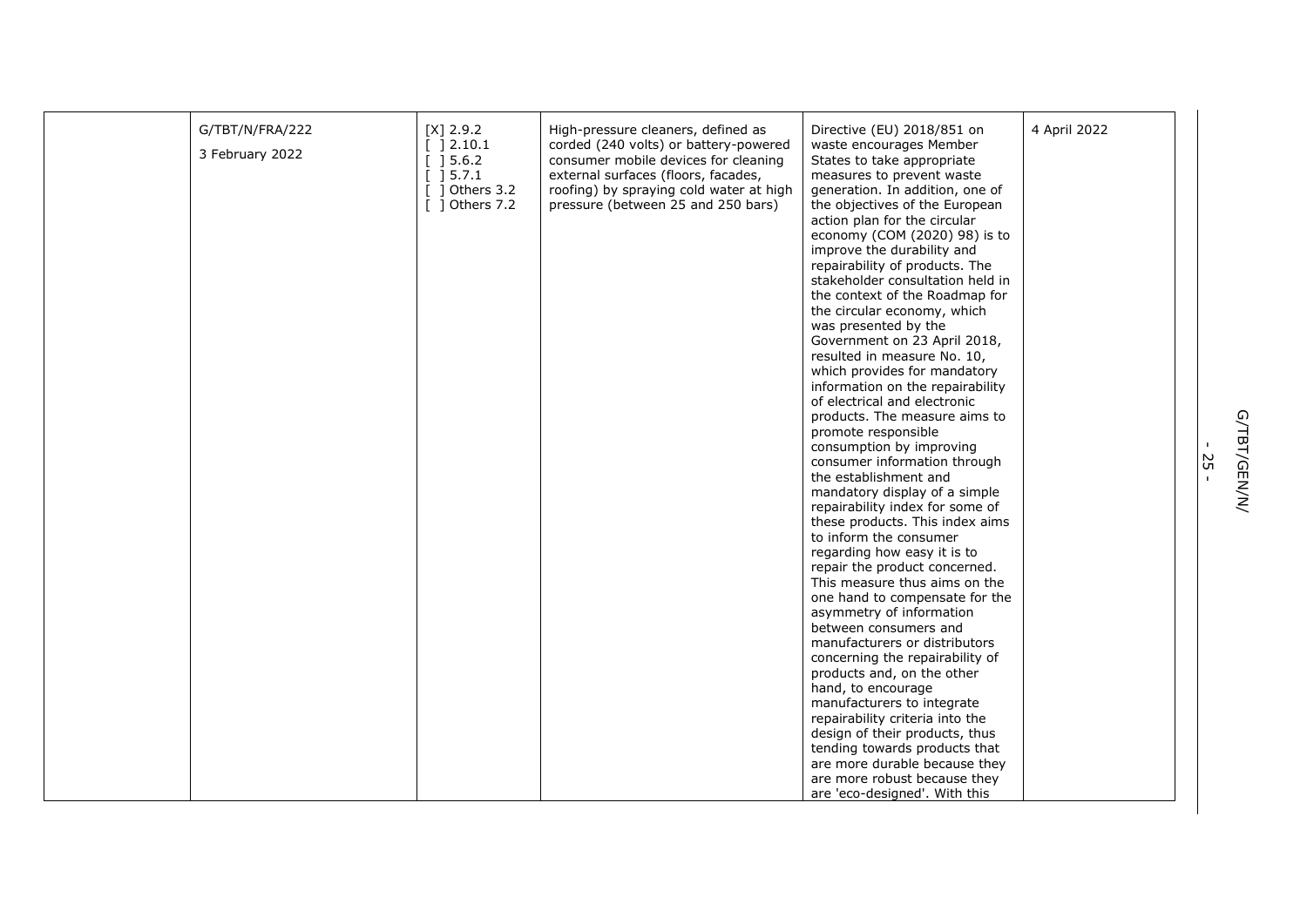|  |  | measure, a reasonable ambition<br>is to reduce breakdowns of<br>electrical and electronic<br>products giving rise to repair in<br>the network of French repairers<br>to 60%, within five years, as<br>compared to around 40%<br>today. From an environmental<br>standpoint, this measure will<br>allow France to pursue its<br>national objective of reducing<br>the resource consumption<br>linked to French consumption:<br>to reduce resource consumption<br>relative to GDP by 30%<br>compared to 2010, by 2030<br>(Law No. 2015-992). More<br>repairable and therefore more<br>durable products will effectively<br>lead to a reduction in resource<br>consumption (reduction in the<br>need for new products), a<br>reduction in the quantity of<br>waste electrical and electronic<br>products and an associated<br>reduction in greenhouse gas<br>emissions. |
|--|--|----------------------------------------------------------------------------------------------------------------------------------------------------------------------------------------------------------------------------------------------------------------------------------------------------------------------------------------------------------------------------------------------------------------------------------------------------------------------------------------------------------------------------------------------------------------------------------------------------------------------------------------------------------------------------------------------------------------------------------------------------------------------------------------------------------------------------------------------------------------------|
|  |  | The category of cordless<br>vacuum cleaners was selected<br>for implementation of the<br>repairability index because<br>these appliances are in general<br>use in France, and because of<br>the impact of this use on<br>household budgets and the<br>environmental impacts<br>generated by this product;<br>Protection of the environment.                                                                                                                                                                                                                                                                                                                                                                                                                                                                                                                          |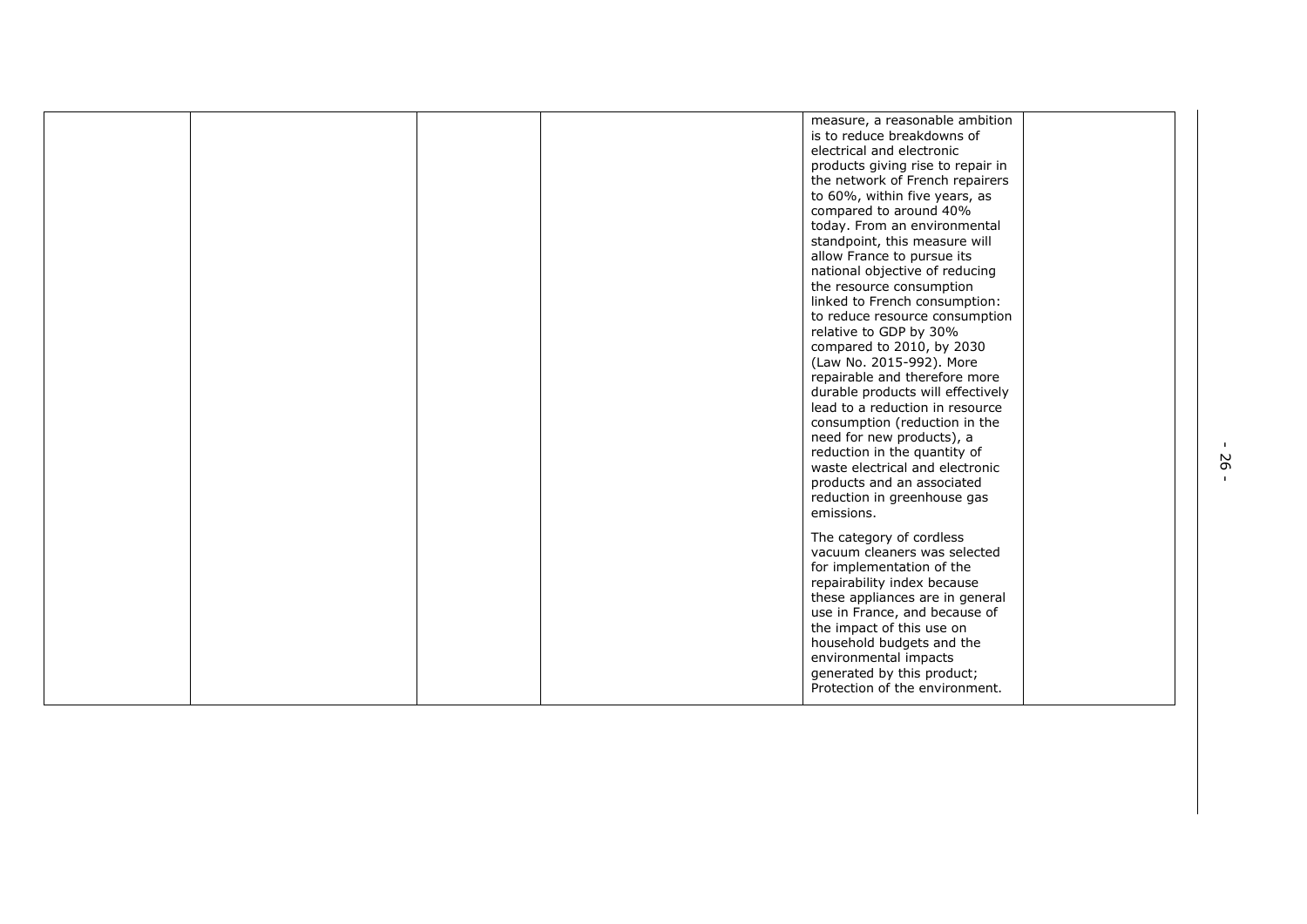| Israel | G/TBT/N/ISR/1234<br>21 February 2022 | $[X]$ 2.9.2<br>[ ] 2.10.1<br>[ ] 5.6.2]<br>[ ] 5.7.1<br>$[$ ] Others 3.2<br>[ ] Others 7.2 | Gas cylinders                                 | 22 April 2022 |
|--------|--------------------------------------|--------------------------------------------------------------------------------------------|-----------------------------------------------|---------------|
|        | G/TBT/N/ISR/1232<br>21 February 2022 | $[X]$ 2.9.2<br>[ ] 2.10.1<br>[ ] 5.6.2]<br>[ ] 5.7.1<br>$[$ ] Others 3.2<br>[ ] Others 7.2 | Gas cylinders                                 | 22 April 2022 |
|        | G/TBT/N/ISR/1233<br>21 February 2022 | $[X]$ 2.9.2<br>[ ] 2.10.1<br>[ ] 5.6.2]<br>[ ] 5.7.1<br>$[$ ] Others 3.2<br>[ ] Others 7.2 | Gas cylinders                                 | 22 April 2022 |
|        | G/TBT/N/ISR/1235<br>22 February 2022 | $[X]$ 2.9.2<br>[ ] 2.10.1<br>[ ] 5.6.2]<br>[ ] 5.7.1<br>$[$ ] Others 3.2<br>[ ] Others 7.2 | Flat glass panels for use in buildings        | 23 April 2022 |
|        | G/TBT/N/ISR/1236<br>22 February 2022 | $[X]$ 2.9.2<br>[ ] 2.10.1<br>[ ] 5.6.2]<br>[ ] 5.7.1<br>$[$ ] Others 3.2<br>[ ] Others 7.2 | Children's high chair                         | 23 April 2022 |
|        | G/TBT/N/ISR/1237<br>22 February 2022 | $[X]$ 2.9.2<br>[ ]2.10.1<br>[ ] 5.6.2]<br>[ ] 5.7.1<br>$[$ ] Others 3.2<br>[ ] Others 7.2  | Steel strands for prestressing of<br>concrete | 23 April 2022 |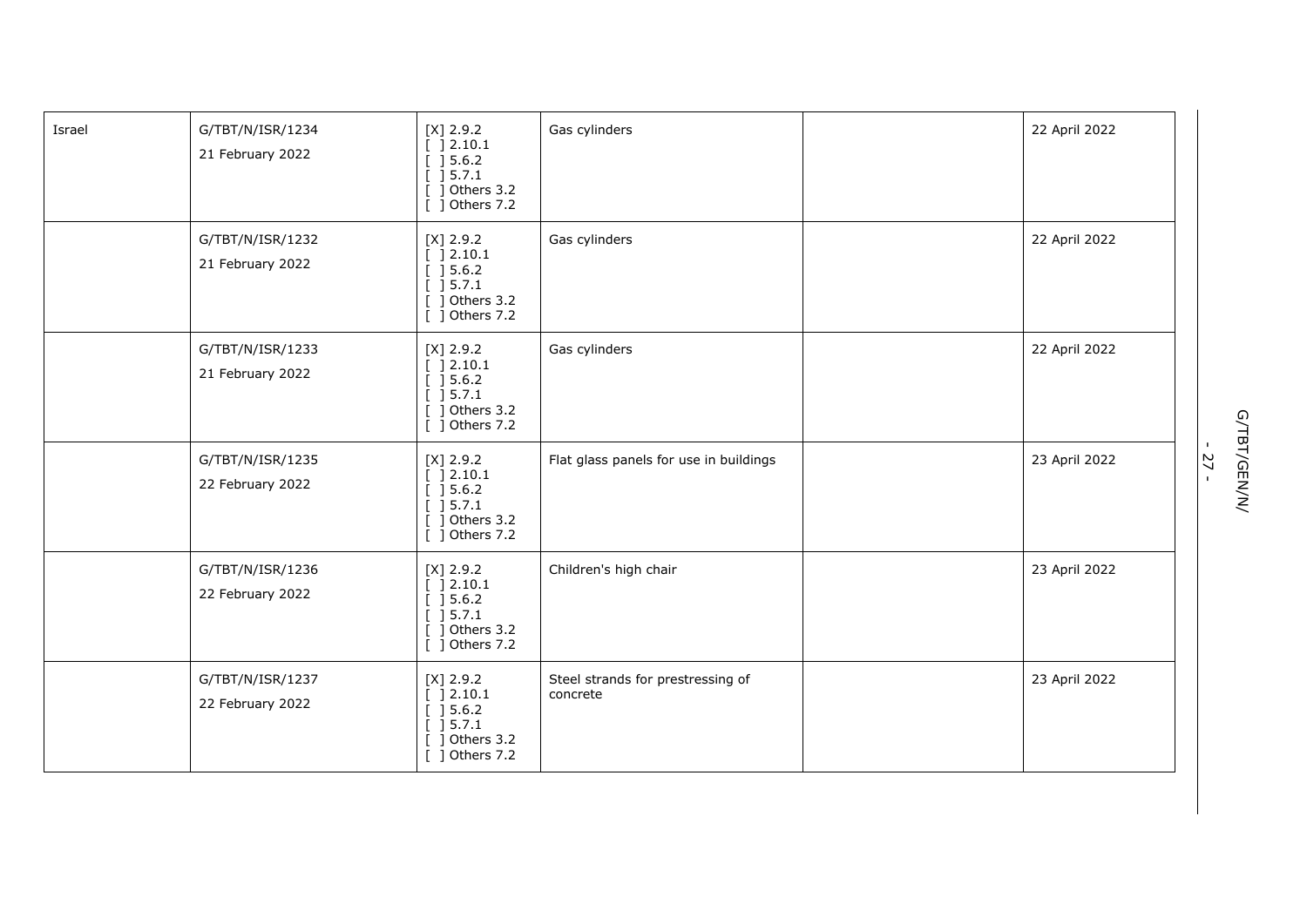|       | G/TBT/N/ISR/1239<br>23 February 2022 | $[X]$ 2.9.2<br>[ ] 2.10.1<br>[ ] 5.6.2]<br>$\left[\begin{array}{c}1\end{array}\right]$ 5.7.1<br>Others 3.2<br>Others 7.2 | Fire detection systems            |                                                                                                                                                                                                                                         | 24 April 2022 |
|-------|--------------------------------------|--------------------------------------------------------------------------------------------------------------------------|-----------------------------------|-----------------------------------------------------------------------------------------------------------------------------------------------------------------------------------------------------------------------------------------|---------------|
|       | G/TBT/N/ISR/1238<br>23 February 2022 | $[X]$ 2.9.2<br>[ ] 2.10.1<br>$[$ ] 5.6.2<br>[ ] 5.7.1<br>[ ] Others 3.2<br>[ ] Others 7.2                                | Dried or semi-dried fruits        |                                                                                                                                                                                                                                         | 24 April 2022 |
|       | G/TBT/N/ISR/1240<br>24 February 2022 | $[X]$ 2.9.2<br>] 2.10.1<br>] 5.6.2<br>] 5.7.1<br>Others 3.2<br>$[$ ] Others 7.2                                          | Safety glass for use in buildings |                                                                                                                                                                                                                                         | 25 April 2022 |
|       | G/TBT/N/ISR/1241<br>25 February 2022 | $[X]$ 2.9.2<br>] 2.10.1<br>] 5.6.2<br>$\begin{bmatrix} 1 & 5 & 7 & 1 \end{bmatrix}$<br>Others 3.2<br>[ ] Others 7.2      | Tampons - Menstrual               |                                                                                                                                                                                                                                         | 26 April 2022 |
| Japan | G/TBT/N/JPN/726<br>9 February 2022   | $[X]$ 2.9.2<br>] 2.10.1<br>] 5.6.2<br>] 5.7.1<br>Others 3.2<br>[ ] Others 7.2                                            |                                   | To promote rationalization of<br>energy use pertaining to Home-<br>use air conditioners in Japan, in<br>order to cope with the recent<br>increase of energy<br>consumption in the household<br>sector, climate change, and so<br>forth. | 10 April 2022 |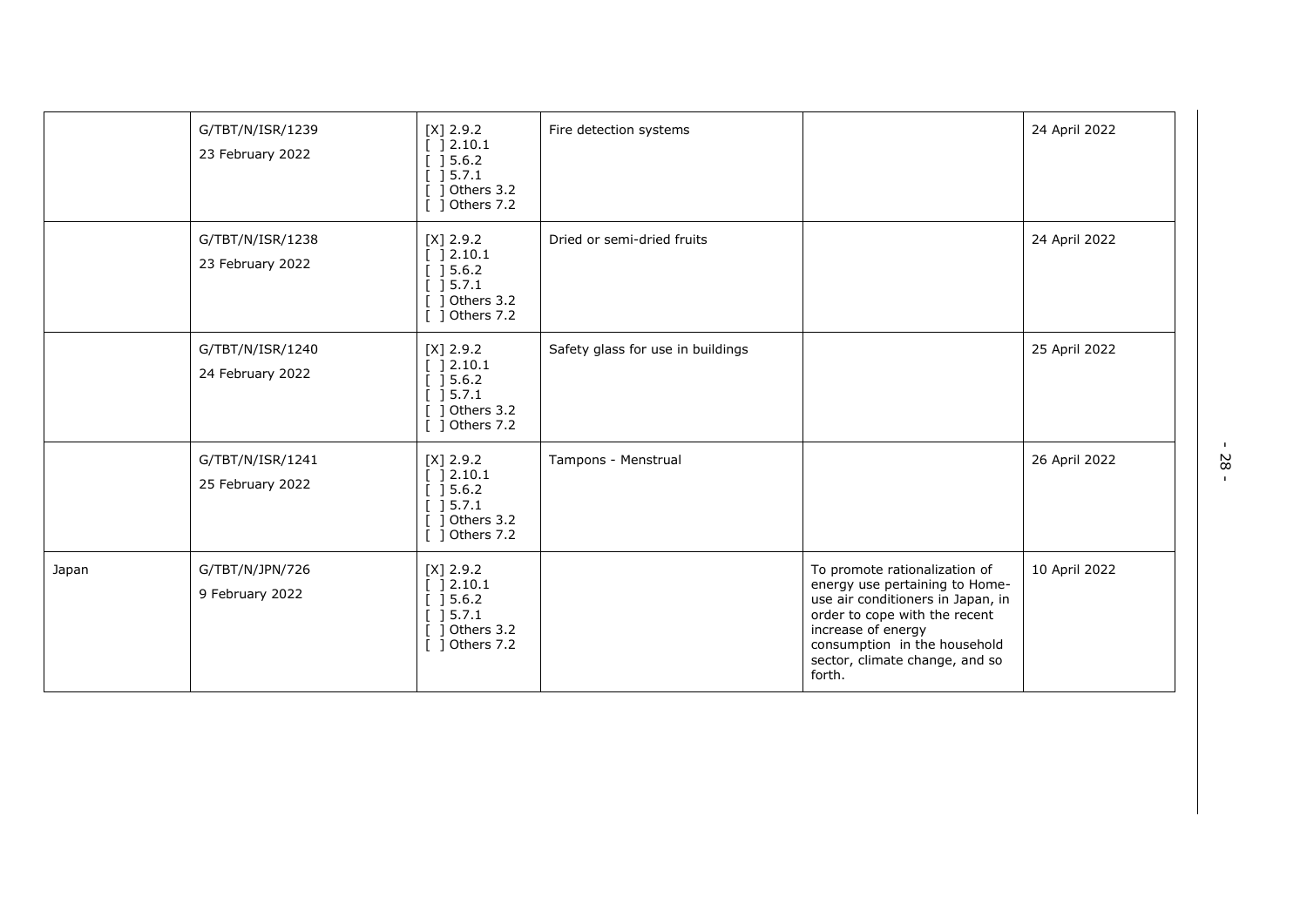|       | G/TBT/N/JPN/727<br>15 February 2022  | $[X]$ 2.9.2<br>[ ] 2.10.1<br>$\left[\begin{array}{c}\right]$ 5.6.2<br>[ ] 5.7.1<br>] Others 3.2<br>[ ] Others 7.2 | Fertilizer (HS: 3101,3102, 3103,<br>3104, 3105) | To revise the administerial rules<br>of the Act on the Quality Control<br>of Fertilizer for reflecting<br>advancement of agricultural and<br>scientific technology which<br>contributes to and promotes<br>agricultural productivity. | 16 April 2022 |
|-------|--------------------------------------|-------------------------------------------------------------------------------------------------------------------|-------------------------------------------------|---------------------------------------------------------------------------------------------------------------------------------------------------------------------------------------------------------------------------------------|---------------|
| Kenya | G/TBT/N/KEN/1214<br>1 February 2022  | $[X]$ 2.9.2<br>[ ] 2.10.1<br>[ ] 5.6.2]<br>[ ] 5.7.1<br>$[$ ] Others 3.2<br>[ ] Others 7.2                        |                                                 |                                                                                                                                                                                                                                       | 2 April 2022  |
|       | G/TBT/N/KEN/1215<br>11 February 2022 | $[X]$ 2.9.2<br>[ ] 2.10.1<br>[ ] 5.6.2]<br>[ ] 5.7.1<br>$[$ ] Others 3.2<br>[ ] Others 7.2                        |                                                 |                                                                                                                                                                                                                                       | 12 April 2022 |
|       | G/TBT/N/KEN/1216<br>11 February 2022 | $[X]$ 2.9.2<br>$[$ ] 2.10.1<br>[ ] 5.6.2]<br>$[$ ] 5.7.1<br>$[$ ] Others 3.2<br>[ ] Others 7.2                    |                                                 |                                                                                                                                                                                                                                       | 12 April 2022 |
|       | G/TBT/N/KEN/1217<br>11 February 2022 | $[X]$ 2.9.2<br>[ ] 2.10.1<br>[ ] 5.6.2]<br>[ ] 5.7.1<br>$[$ ] Others 3.2<br>$\overline{[}$ ] Others 7.2           |                                                 |                                                                                                                                                                                                                                       | 12 April 2022 |
|       | G/TBT/N/KEN/1218<br>11 February 2022 | $[X]$ 2.9.2<br>[ ] 2.10.1<br>[ ] 5.6.2]<br>[ ] 5.7.1<br>] Others 3.2<br>[ ] Others 7.2                            |                                                 |                                                                                                                                                                                                                                       | 12 April 2022 |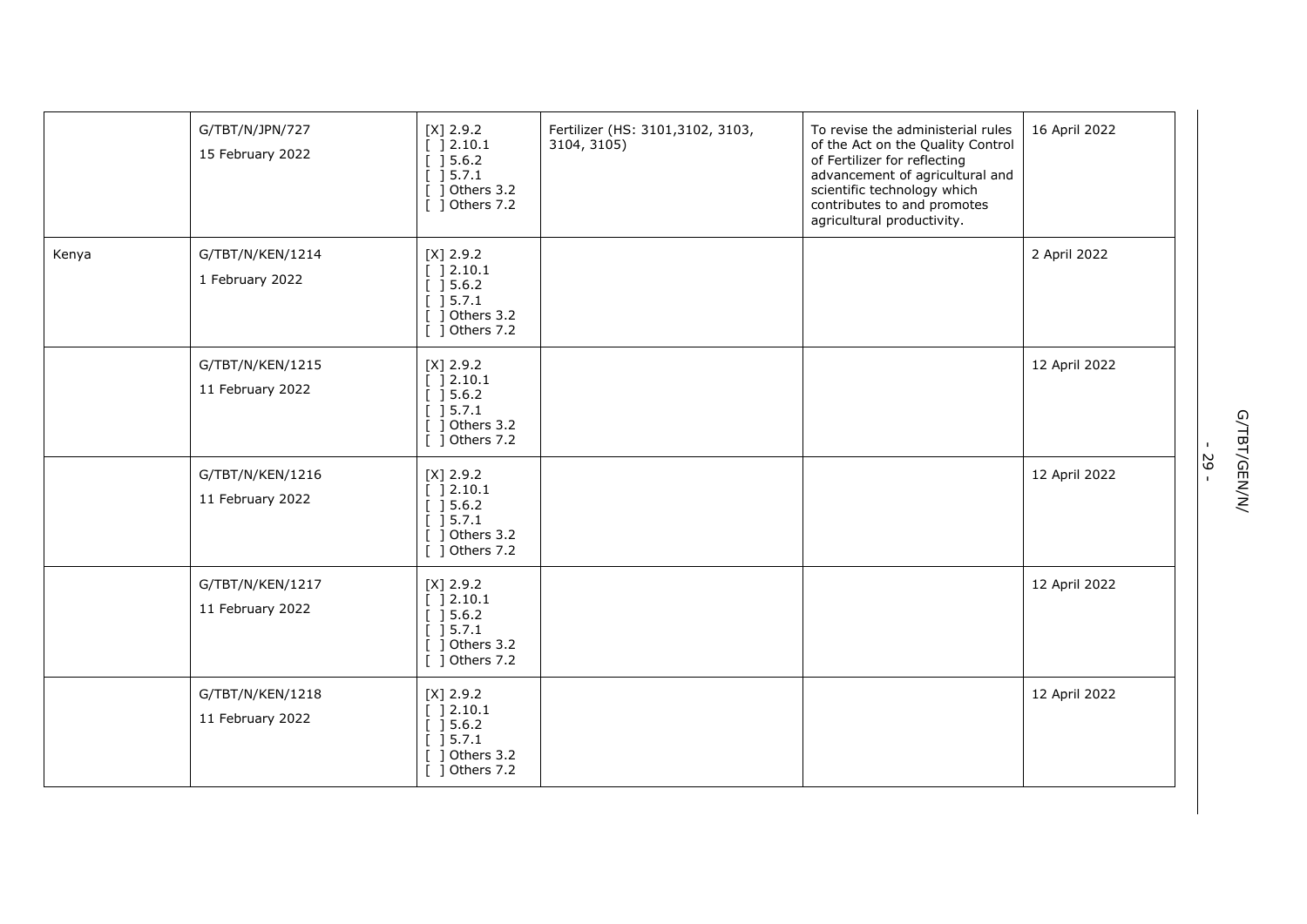|                    | G/TBT/N/BDI/212<br>G/TBT/N/KEN/1221<br>G/TBT/N/RWA/624<br>G/TBT/N/TZA/713<br>G/TBT/N/UGA/1545<br>25 February 2022 | $[X]$ 2.9.2<br>[ ] 2.10.1<br>$[] 5.6.2$<br>] 5.7.1<br>1 Others 3.2<br>$[$ ] Others 7.2                                                    |                     |                                                                                              | 26 April 2022 |
|--------------------|-------------------------------------------------------------------------------------------------------------------|-------------------------------------------------------------------------------------------------------------------------------------------|---------------------|----------------------------------------------------------------------------------------------|---------------|
|                    | G/TBT/N/BDI/211<br>G/TBT/N/KEN/1220<br>G/TBT/N/RWA/623<br>G/TBT/N/TZA/712<br>G/TBT/N/UGA/1544<br>25 February 2022 | $[X]$ 2.9.2<br>[ ] 2.10.1<br>[ ] 5.6.2]<br>$[ ] 5.7.1$<br>$[$ ] Others 3.2<br>$[$ ] Others 7.2                                            |                     |                                                                                              | 26 April 2022 |
|                    | G/TBT/N/BDI/210<br>G/TBT/N/KEN/1219<br>G/TBT/N/RWA/622<br>G/TBT/N/TZA/711<br>G/TBT/N/UGA/1543<br>25 February 2022 | $[X]$ 2.9.2<br>[ ] 2.10.1<br>] 5.6.2<br>] 5.7.1<br>] Others 3.2<br>$[$ ] Others 7.2                                                       |                     |                                                                                              | 26 April 2022 |
| Korea, Republic of | G/TBT/N/KOR/1055<br>18 February 2022                                                                              | $[X]$ 2.9.2<br>[ ] 2.10.1<br>$[] 5.6.2$<br>$\left[\begin{array}{cc} 1 & 5.7.1 \end{array}\right]$<br>$[$ ] Others 3.2<br>$[$ ] Others 7.2 | Foods               |                                                                                              | 16 March 2022 |
|                    | G/TBT/N/KOR/1056<br>18 February 2022                                                                              | $[X]$ 2.9.2<br>[ ] 2.10.1<br>] 5.6.2<br>] 5.7.1<br>Others 3.2<br>$[$ ] Others 7.2                                                         | Chemical substances | Harmonization with the higher<br>law (Act on Registration,<br>Evaluation, etc. of Chemicals) | 19 April 2022 |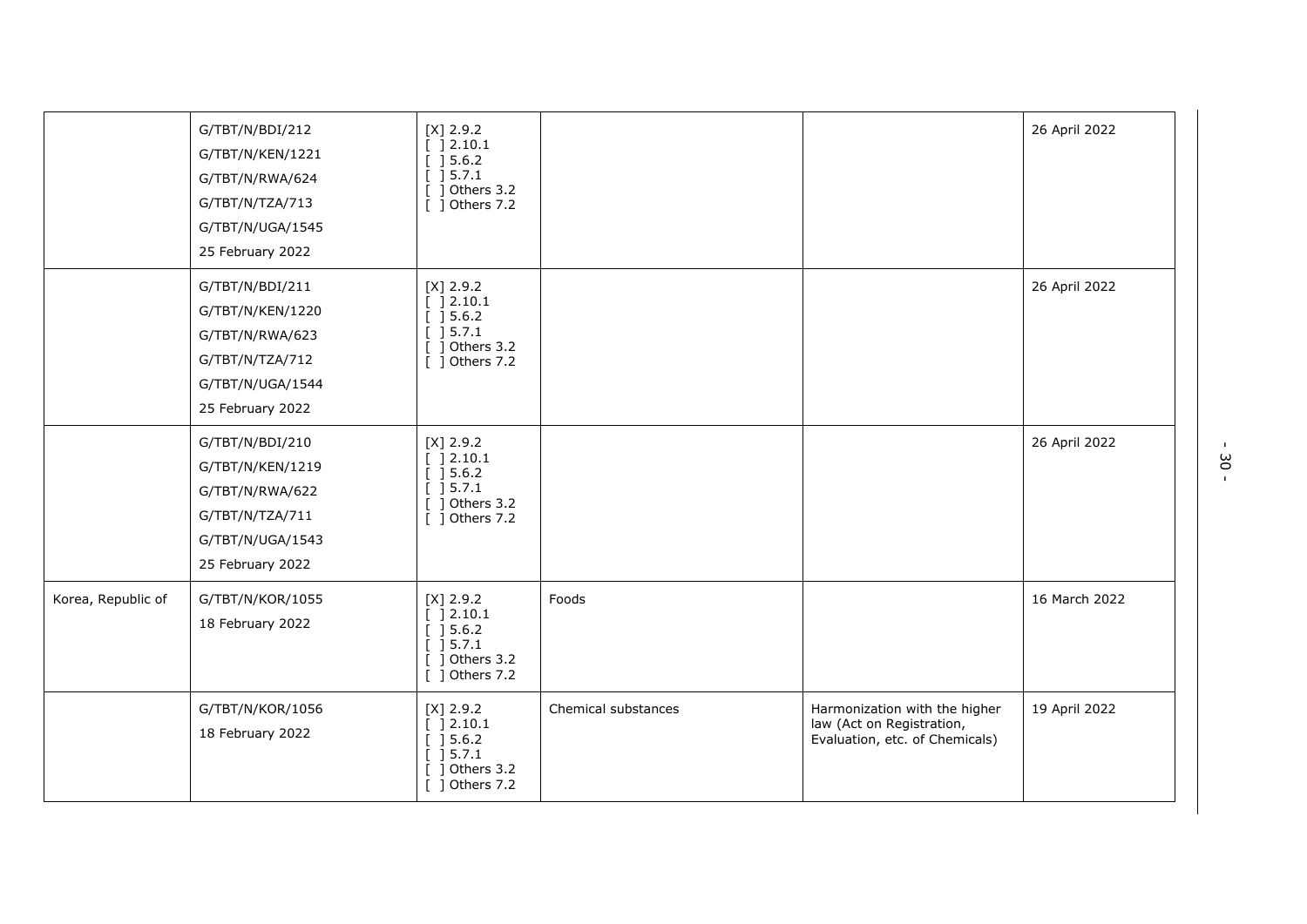| G/TBT/N/KOR/1057<br>18 February 2022 | $[X]$ 2.9.2<br>[ ] 2.10.1<br>[ ] 5.6.2]<br>] 5.7.1<br>] Others 3.2<br>[ ] Others 7.2     | Chemical substances                             | Harmonization with the higher<br>law                                                                                                                                                                                                                                                                                                                                                                                                                                                                                                                                                                                                                                                                                                | 19 April 2022 |
|--------------------------------------|------------------------------------------------------------------------------------------|-------------------------------------------------|-------------------------------------------------------------------------------------------------------------------------------------------------------------------------------------------------------------------------------------------------------------------------------------------------------------------------------------------------------------------------------------------------------------------------------------------------------------------------------------------------------------------------------------------------------------------------------------------------------------------------------------------------------------------------------------------------------------------------------------|---------------|
| G/TBT/N/KOR/1058<br>22 February 2022 | $[X]$ 2.9.2<br>[ ] 2.10.1<br>[ ] 5.6.2]<br>] 5.7.1<br>$[$ ] Others 3.2<br>[ ] Others 7.2 | Motor Vehicles                                  | The reform is to resolve the<br>problems found in the current<br>system by requiring AEBS to be<br>installed in passenger vehicles<br>and trucks and special purpose<br>vehicles with GVM of 3.5 tons or<br>less, including a provision for<br>installing a service door on the<br>left side of a bus with a seating<br>capacity of 16 or more,<br>clarifying the markings on the<br>back of a truck which indicates<br>GVM and maximum payload,<br>improving the standards for<br>luggage compartment,<br>amending the provisions of<br>lamps to prevent traffic<br>accidents caused by confusing<br>lamps, and harmonizing the fuel<br>system and collision standards<br>for light duty vehicles with<br>international standards. | 23 April 2022 |
| G/TBT/N/KOR/1059<br>24 February 2022 | [ ] 2.9.2<br>$[X]$ 2.10.1<br>] 5.6.2<br>[ ] 5.7.1<br>1 Others 3.2<br>] Others 7.2        | Pharmaceuticals                                 |                                                                                                                                                                                                                                                                                                                                                                                                                                                                                                                                                                                                                                                                                                                                     |               |
| G/TBT/N/KOR/1060<br>24 February 2022 | $[X]$ 2.9.2<br>[ ] 2.10.1<br>$[X]$ 5.6.2<br>[ ] 5.7.1<br>1 Others 3.2<br>[ ] Others 7.2  | Gas Heat Pump (GHP) (H/S CODE:<br>8415-90-0000) |                                                                                                                                                                                                                                                                                                                                                                                                                                                                                                                                                                                                                                                                                                                                     | 25 April 2022 |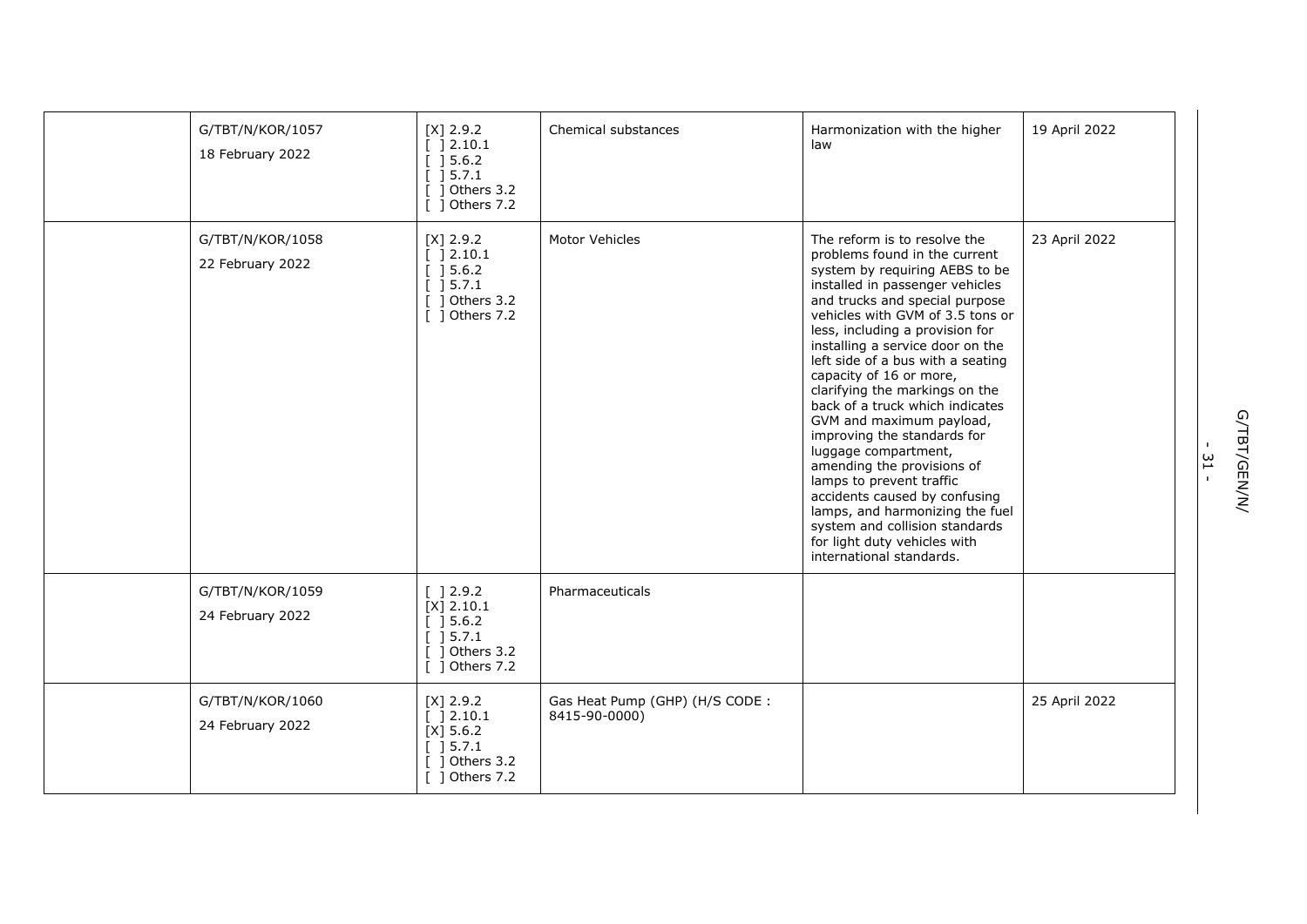| Macao, China | G/TBT/N/MAC/19<br>25 February 2022       | [ ] 2.9.2<br>[ ] 2.10.1<br>[ ] 5.6.2]<br>[ ] 5.7.1<br>$\lceil$ 1 Others 3.2<br>[ ] Others 7.2                                       | Disposable, non-biodegradable plastic<br>drinking straws (ex.3917.32.00);<br>Disposable, non-biodegradable plastic<br>beverage stirrers (ex.3924.10.00).                                                                                                                                                                                      |                                                  | N/A           |
|--------------|------------------------------------------|-------------------------------------------------------------------------------------------------------------------------------------|-----------------------------------------------------------------------------------------------------------------------------------------------------------------------------------------------------------------------------------------------------------------------------------------------------------------------------------------------|--------------------------------------------------|---------------|
| Mexico       | G/TBT/N/MEX/465/Rev.1<br>8 February 2022 | $\begin{bmatrix} 1 & 2 & 9 & 2 \end{bmatrix}$<br>[ ] 2.10.1<br>$[X]$ 5.6.2<br>$[$ 15.7.1<br>$\lceil$ 1 Others 3.2<br>[ ] Others 7.2 | Cheese                                                                                                                                                                                                                                                                                                                                        |                                                  | 9 April 2022  |
|              | G/TBT/N/MEX/507<br>17 February 2022      | $[X]$ 2.9.2<br>[ ] 2.10.1<br>$[X]$ 5.6.2<br>[ ] 5.7.1<br>$[$ ] Others 3.2<br>[ ] Others 7.2                                         | Maize (corn) and wheat products -<br>Names - Dough and dough-based<br>products                                                                                                                                                                                                                                                                |                                                  | 18 April 2022 |
| Myanmar      | G/TBT/N/MMR/7<br>16 February 2022        | $[X]$ 2.9.2<br>[ ]2.10.1<br>[ ] 5.6.2]<br>[ ] 5.7.1<br>$\lceil$ 1 Others 3.2<br>[ ] Others 7.2                                      | Vegetable Oil, Cooking Oil                                                                                                                                                                                                                                                                                                                    | To obtain the satisfaction on the<br>basic needs |               |
| New Zealand  | G/TBT/N/NZL/110<br>18 February 2022      | $[X]$ 2.9.2<br>[ ]2.10.1<br>[ ] 5.6.2]<br>[ ] 5.7.1<br>1 Others 3.2<br>[ ] Others 7.2                                               | Products covered (HS or CCCN where<br>applicable, otherwise national tariff<br>heading. ICS numbers may be<br>provided in addition, where<br>applicable):<br>- Loose tyres under HS headings:<br>4011; 4012; 4013, imported loose, or<br>fixed to vehicles; and<br>- Specific types of battery of over<br>5kgs, loose and fitted to products. |                                                  | 19 April 2022 |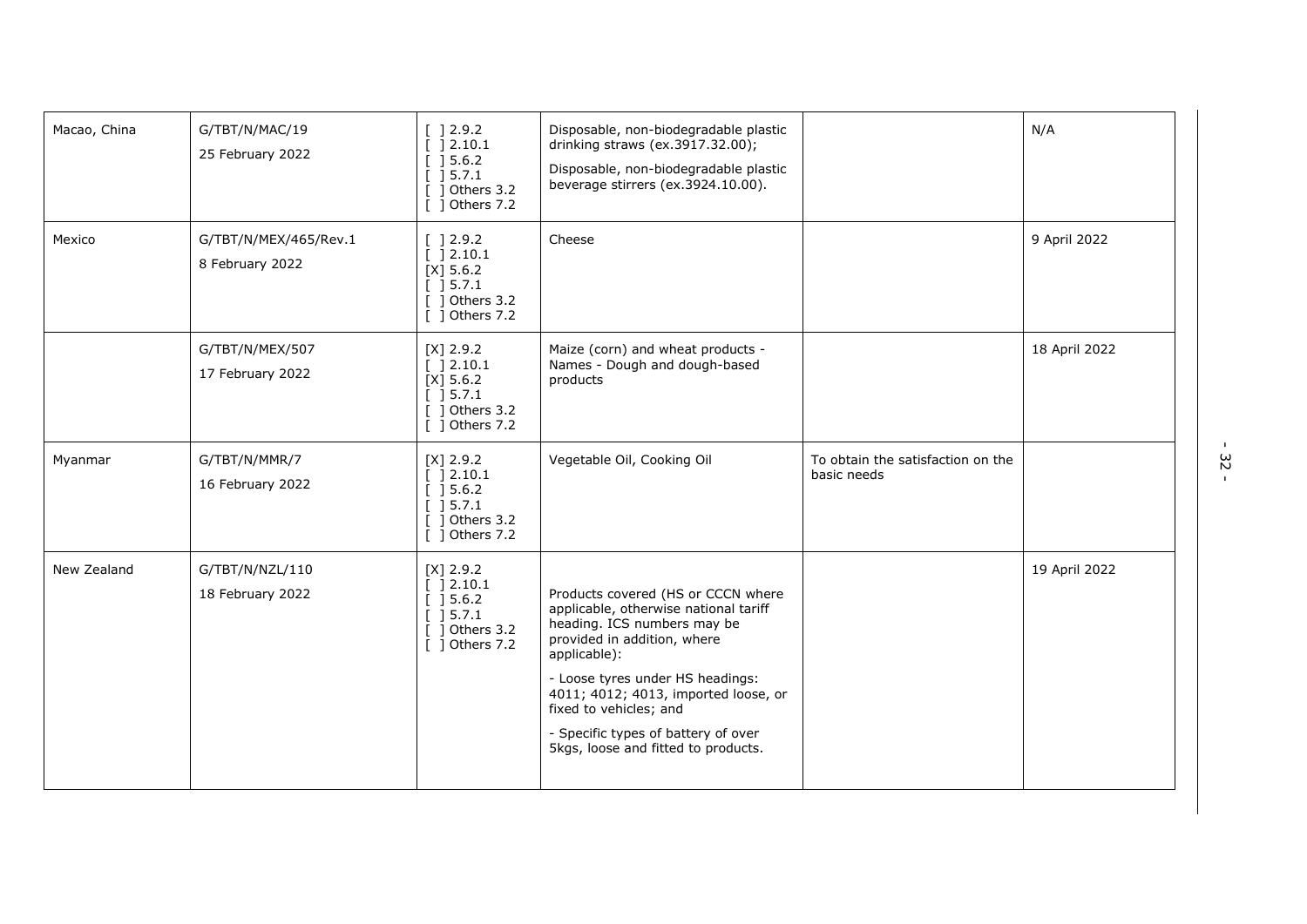| Oman        | G/TBT/N/OMN/455<br>8 February 2022                                                                                | $[X]$ 2.9.2<br>[ ] 2.10.1<br>[ ] 5.6.2]<br>[ ] 5.7.1<br>] Others 3.2<br>[ ] Others 7.2                               | Precious metals                                         | Amendment to the regulation in<br>order to keep pace with the<br>local and global market | 9 April 2022  |
|-------------|-------------------------------------------------------------------------------------------------------------------|----------------------------------------------------------------------------------------------------------------------|---------------------------------------------------------|------------------------------------------------------------------------------------------|---------------|
| Philippines | G/TBT/N/PHL/280<br>11 February 2022                                                                               | $[X]$ 2.9.2<br>[ ] 2.10.1<br>[ ] 5.6.2]<br>[ ] 5.7.1<br>$[$ ] Others 3.2<br>$\overline{$ [ $\overline{)}$ Others 7.2 | In-Vitro Diagnostic Medical Devices<br>(ICS: 11.100.10) |                                                                                          | 4 March 2022  |
|             | G/TBT/N/PHL/281<br>11 February 2022                                                                               | $[X]$ 2.9.2<br>[ ] 2.10.1<br>[ ] 5.6.2]<br>[ ] 5.7.1<br>$[$ ] Others 3.2<br>[ ] Others 7.2                           |                                                         |                                                                                          | 12 April 2022 |
| Rwanda      | G/TBT/N/BDI/210<br>G/TBT/N/KEN/1219<br>G/TBT/N/RWA/622<br>G/TBT/N/TZA/711<br>G/TBT/N/UGA/1543<br>25 February 2022 | $[X]$ 2.9.2<br>] 2.10.1<br>] 5.6.2<br>] 5.7.1<br>Others 3.2<br>ı<br>] Others 7.2                                     |                                                         |                                                                                          | 26 April 2022 |
|             | G/TBT/N/BDI/211<br>G/TBT/N/KEN/1220<br>G/TBT/N/RWA/623<br>G/TBT/N/TZA/712<br>G/TBT/N/UGA/1544<br>25 February 2022 | $[X]$ 2.9.2<br>[ ] 2.10.1<br>] 5.6.2<br>] 5.7.1<br>Others 3.2<br>-1<br>[ ] Others 7.2                                |                                                         |                                                                                          | 26 April 2022 |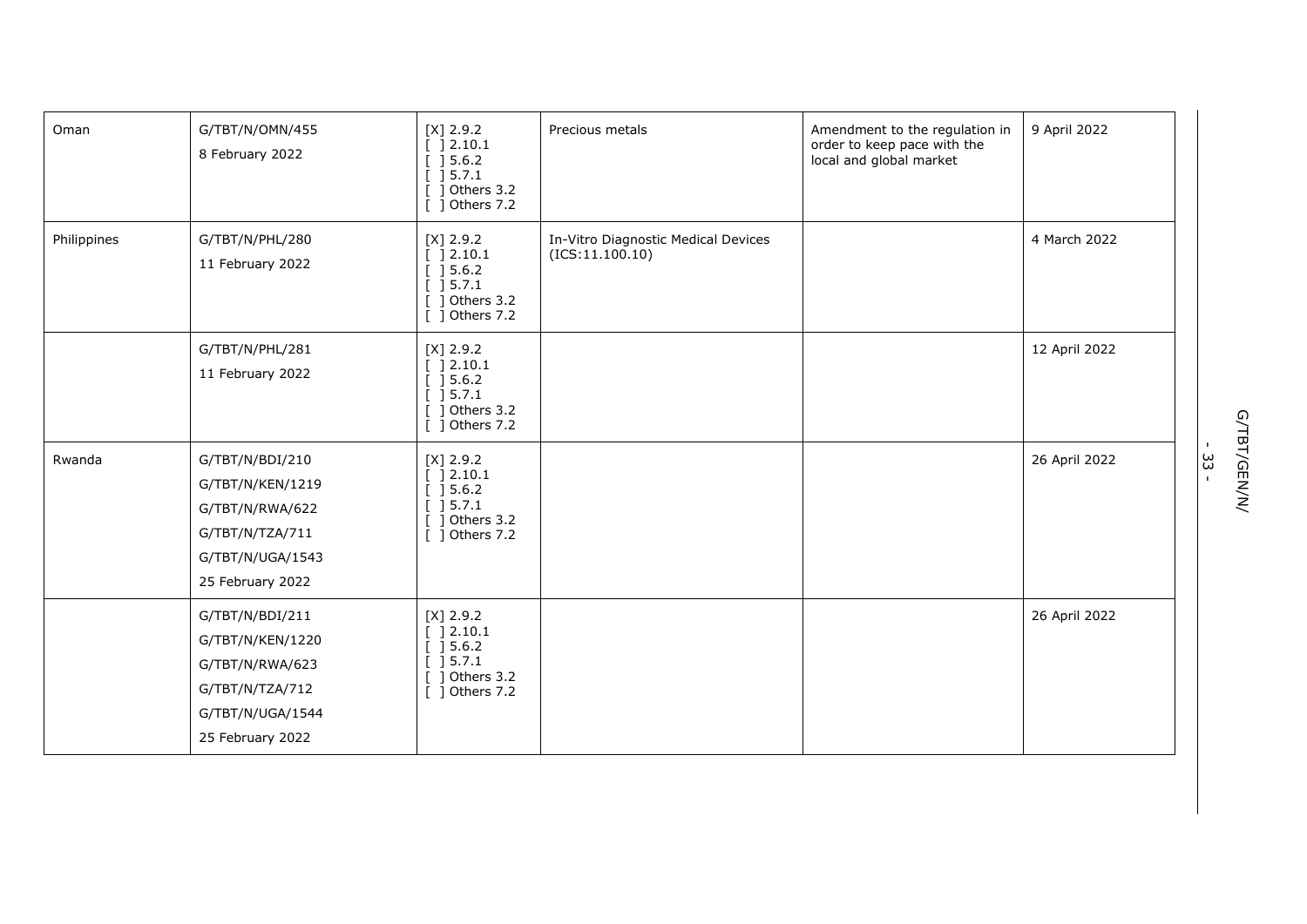| G/TBT/N/BDI/212  | [X] 2.9.2           |  | 26 April 2022 |
|------------------|---------------------|--|---------------|
| G/TBT/N/KEN/1221 | 2.10.1<br>5.6.2     |  |               |
| G/TBT/N/RWA/624  | 5.7.1<br>Others 3.2 |  |               |
| G/TBT/N/TZA/713  | Others 7.2          |  |               |
| G/TBT/N/UGA/1545 |                     |  |               |
| 25 February 2022 |                     |  |               |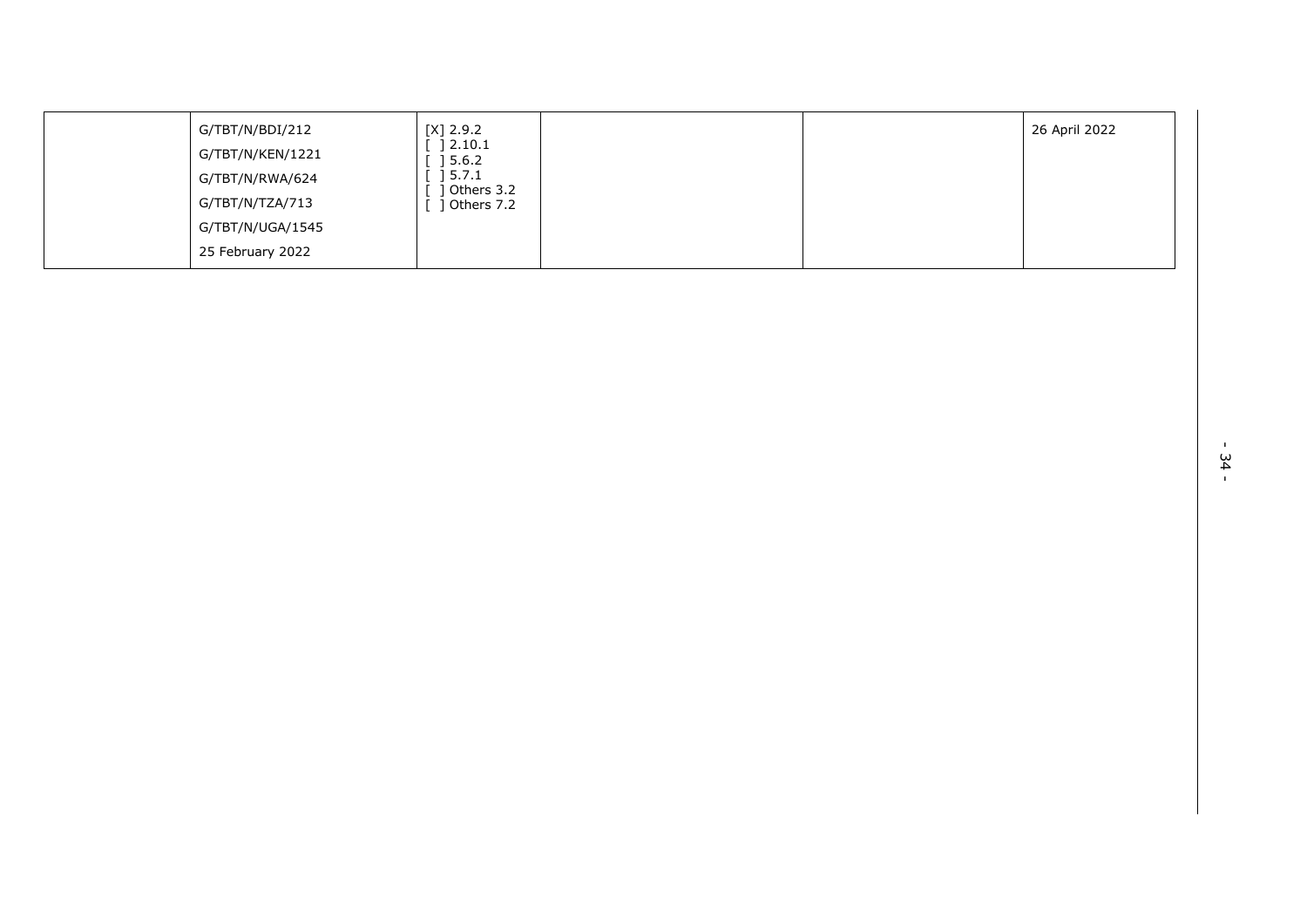| Singapore | G/TBT/N/SGP/63<br>7 February 2022 | $[X]$ 2.9.2<br>[ ]2.10.1<br>[ ] 5.6.2]<br>$\left[\begin{array}{c}1\end{array}\right]$ 5.7.1<br>$\int$ 0thers 3.2<br>$[$ ] Others 7.2 | S/N                        | Objective: The licensing of the 5<br>new chemicals is put in place in<br>preparation for Singapore's<br>obligation to the SC and RC<br>when these 5 new chemicals are<br>included in the Annexes of the<br>Conventions.               | 8 April 2022 |
|-----------|-----------------------------------|--------------------------------------------------------------------------------------------------------------------------------------|----------------------------|---------------------------------------------------------------------------------------------------------------------------------------------------------------------------------------------------------------------------------------|--------------|
|           |                                   |                                                                                                                                      | Chemical Name & Identity   | Rationale: In view of the<br>potential environmental and<br>health impacts of these<br>chemicals, the licensing control<br>will enable Singapore's eventual<br>fulfilment of its obligations to<br>the Multilateral Environmental     |              |
|           |                                   |                                                                                                                                      | HS Code                    | Agreements (MEAs) when the<br>chemicals are listed for control<br>under the Conventions as it<br>allows NEA to a) monitor the<br>import/export, purchase/sale,<br>use, transportation and storage                                     |              |
|           |                                   |                                                                                                                                      | <b>HS Description</b>      | of the chemicals and the extent<br>of use in Singapore; and b)<br>timely eliminate/restrict usage<br>of the chemicals locally or<br>impose Prior Informed Consent<br>(PIC) requirements when the<br>chemicals are formally listed for |              |
|           |                                   |                                                                                                                                      | $\mathbf{1}$               | control under SC or RC<br>respectively.                                                                                                                                                                                               |              |
|           |                                   |                                                                                                                                      | Amitrole (CAS No. 61-82-5) |                                                                                                                                                                                                                                       |              |
|           |                                   |                                                                                                                                      | 2933.99.90                 |                                                                                                                                                                                                                                       |              |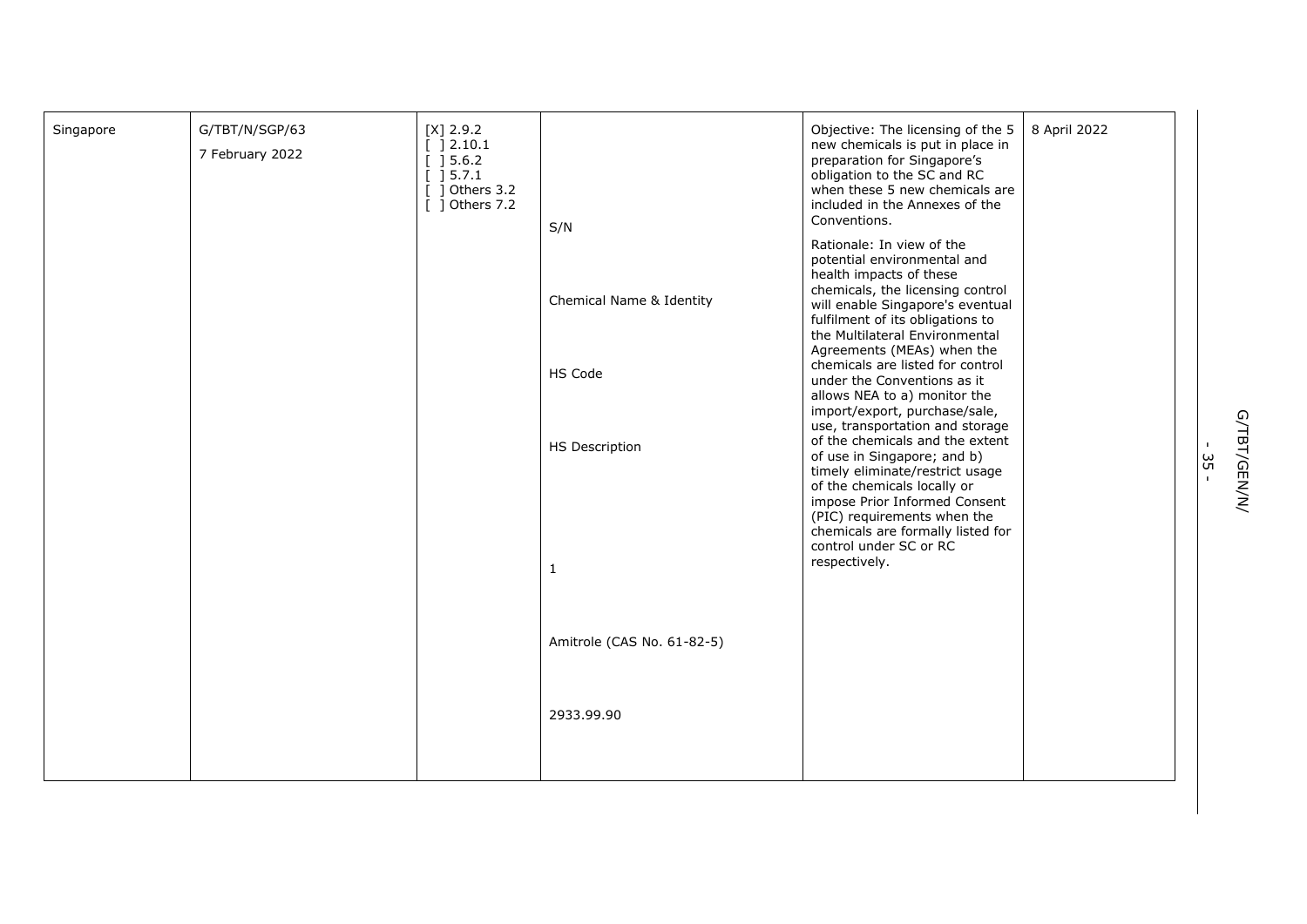|  | OTHER HETEROCYCLIC COMPOUNDS<br>WITH ONLY NITROGEN HETERO<br>ATOM(S) (KGM)                                                   |  |
|--|------------------------------------------------------------------------------------------------------------------------------|--|
|  |                                                                                                                              |  |
|  |                                                                                                                              |  |
|  | $\overline{2}$                                                                                                               |  |
|  |                                                                                                                              |  |
|  | Nonylphenol (NP) and Nonylphenol<br>Ethoxylates (NPE) (CAS No. 25154-52-<br>3; 84852-15-3; 11066-49-2; 90481-<br>04-2; 9016- |  |
|  | 45-9; 26027-38-3; 37205-87-1;<br>68412-54-4; 127087-87-0; 104-40-5)                                                          |  |
|  |                                                                                                                              |  |
|  | 2907.13.00                                                                                                                   |  |
|  | OCTYLPHENOL NONYLPHENOL &<br>THEIR ISOMERS & SALTS THEREOF<br>(KGM)                                                          |  |
|  |                                                                                                                              |  |
|  | $\mathbf{3}$                                                                                                                 |  |
|  |                                                                                                                              |  |
|  |                                                                                                                              |  |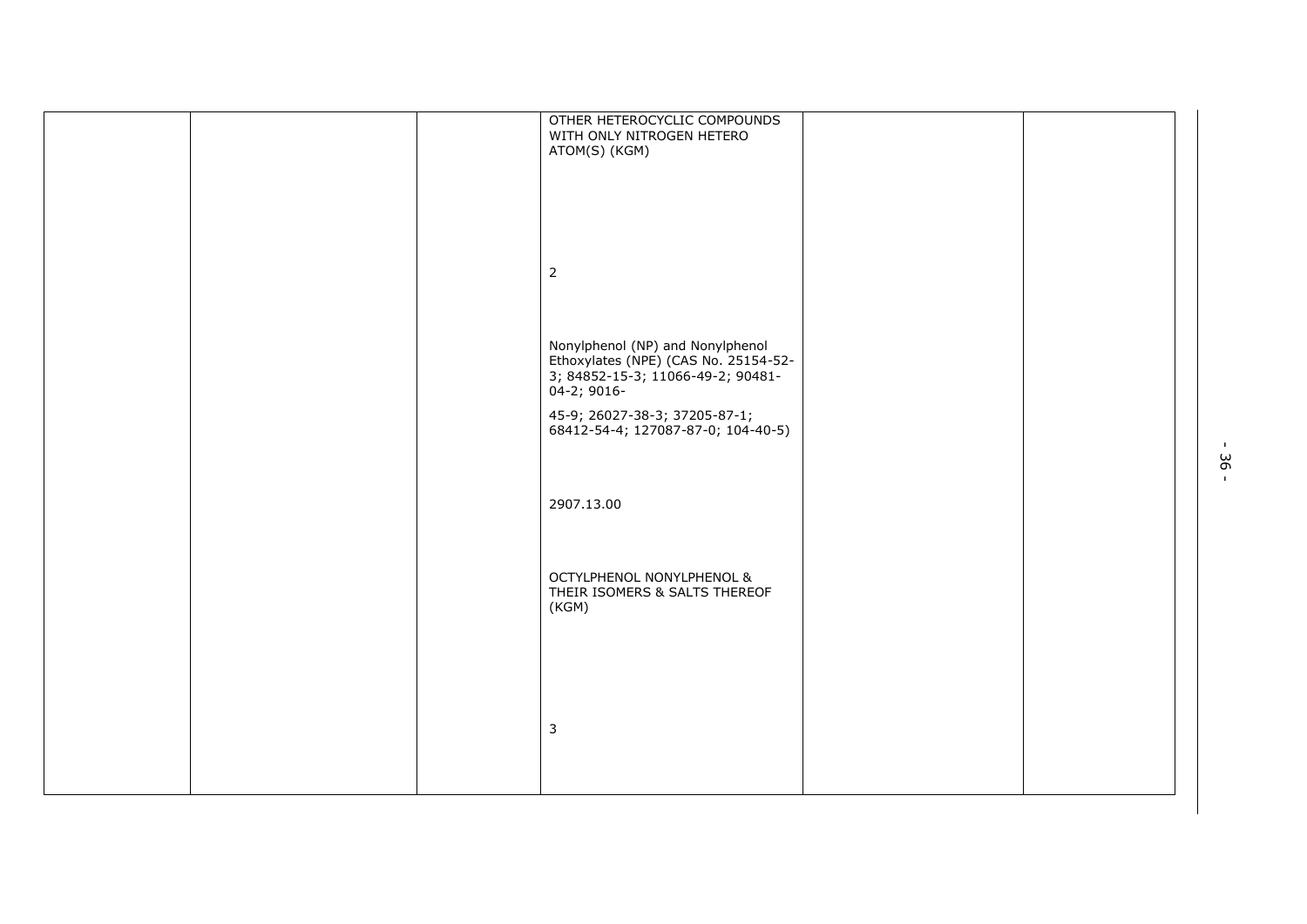| Iprodione (CAS No. 36734-19-7) |  |
|--------------------------------|--|
|                                |  |
|                                |  |
|                                |  |
| 2933.21.00                     |  |
|                                |  |
|                                |  |
|                                |  |
|                                |  |
| HYDANTOIN & ITS DERIVATIVES    |  |
| (KGM)                          |  |
|                                |  |
|                                |  |
|                                |  |
|                                |  |
|                                |  |
|                                |  |
|                                |  |
| $\overline{4}$                 |  |
|                                |  |
|                                |  |
|                                |  |
| Dechlorane Plus (DP)           |  |
|                                |  |
| (CAS No. 13560-89-9)           |  |
|                                |  |
|                                |  |
|                                |  |
| 2903.89.00                     |  |
|                                |  |
|                                |  |
|                                |  |
|                                |  |
| OTHER HALOGENATED DERIVATIVES  |  |
| OF CYCLANIC CYCLENIC OR        |  |
| CYCLOTERPENIC HYDROCARBONS     |  |
| (KGM)                          |  |
|                                |  |
|                                |  |
|                                |  |
|                                |  |
|                                |  |
|                                |  |
|                                |  |

.<br>- 37 -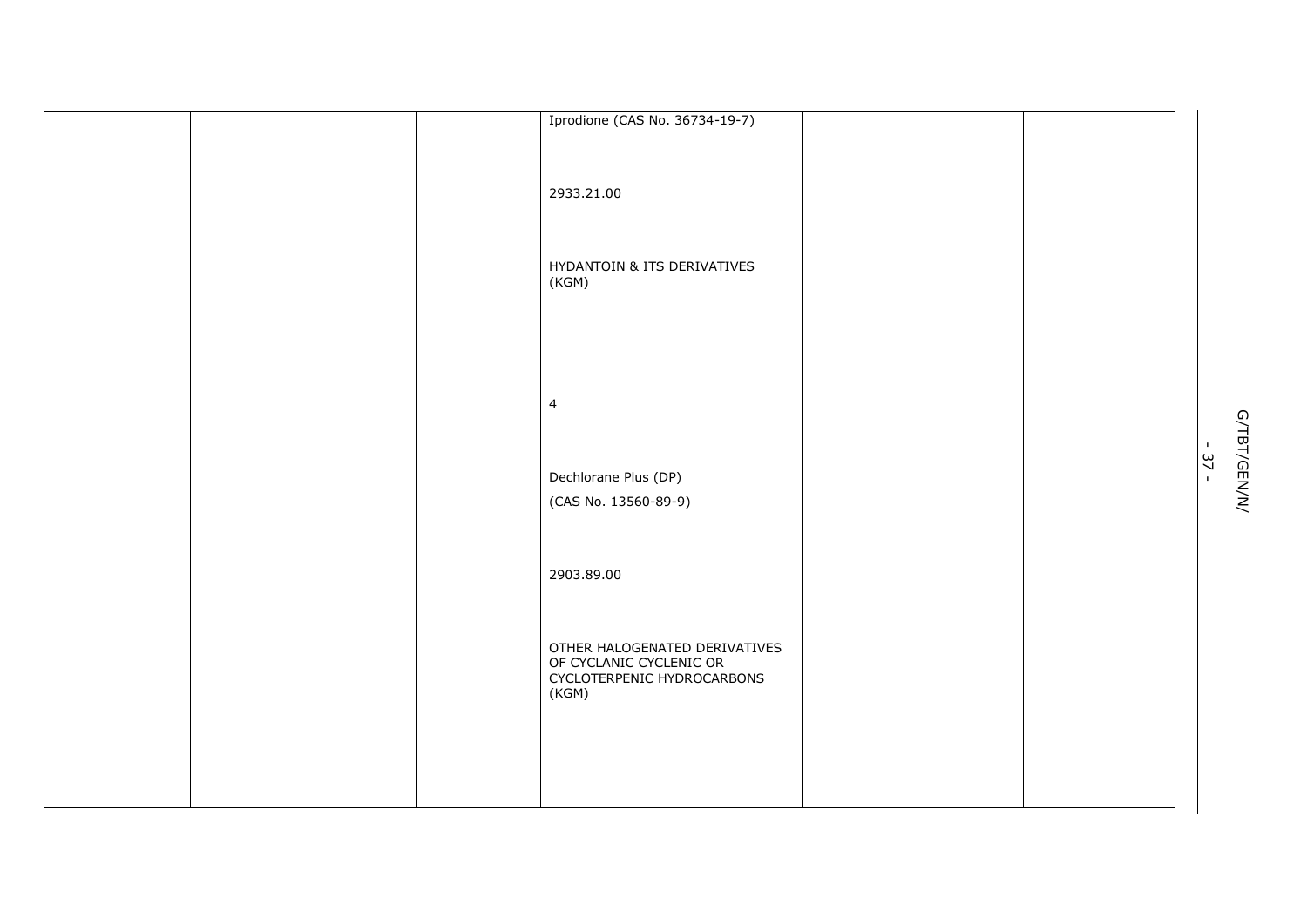| $\overline{5}$<br><b>UV-328</b><br>(CAS No. 25973-55-1)<br>2933.99.90<br>OTHER HETEROCYCLIC COMPOUNDS<br>WITH ONLY NITROGEN HETERO<br>ATOM(S) (KGM)<br>* As related salt and compound are<br>too broad to give an exhaustive list,<br>only sub-headings are included.<br>Sri Lanka<br>G/TBT/N/LKA/41<br>$[X]$ 2.9.2<br><b>Consumer Protection quality of</b><br>26 March 2022 |
|-------------------------------------------------------------------------------------------------------------------------------------------------------------------------------------------------------------------------------------------------------------------------------------------------------------------------------------------------------------------------------|
|                                                                                                                                                                                                                                                                                                                                                                               |
|                                                                                                                                                                                                                                                                                                                                                                               |
|                                                                                                                                                                                                                                                                                                                                                                               |
|                                                                                                                                                                                                                                                                                                                                                                               |
|                                                                                                                                                                                                                                                                                                                                                                               |
|                                                                                                                                                                                                                                                                                                                                                                               |
|                                                                                                                                                                                                                                                                                                                                                                               |
| $\frac{1}{2}$ 2.10.1<br>product to be in line with Food (<br>1 February 2022<br>$\overline{$ $\overline{]}$ 5.6.2<br>Preservatives) Regulation in<br>$\overline{$ $\overline{)$ 5.7.1<br>2019 of Food Act 26 of 1980.<br>$\frac{1}{2}$ Others 3.2<br>$\frac{1}{2}$ Others 7.2                                                                                                 |
| G/TBT/N/LKA/42<br><b>Consumer Protection and</b><br>26 March 2022<br>$[X]$ 2.9.2<br>$\frac{1}{2}$ 2.10.1<br>quality of product to be in line<br>1 February 2022<br>[ ] 5.6.2]<br>with Food (Preservatives)<br>[ ] 5.7.1<br>Regulations in 2019 of Food Act<br>] Others 3.2<br>26 of 1980.<br>[ ] Others 7.2                                                                   |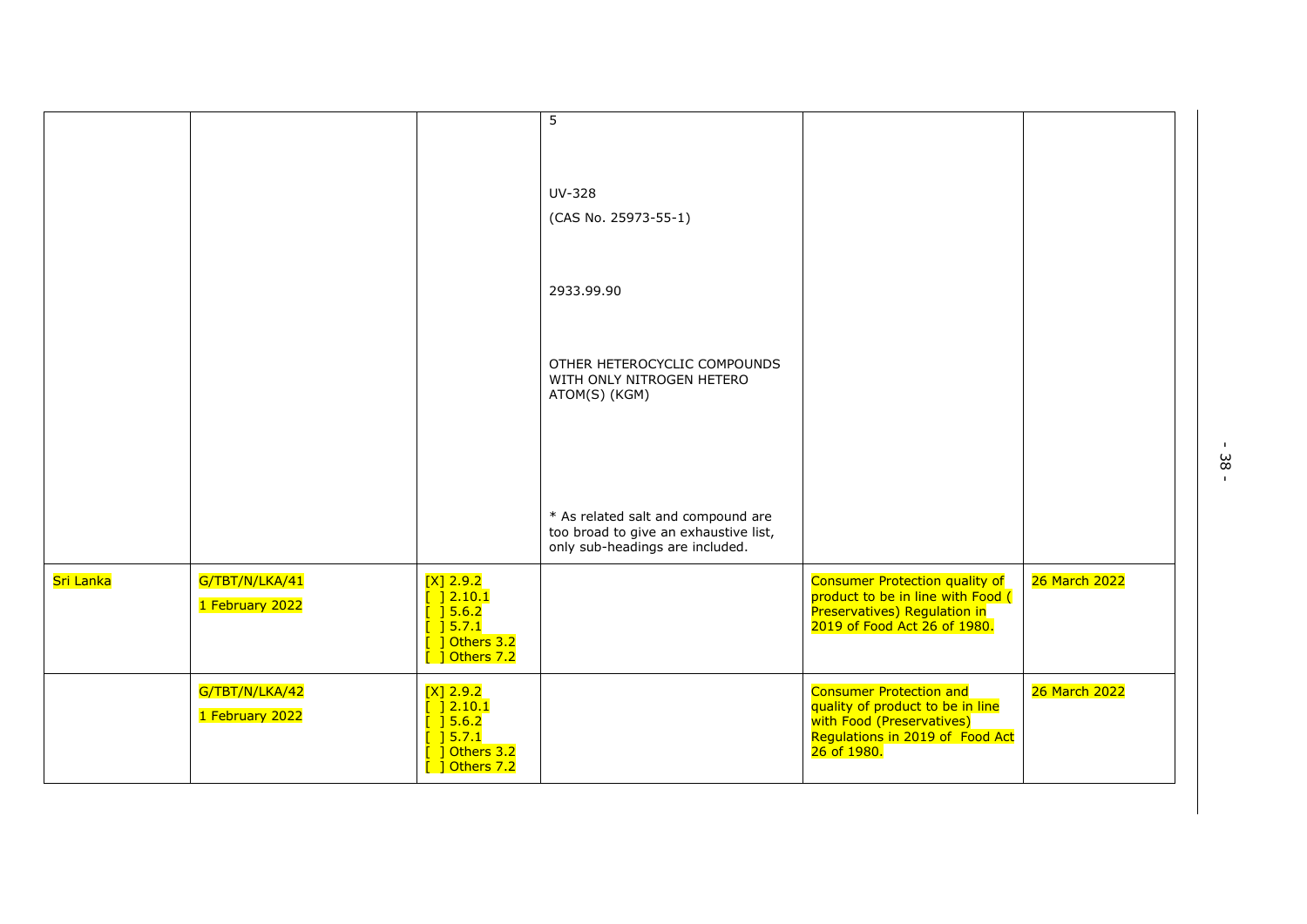| G/TBT/N/LKA/43<br>2 February 2022 | $[X]$ 2.9.2<br>$[$ $] 2.10.1$<br>$[$ 15.6.2<br>15.7.1<br>] Others 3.2<br>$[$ ] Others 7.2                                                                              | <b>Consumer Protection and</b><br>quality of product to be in line<br>with Food ( Preservatives)<br>Regulation in 2019 of Food Act<br>26 of 1980. | 26 March 2022 |
|-----------------------------------|------------------------------------------------------------------------------------------------------------------------------------------------------------------------|---------------------------------------------------------------------------------------------------------------------------------------------------|---------------|
| G/TBT/N/LKA/44<br>2 February 2022 | $[X]$ 2.9.2<br>$\lceil$ 12.10.1<br>$\frac{1}{2}$ 5.6.2<br>$[$ $]$ 5.7.1<br>$\lceil$ 1 Others 3.2<br>1 Others 7.2                                                       | <b>Consumer Protection and</b><br>quality of product to be in line<br>with Food ( Preservatives)<br>Regulation in 2019 of Food Act<br>26 of 1980. | 26 March 2022 |
| G/TBT/N/LKA/45<br>2 February 2022 | $[X]$ 2.9.2<br>$[$ $] 2.10.1$<br>$[$ $] 5.6.2$<br>] 5.7.1<br><b>1</b> Others 3.2<br>$\sqrt{2}$ 1 Others 7.2                                                            | <b>Consumer Protection quality of</b><br>product to be in line with Food (<br>Preservatives) Regulation in<br>2019 of Food Act 26 of 1980.        | 26 March 2022 |
| G/TBT/N/LKA/46<br>2 February 2022 | $[X]$ 2.9.2<br>$\frac{1}{2}$ 2.10.1<br>$[$ 15.6.2<br>$\sqrt{3}$ 15.7.1<br>$\begin{bmatrix} 1 \end{bmatrix}$ Others 3.2<br>$\begin{bmatrix} 1 \end{bmatrix}$ Others 7.2 | <b>Consumer Protection quality of</b><br>product to be in line with Food (<br>Preservatives) Regulation in<br>2019 of Food Act 26 of 1980         | 26 March 2022 |
| G/TBT/N/LKA/47<br>2 February 2022 | $[X]$ 2.9.2<br>$\lceil$ 12.10.1<br>$\overline{$ $\overline{)}$ 5.6.2<br>$\frac{1}{2}$ 5.7.1<br><b>1</b> Others 3.2<br>$\sqrt{2}$ 1 Others 7.2                          | <b>Consumer Protection and</b><br>quality of product to be in line<br>with Food (Preservatives)<br>Regulation in 2019 of Food Act<br>26 of 1980   | 26 March 2022 |
| G/TBT/N/LKA/48<br>2 February 2022 | $[X]$ 2.9.2<br>$[$ $] 2.10.1$<br>$[$ ] 5.6.2<br>$\sqrt{3}$ 15.7.1<br>1 Others 3.2<br>$\begin{bmatrix} 1 \end{bmatrix}$ Others 7.2                                      | <b>Consumer Protection quality of</b><br>product to be in line with Food<br>(Preservatives) Regulation in<br>2019 of Food Act 26 of 1980.         | 26 March 2022 |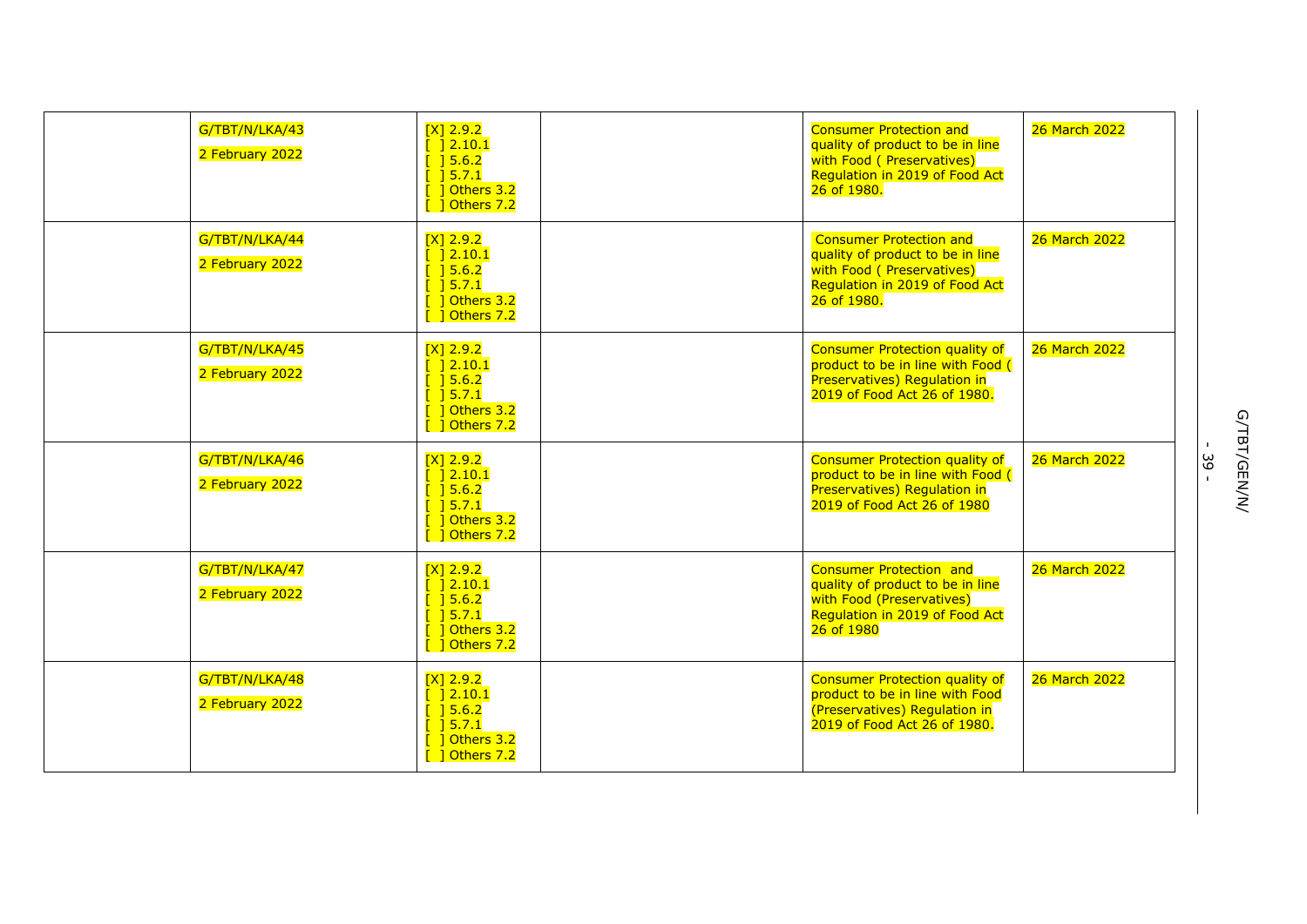|                | G/TBT/N/LKA/49<br>8 February 2022    | $[X]$ 2.9.2<br>$[$ $]$ 2.10.1<br>$[$ ] 5.6.2<br>$[$ 1 5.7.1<br>1 Others 3.2<br>$[$ ] Others 7.2                                             | 1701.12.10, 1701.12.90, 1701.13.00,<br>1701.14.10, 1701.14.90, 1701.91.30,<br>1701.91.90, 1701.91.10, 1701.91.20,<br>1701.99.10, 1701.99.20, 1701.99.30,<br>1701.99.40, 1701.99.90, 2711.19.10,<br>3917.31.10, 3917.39.10, 4009.21.10,<br>4009.22.10, 4009.31.10, 4009.32.10,<br>4009.41.10, 4009.42.10, 8307.10.10,<br>8307.90.10, 8481.10.10, 8481.10.20 | <b>With immediate</b><br>effect |
|----------------|--------------------------------------|---------------------------------------------------------------------------------------------------------------------------------------------|------------------------------------------------------------------------------------------------------------------------------------------------------------------------------------------------------------------------------------------------------------------------------------------------------------------------------------------------------------|---------------------------------|
| Chinese Taipei | G/TBT/N/TPKM/482<br>21 February 2022 | [ ] 2.9.2<br>[ ]2.10.1<br>[X] 5.6.2<br>] 5.7.1<br>1 Others 3.2<br>1 Others 7.2                                                              |                                                                                                                                                                                                                                                                                                                                                            | 22 April 2022                   |
|                | G/TBT/N/TPKM/483<br>22 February 2022 | $\left[\begin{array}{c} 12.9.2 \end{array}\right]$<br>$[ ] 2.10.1$<br>$[X]$ 5.6.2<br>[ ] 5.7.1<br>$[$ ] Others 3.2<br>$\lceil$ 1 Others 7.2 | Electric Vehicle Supply Equipment                                                                                                                                                                                                                                                                                                                          | 23 April 2022                   |
|                | G/TBT/N/TPKM/484<br>24 February 2022 | $[X]$ 2.9.2<br>[ ] 2.10.1<br>$[X]$ 5.6.2<br>$\begin{bmatrix} 1 & 5 & 7 & 1 \end{bmatrix}$<br>Others 3.2<br>1 Others 7.2                     | Wireless Charger (CCCN<br>8504.40.99.20.5)                                                                                                                                                                                                                                                                                                                 | 25 April 2022                   |
| Tanzania       | G/TBT/N/TZA/708<br>17 February 2022  | $[X]$ 2.9.2<br>[ ] 2.10.1<br>$\left[\begin{array}{c}$ 15.6.2<br>] 5.7.1<br>Others 3.2<br>1 Others 7.2                                       |                                                                                                                                                                                                                                                                                                                                                            | 18 April 2022                   |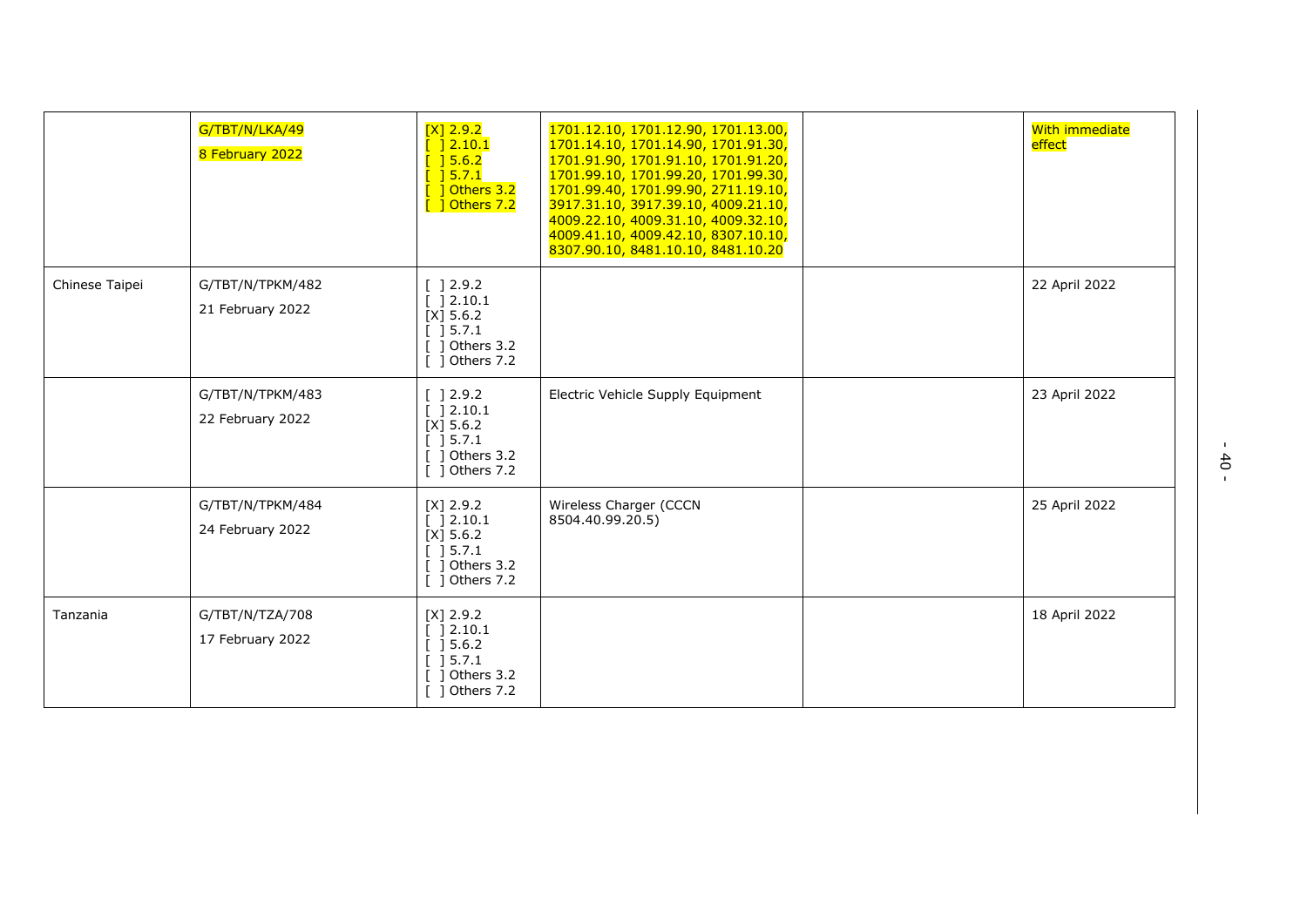| G/TBT/N/TZA/709<br>17 February 2022                                                                               | $[X]$ 2.9.2<br>[ ] 2.10.1<br>$[$ 15.6.2<br>[ ] 5.7.1<br>$[$ ] Others 3.2<br>[ ] Others 7.2 |  | 18 April 2022 |
|-------------------------------------------------------------------------------------------------------------------|--------------------------------------------------------------------------------------------|--|---------------|
| G/TBT/N/TZA/710<br>17 February 2022                                                                               | $[X]$ 2.9.2<br>[ ] 2.10.1<br>[ ] 5.6.2]<br>[ ] 5.7.1<br>$[$ ] Others 3.2<br>[ ] Others 7.2 |  | 18 April 2022 |
| G/TBT/N/BDI/210<br>G/TBT/N/KEN/1219<br>G/TBT/N/RWA/622<br>G/TBT/N/TZA/711<br>G/TBT/N/UGA/1543<br>25 February 2022 | $[X]$ 2.9.2<br>[ ] 2.10.1<br>[ ] 5.6.2]<br>[ ] 5.7.1<br>$[$ ] Others 3.2<br>[ ] Others 7.2 |  | 26 April 2022 |
| G/TBT/N/BDI/211<br>G/TBT/N/KEN/1220<br>G/TBT/N/RWA/623<br>G/TBT/N/TZA/712<br>G/TBT/N/UGA/1544<br>25 February 2022 | $[X]$ 2.9.2<br>[ ] 2.10.1<br>[ ] 5.6.2]<br>[ ] 5.7.1<br>$[$ ] Others 3.2<br>[ ] Others 7.2 |  | 26 April 2022 |
| G/TBT/N/BDI/212<br>G/TBT/N/KEN/1221<br>G/TBT/N/RWA/624<br>G/TBT/N/TZA/713<br>G/TBT/N/UGA/1545<br>25 February 2022 | $[X]$ 2.9.2<br>[ ] 2.10.1<br>[ ] 5.6.2]<br>[ ] 5.7.1<br>$[$ ] Others 3.2<br>[ ] Others 7.2 |  | 26 April 2022 |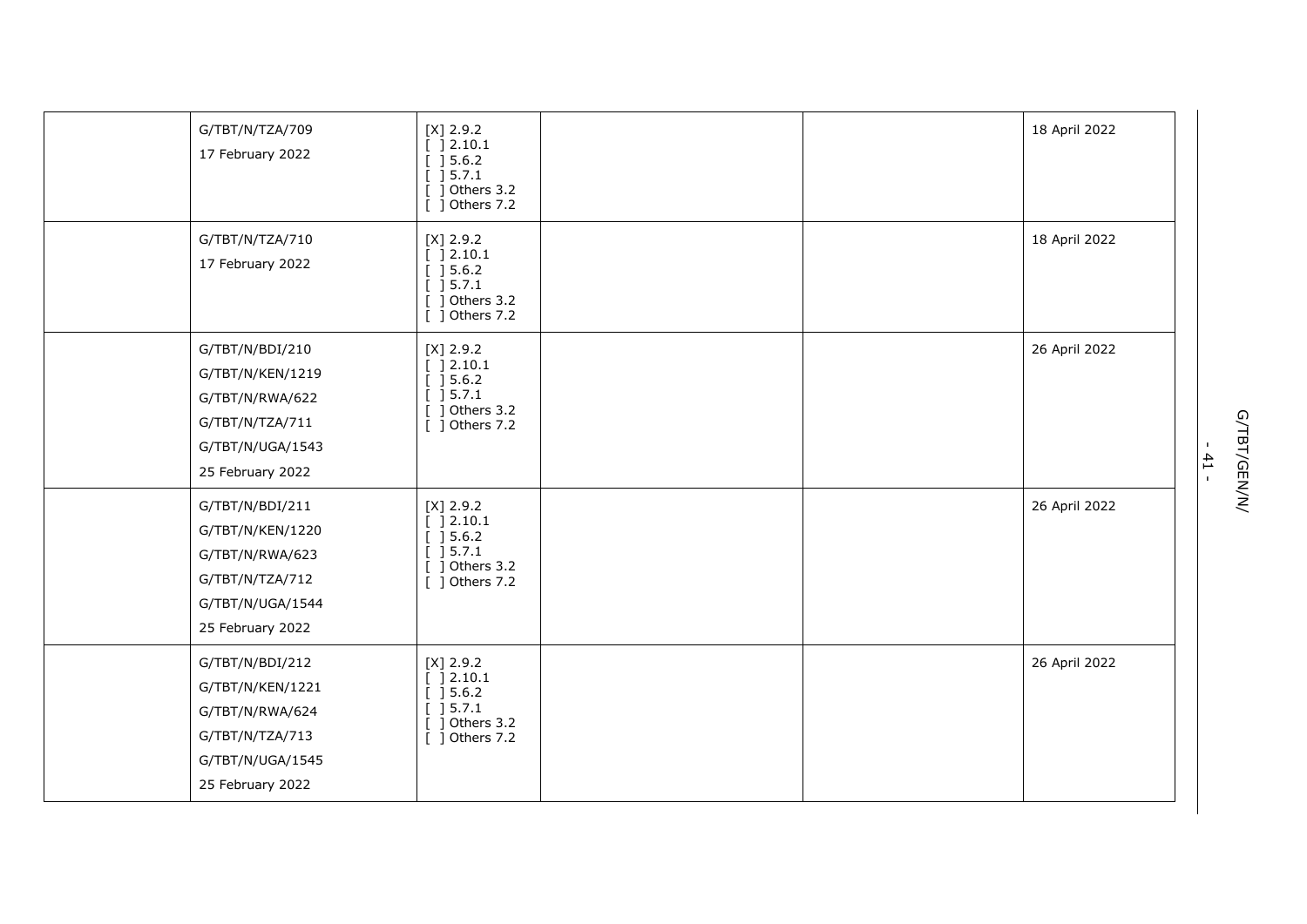| Thailand | G/TBT/N/THA/654<br>9 February 2022                                                                                | $[X]$ 2.9.2<br>] 2.10.1<br>] 5.6.2<br>] 5.7.1<br>Others 3.2<br>Others 7.2                                                 | Chocolate and chocolate products (HS<br>code 1806 ICS Code: 67.190)                                                                                     | 10 April 2022 |
|----------|-------------------------------------------------------------------------------------------------------------------|---------------------------------------------------------------------------------------------------------------------------|---------------------------------------------------------------------------------------------------------------------------------------------------------|---------------|
|          | G/TBT/N/THA/655<br>9 February 2022                                                                                | $[X]$ 2.9.2<br>] 2.10.1<br>$\left[\begin{array}{c}15.6.2\end{array}\right]$<br>15.7.1<br>] Others 3.2<br>$[$ ] Others 7.2 | Cocoa bean products (incl. Cocoa<br>butter, Cocoa mass or Cocoa liquor,<br>Cocoa powder and Cacao powder (HS<br>code 1804, 1805 ICS Code:<br>67.140.30) | 10 April 2022 |
| Uganda   | G/TBT/N/UGA/1542<br>4 February 2022                                                                               | $[X]$ 2.9.2<br>[ ] 2.10.1<br>$[X]$ 5.6.2<br>] 5.7.1<br>] Others 3.2<br>$[$ ] Others 7.2                                   |                                                                                                                                                         | 5 April 2022  |
|          | G/TBT/N/BDI/212<br>G/TBT/N/KEN/1221<br>G/TBT/N/RWA/624<br>G/TBT/N/TZA/713<br>G/TBT/N/UGA/1545<br>25 February 2022 | $[X]$ 2.9.2<br>[ ]2.10.1]<br>] 5.6.2<br>$\begin{bmatrix} 1 & 5 & .7 & .1 \end{bmatrix}$<br>1 Others 3.2<br>[ ] Others 7.2 |                                                                                                                                                         | 26 April 2022 |
|          | G/TBT/N/BDI/211<br>G/TBT/N/KEN/1220<br>G/TBT/N/RWA/623<br>G/TBT/N/TZA/712<br>G/TBT/N/UGA/1544<br>25 February 2022 | $[X]$ 2.9.2<br>[ ]2.10.1<br>] 5.6.2<br>] 5.7.1<br>Others 3.2<br>-1<br>$\lceil$ 1 Others 7.2                               |                                                                                                                                                         | 26 April 2022 |

- 42 -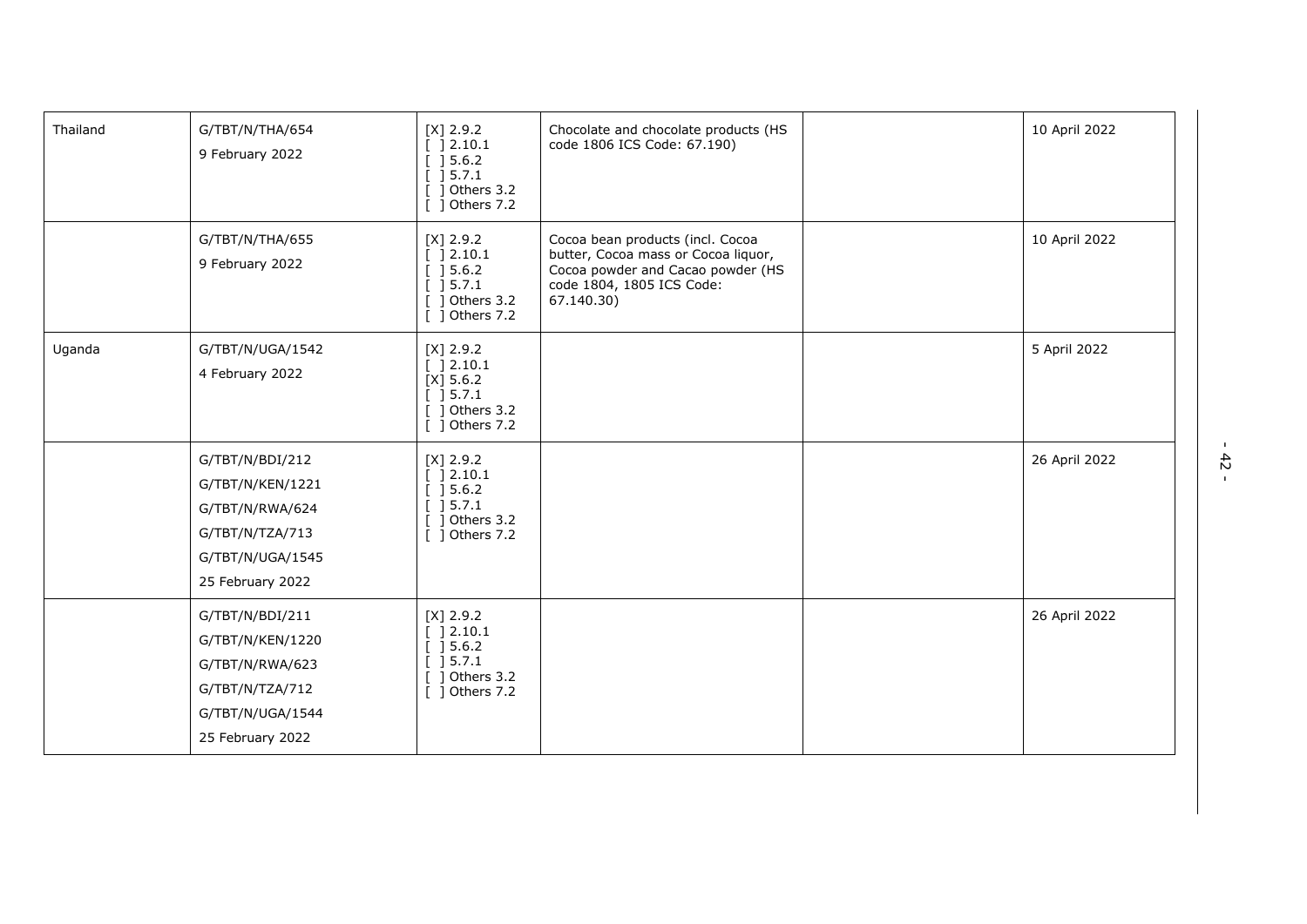|                             | G/TBT/N/BDI/210<br>G/TBT/N/KEN/1219<br>G/TBT/N/RWA/622<br>G/TBT/N/TZA/711<br>G/TBT/N/UGA/1543<br>25 February 2022 | $[X]$ 2.9.2<br>[ ] 2.10.1<br>[ ] 5.6.2]<br>[ ] 5.7.1<br>] Others 3.2<br>[ ] Others 7.2                          |                                                                 | 26 April 2022 |
|-----------------------------|-------------------------------------------------------------------------------------------------------------------|-----------------------------------------------------------------------------------------------------------------|-----------------------------------------------------------------|---------------|
| Ukraine                     | G/TBT/N/UKR/214<br>8 February 2022                                                                                | $[X]$ 2.9.2<br>[ ] 2.10.1<br>$[X]$ 5.6.2<br>[ ] 5.7.1<br>[ ] Others 3.2<br>[ ] Others 7.2                       | Radio equipment                                                 | 9 April 2022  |
| United States of<br>America | G/TBT/N/USA/1829<br>2 February 2022                                                                               | $[X]$ 2.9.2<br>[ ] 2.10.1<br>[ ] 5.6.2]<br>[ ] 5.7.1<br>[ ] Others 3.2<br>[ ] Others 7.2                        | Organics                                                        | 4 April 2022  |
|                             | G/TBT/N/USA/1830<br>2 February 2022                                                                               | $[X]$ 2.9.2<br>[ ] 2.10.1<br>$[X]$ 5.6.2<br>$\begin{array}{c} \end{array}$ 15.7.1<br>Others 3.2<br>] Others 7.2 | Dehumidifying direct-expansion<br>dedicated outdoor air systems | 4 April 2022  |
|                             | G/TBT/N/USA/1831<br>7 February 2022                                                                               | $[X]$ 2.9.2<br>[ ] 2.10.1<br>$[X]$ 5.6.2<br>[ ] 5.7.1<br>] Others 3.2<br>[ ] Others 7.2                         | Emissions; aircraft engine pollution                            | 4 April 2022  |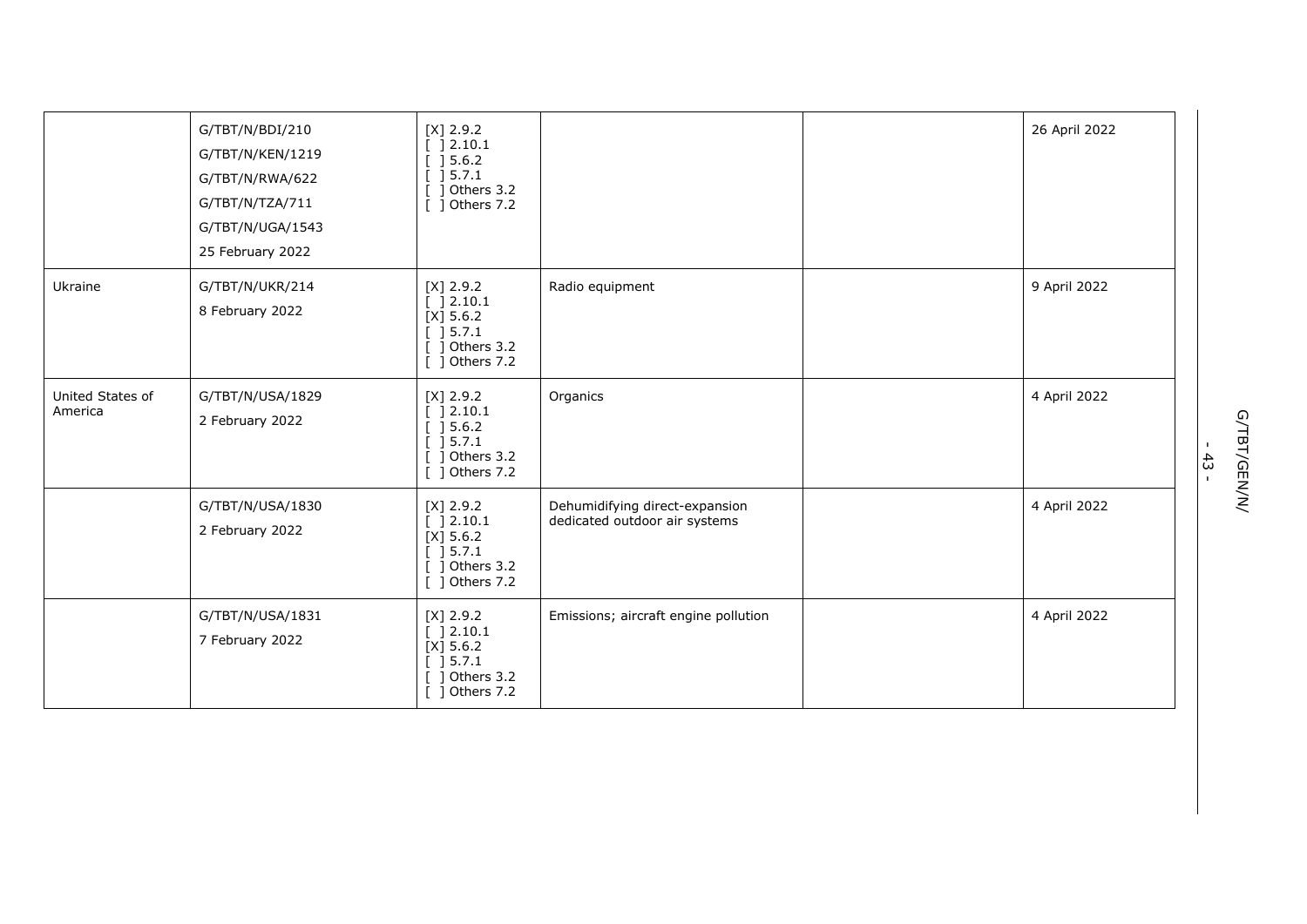| G/TBT/N/USA/1832<br>7 February 2022  | [ ] 2.9.2]<br>[ ] 2.10.1<br>[ ] 5.6.2]<br>] 5.7.1<br>Others 3.2<br>Others 7.2<br>- 1                                       | Labeling claims on meat (beef and<br>pork) products            | 4 April 2022  |
|--------------------------------------|----------------------------------------------------------------------------------------------------------------------------|----------------------------------------------------------------|---------------|
| G/TBT/N/USA/1833<br>8 February 2022  | [ ] 2.9.2]<br>[ ]2.10.1]<br>] 5.6.2<br>] 5.7.1<br>] Others 3.2<br>Others 7.2                                               | Miscellaneous gas products                                     | 8 April 2022  |
| G/TBT/N/USA/1834<br>8 February 2022  | $[X]$ 2.9.2<br>[ ] 2.10.1<br>$[X]$ 5.6.2<br>[ ] 5.7.1<br>$[$ ] Others 3.2<br>[ ] Others 7.2                                | Computer room air conditioners<br>(CRACs)                      | 8 April 2022  |
| G/TBT/N/USA/1835<br>17 February 2022 | $[X]$ 2.9.2<br>[ ]2.10.1<br>[ ] 5.6.2]<br>$\overline{$ [ ] 5.7.1<br>] Others 3.2<br>[ ] Others 7.2                         | Powered industrial trucks standards                            | 17 May 2022   |
| G/TBT/N/USA/1836<br>18 February 2022 | [ ] 2.9.2]<br>[ ] 2.10.1<br>$\left[\begin{array}{c} 3.6.2 \end{array}\right]$<br>] 5.7.1<br>1 Others 3.2<br>[ ] Others 7.2 | Portable electric spas                                         | 18 April 2022 |
| G/TBT/N/USA/1837<br>23 February 2022 | $\lbrack 12.9.2 \rbrack$<br>] 2.10.1<br>] 5.6.2<br>$\overline{$ [ ] 5.7.1<br>Others 3.2<br>$[$ ] Others 7.2                | Coal- and oil-fired electric utility steam<br>generating units | 11 April 2022 |